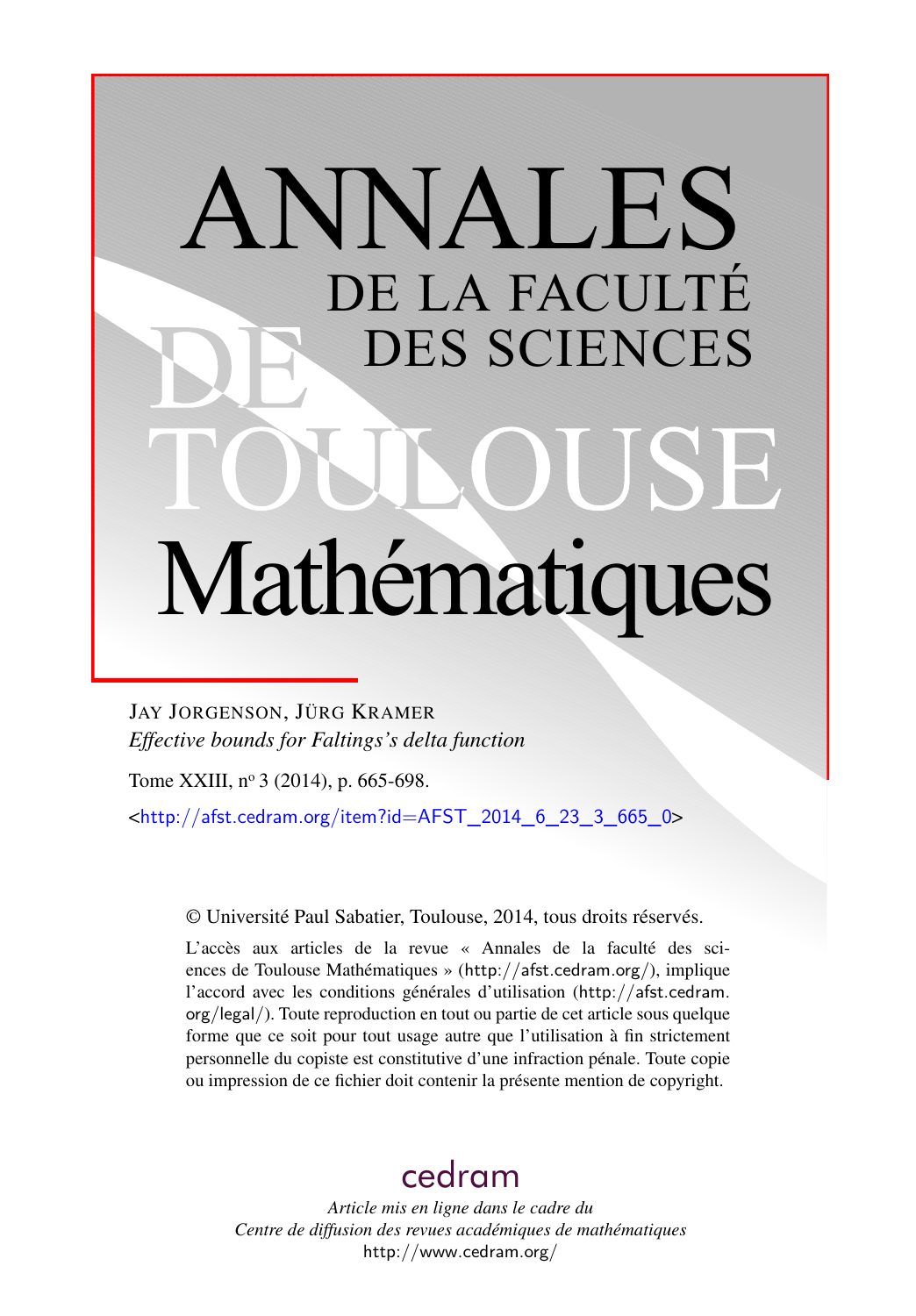JAY JORGENSON<sup>(1)</sup>, JÜRG KRAMER<sup>(2)</sup>

Dedicated to Christophe Soulé at his sixtieth birthday

ABSTRACT. — In his seminal paper on arithmetic surfaces Faltings introduced a new invariant associated to compact Riemann surfaces X, nowadays called Faltings's delta function and here denoted by  $\delta_{\text{Fal}}(X)$ . For a given compact Riemann surface X of genus  $g_X = g$ , the invariant  $\delta_{\text{Fal}}(X)$  is roughly given as minus the logarithm of the distance with respect to the Weil-Petersson metric of the point in the moduli space  $\mathcal{M}_q$ of genus g curves determined by X to its boundary  $\partial \mathcal{M}_q$ . In this paper we begin by revisiting a formula derived in [14], which gives  $\delta_{\text{Fal}}(X)$  in purely hyperbolic terms provided that  $g > 1$ . This formula then enables us to deduce *effective* bounds for  $\delta_{\text{Fal}}(X)$  in terms of the smallest nonzero eigenvalue of the hyperbolic Laplacian acting on smooth functions on  $X$  as well as the length of the shortest closed geodesic on  $X$ . The article ends with a discussion of an application of our results to Parshin's covering construction.

 $R$ ÉSUMÉ.  $-$  Dans son article fondateur sur les surfaces arithmétiques Faltings a introduit un nouvel invariant des surfaces de Riemann compactes, que l'on appelle de nos jours l'invariant delta de Faltings et que l'on note  $\delta_{\text{Fal}}(\cdot)$ . Pour une surface de Riemann compacte X de genre  $g_X = g$ , l'invariant  $\delta_{\text{Fal}}(X)$  est donné à peu de choses près par l'opposé du logarithme de la distance, pour la m´etrique de Weil-Petersson, du point sur l'espace de modules  $\mathcal{M}_q$  des courbes de genre g déterminé par X à

 $(1)$  Department of Mathematics, City College of New York, Convent Avenue at 138th Street, New York, NY 10031 U.S.A.

jjorgenson@mindspring.com

 $(2)$  Institut für Mathematik, Humboldt-Universität zu Berlin, Unter den Linden 6, D-10099 Berlin, Germany

kramer@math.hu-berlin.de

The first author acknowledges support from numerous NSF and PSC-CUNY grants. The second author acknowledges support from the DFG Graduate School Berlin Mathematical School and from the DFG International Research Training Group Moduli and Automorphic Forms.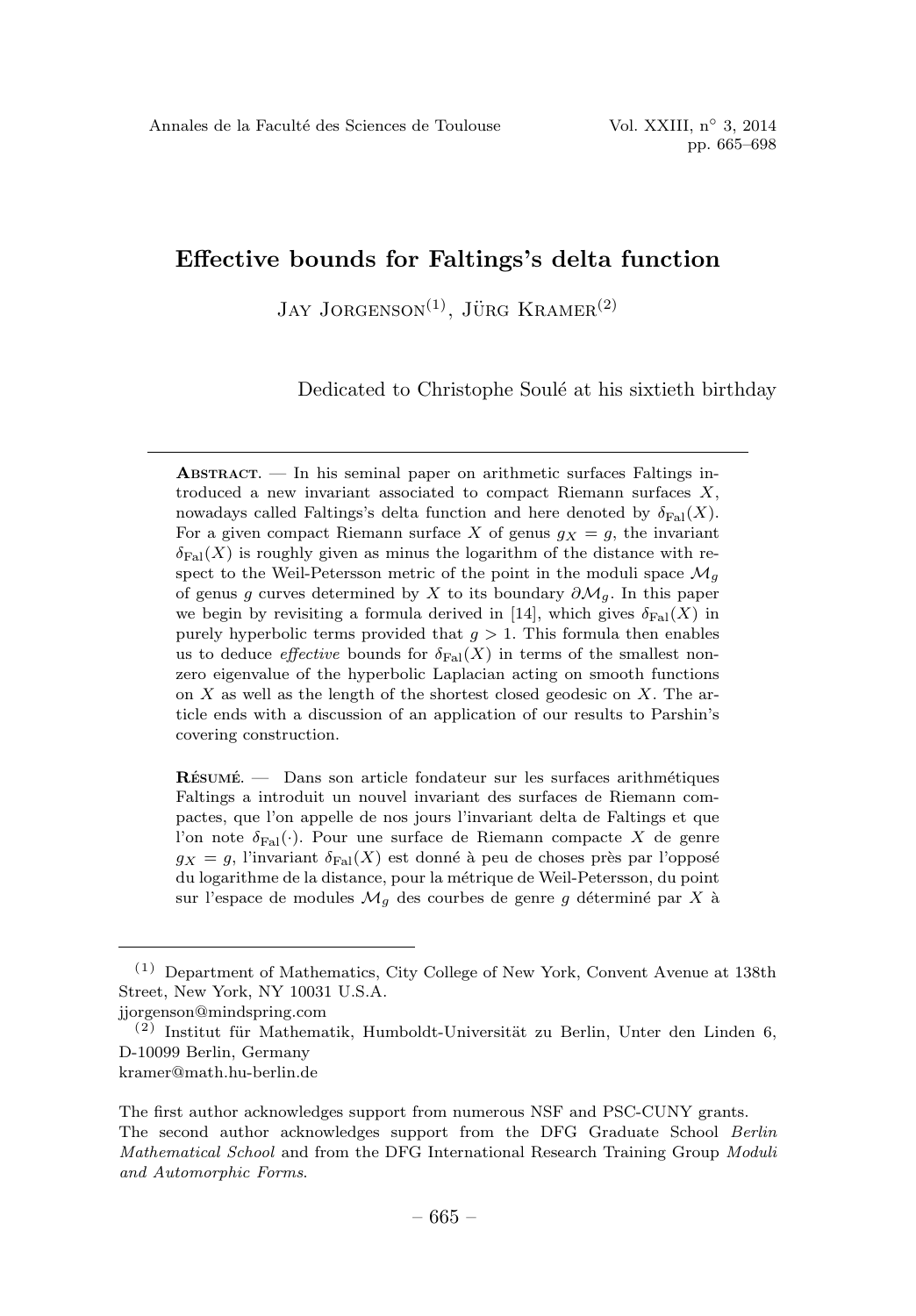#### Jay Jorgenson, Jürg Kramer

son bord  $\partial \mathcal{M}_q$ . Dans le présent article nous commençons par un nouvel examen de la formule obtenue dans [14], qui décrit  $\delta_{\text{Fal}}(X)$  en termes purement hyperboliques, tout au moins si  $q > 1$ . Cette formule nous permet ensuite de déduire des bornes effectives pour  $\delta_{\text{Fal}}(X)$  en termes de la plus petite valeur propre non-nulle du Laplacien hyperbolique agissant sur les fonctions lisses sur  $X$  et du minimum des longueurs des géodésiques fermées sur  $X$ . L'article se termine par une discussion d'une application de nos résultats à la construction du recouvrement de Parshin.

#### 1. Introduction

In [1] and [2], S. J. Arakelov introduced Green's functions on compact Riemann surfaces in order to define an intersection theory on arithmetic surfaces, thus initiating a far-reaching mathematical program which bears his name. G. Faltings extended the pioneering work of Arakelov in [8] by defining metrics on determinant line bundles arising from the cohomology of algebraic curves, from which he derived arithmetic versions of the Riemann-Roch theorem, Noether's formula, and the Hodge index theorem.Although Faltings employed the classical Riemann theta function to define metrics on these determinant line bundles, he does refer to the emerging idea of D.Quillen to use Ray–Singer analytic torsion to define the metrics on these determinant line bundles as being "more direct". One of the many aspects of the mathematical legacy of Christophe Soulé is the central role he played in developing higher dimensional Arakelov theory where Quillen metrics are fully utilized; see [22] and the references therein.

From Faltings's theory [8], there appears a naturally defined analytic quantity associated to any compact Riemann surface  $X$ . The new invariant in [8] became known as Faltings's delta function, which we denote by  $\delta_{\text{Fal}}(X)$ . Many of the fundamental arithmetic theorems and formulas in [8], such as those listed above, amount to statements which involve  $\delta_{\text{Fal}}(X)$ . By comparing the Riemann-Roch theorem from [8] and the arithmetic Riemann-Roch theorem, Soulé expressed in [21] the Faltings's delta function in terms of the analytic torsion of the trivial line bundle on X when given the Arakelov metric; see equation (3.1) below, as well as [21] and, more recently, [24].

The Polyakov formula allows one to relate values of the analytic torsion for conformally equivalent metrics. As a result, one can use Soulé's formula for the Faltings's delta function and obtain an identity which expresses  $\delta_{\text{Fal}}(X)$  in terms of the hyperbolic geometry of X; see Theorem 3.2 below, which comes from [14]. In [14], we used the relation between the Faltings's delta function and the hyperbolic geometry in order to study  $\delta_{\text{Fal}}(X)$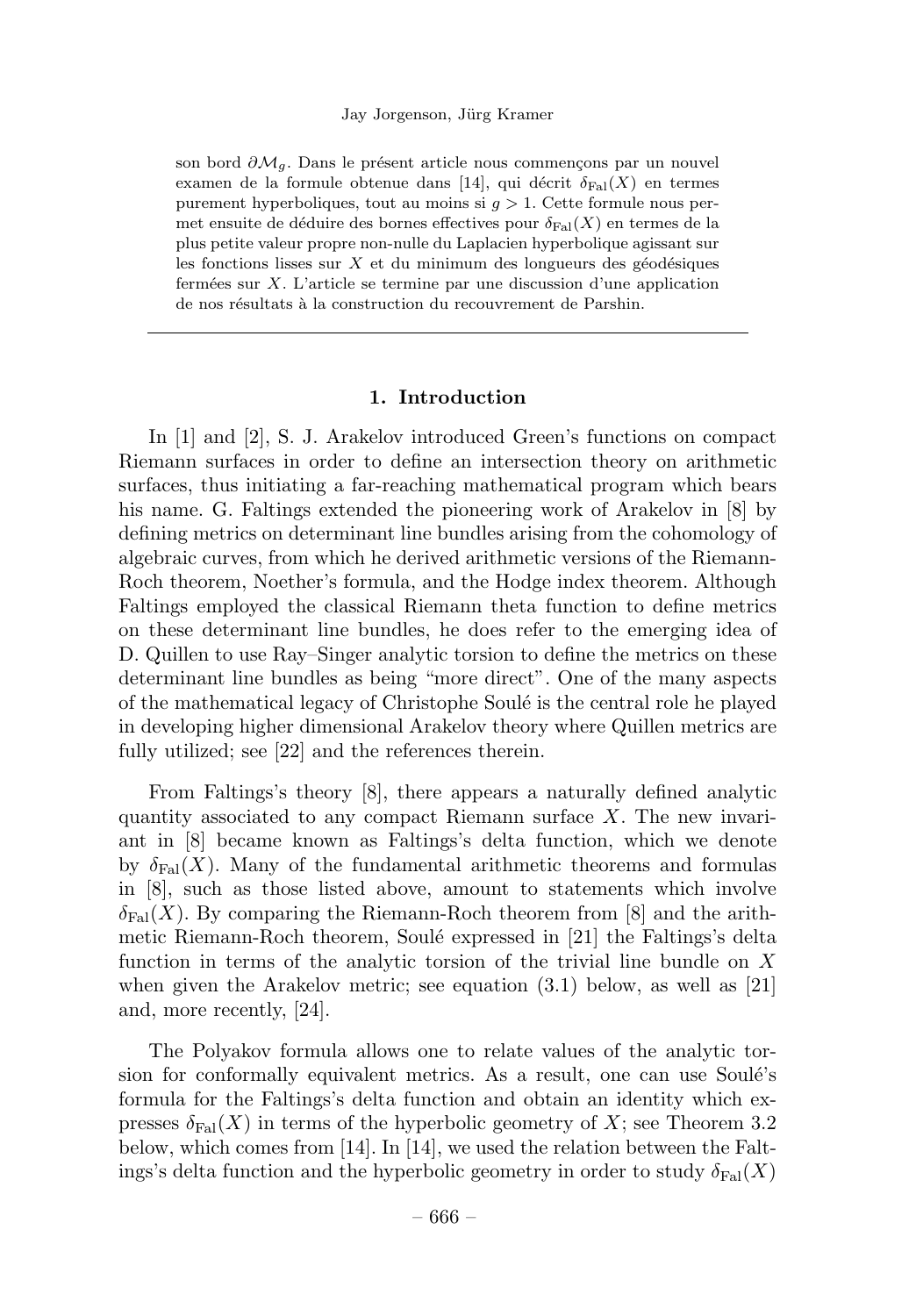through covers.As an arithmetic application of the analytic bounds obtained for  $\delta_{\text{Fal}}(X)$ , we derived in [14] an improved estimate for the Faltings height of the Jacobian of the modular curve  $X_0(N)$  for square-free N which is not divisible by 6.

After the completion of  $[14]$ , A.N. Parshin posed the following question to the second named author: Can one derive an effective bound for the Faltings's delta function  $\delta_{\text{Fal}}(X)$  in terms of basic information associated to the hyperbolic geometry of  $X$ ? The purpose of the present article is to provide an affirmative answer to Parshin's question.More specifically, our main results, given in Theorem 6.1 and Corollaries 6.3, 6.4, explicitly bound  $\delta_{\text{Fal}}(X)$  in the case when X is a finite degree covering of a compact Riemann surface  $X_0$  of genus bigger than 1, where the bound for  $\delta_{\text{Fal}}(X)$  is effectively computable once knowing the genera of  $X_0$  and X, the smallest non-zero eigenvalues of the hyperbolic Laplacian acting on  $X_0$  and  $X$ , and the length of the shortest closed geodesic on  $X_0$  (as well as some ramification data in case the covering is ramified).

An important ingredient in the analysis of the present paper is the algorithm from [9], which provides effective means by which one can bound the Huber constant on  $X$ , a quantity associated to the error term in the prime geodesic theorem; see [9] and the references therein.As with the main result in [9], it is possible that the effective bound we obtain here may not be optimal, perhaps even far from it.However, the existence of an effective bound for the Faltings's delta function  $\delta_{\text{Fal}}(X)$ , albeit a sub-optimal bound, may be a tool by which one can further investigate the application of Arakelov theory to diophantine problems, as originally intended.

The paper is organized as follows: After recalling basic notations in section 2, we express Faltings's delta function  $\delta_{\text{Fal}}(X)$  in hyperbolic terms of  $X$  in section 3. Section 4 is devoted to derive effective bounds for the ratio  $\mu_{\text{can}}(z)/\mu_{\text{hyp}}(z)$  of the canonical by the hyperbolic metric on X and section 5 gives effective bounds for the Huber constant  $C_{\text{Hub},X}$  on X. In section 6, we combine the results of the sections 3, 4, 5 to derive effective bounds for  $\delta_{\text{Fal}}(X)$ . In section 7, we discuss an application of our results to an idea of A.N.Parshin for an attempt giving effective bounds for the height of rational points on smooth projective curves defined over number fields.

Acknowledgements.— We would like to use this opportunity to thank Christophe Soulé for having introduced us into the theory of arithmetic intersections by generously sharing his broad knowledge and deep insights on the subject with us.Furthermore, we would like to thank Alexei Parshin for his interest in our results and for having pointed out to us an application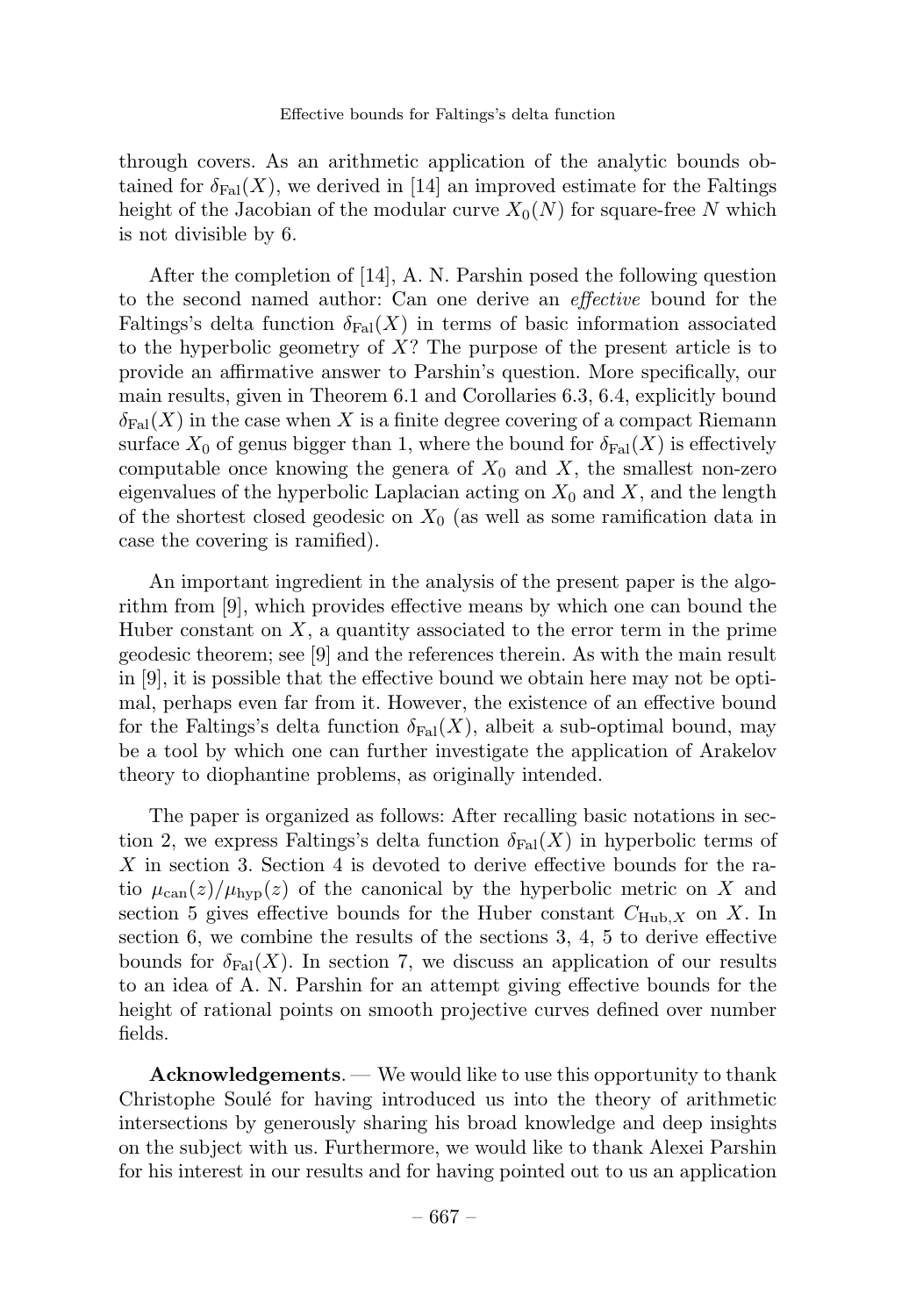to his work.Finally, we would like to thank the referee for some of his/her comments.

# 2. Basic notations

#### 2.1. Hyperbolic and canonical metrics

In this note X will denote a compact Riemann surface of genus  $q_X > 1$ . By the uniformization theorem, X is isomorphic to the quotient space  $\Gamma\backslash\mathbb{H}$ , where  $\Gamma$  is a cocompact and torsionfree Fuchsian subgroup of the first kind of  $PSL_2(\mathbb{R})$  acting by fractional linear transformations on the upper halfplane  $\mathbb{H} = \{z \in \mathbb{C} \mid z = x + iy, y > 0\}$ . In the sequel, we will identify X locally with its universal cover H.

We denote by  $\mu_{\text{hvp}}$  the (1, 1)-form corresponding to the hyperbolic metric on  $X$ , which is compatible with the complex structure of  $X$  and has constant negative curvature equal to  $-1$ . Locally, we have

$$
\mu_{\rm hyp}(z) = \frac{i}{2} \cdot \frac{\mathrm{d}z \wedge \mathrm{d}\overline{z}}{\mathrm{Im}(z)^2} = \frac{\mathrm{d}x \wedge \mathrm{d}y}{y^2}.
$$

We write  $\text{vol}_{\text{hyp}}(X)$  for the hyperbolic volume of X; recall that  $\text{vol}_{\text{hyp}}(X)$  is given by  $4\pi(g_X - 1)$ . By  $\mu_{\text{shvp}}$ , we denote the  $(1, 1)$ -form corresponding to the rescaled hyperbolic metric, which measures the volume of  $X$  to be 1. We write dist<sub>hyp</sub> $(z, w)$  for the hyperbolic distance between two points  $z, w \in \mathbb{H}$ . We recall the formula

$$
dist_{hyp}(z,w) = \cosh^{-1}\left(1 + \frac{|z-w|^2}{2\operatorname{Im}(z)\operatorname{Im}(w)}\right).
$$

We denote the hyperbolic Laplacian on X by  $\Delta_{\text{hyp}}$ ; locally, we have

$$
\Delta_{\rm hyp} = -y^2 \left( \frac{\partial^2}{\partial x^2} + \frac{\partial^2}{\partial y^2} \right).
$$

The discrete spectrum of  $\Delta_{\rm hyp}$  is given by the increasing sequence of eigenvalues

$$
0 = \lambda_{X,0} < \lambda_{X,1} \leqslant \lambda_{X,2} \leqslant \dots
$$

The  $(1, 1)$ -form  $\mu_{\text{can}}$  associated to the canonical metric is defined as follows. Let  $\{\omega_1, \ldots, \omega_{g_X}\}\)$  denote an orthonormal basis of the space  $\Gamma(X, \Omega_X^1)$  of holomorphic 1-forms on X. Then,  $\mu_{\text{can}}$  is locally given by

$$
\mu_{\text{can}}(z) = \frac{1}{g_X} \cdot \frac{i}{2} \sum_{j=1}^{g_X} \omega_j(z) \wedge \overline{\omega}_j(z).
$$

$$
-668 -
$$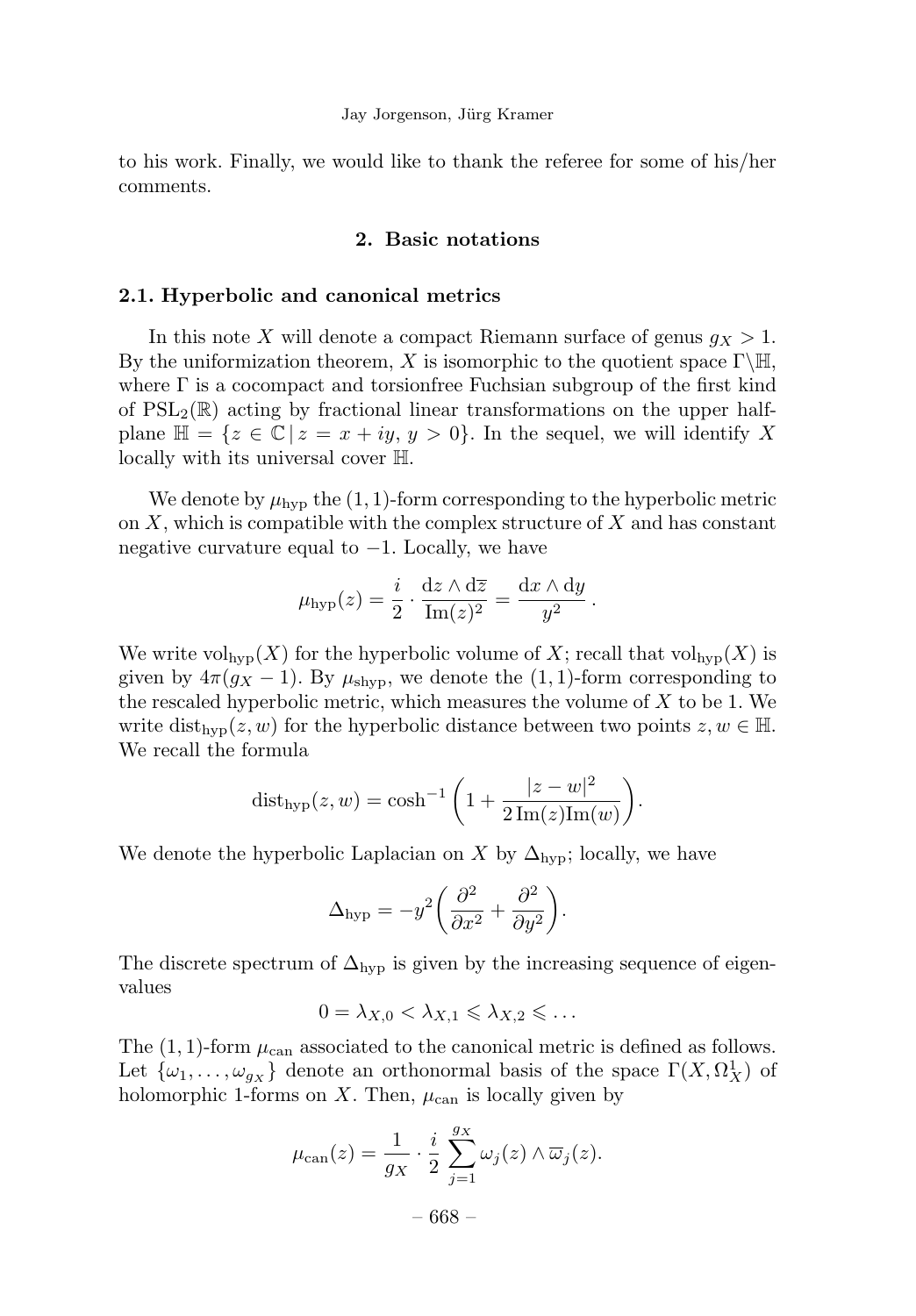We recall that the Arakelov metric on  $X$  is induced by means of the residual canonical metric  $\lVert \cdot \rVert_{\text{Ar}}$  on  $\Omega^1_X$ , which turns the residue map into an isometry.

# 2.2. Hyperbolic heat kernel for functions

The hyperbolic heat kernel  $K_{\mathbb{H}}(t; z, w)$   $(t \in \mathbb{R}_{>0}; z, w \in \mathbb{H})$  for functions on H is given by the formula

$$
K_{\mathbb{H}}(t; z, w) := K_{\mathbb{H}}(t; \rho) := \frac{\sqrt{2}e^{-t/4}}{(4\pi t)^{3/2}} \int\limits_{\rho}^{\infty} \frac{re^{-r^2/(4t)}}{\sqrt{\cosh(r) - \cosh(\rho)}} dr,
$$

where  $\rho = \text{dist}_{\text{hyp}}(z, w)$ . The hyperbolic heat kernel  $K_X(t; z, w)$  ( $t \in \mathbb{R}_{>0}$ ;  $z, w \in X$ ) for functions on X is obtained by averaging over the elements of Γ, namely

$$
K_X(t; z, w) := \sum_{\gamma \in \Gamma} K_{\mathbb{H}}(t; z, \gamma w).
$$

The heat kernel  $K_X(t; z, w)$  satisfies the equations

$$
\left(\frac{\partial}{\partial t} + \Delta_{\text{hyp},z}\right) K_X(t; z, w) = 0 \qquad (z, w \in X),
$$
  

$$
\lim_{t \to 0} \int_X K_X(t; z, w) f(w) \mu_{\text{hyp}}(w) = f(z) \quad (z \in X)
$$

for all  $C^{\infty}$ -functions f on X. As a shorthand, we use in the sequel the notation

$$
HK_X(t;z) := \sum_{\substack{\gamma \in \Gamma \\ \gamma \neq \text{id}}} K_{\mathbb{H}}(t;z,\gamma z).
$$

#### 2.3. Selberg zeta function

Let  $\mathcal{H}(\Gamma)$  denote the set of conjugacy classes of primitive, hyperbolic elements in Γ. We denote by  $\ell_{\gamma}$  the hyperbolic length of the closed geodesic determined by  $\gamma \in \mathcal{H}(\Gamma)$  on X; it is well-known that the equality

$$
|\mathrm{tr}(\gamma)| = 2\cosh(\ell_\gamma/2)
$$

holds.

For  $s \in \mathbb{C}$ , Re $(s) > 1$ , the Selberg zeta function  $Z_X(s)$  associated to X is defined via the Euler product expansion

$$
Z_X(s) := \prod_{\gamma \in \mathcal{H}(\Gamma)} Z_{\gamma}(s),
$$

– 669 –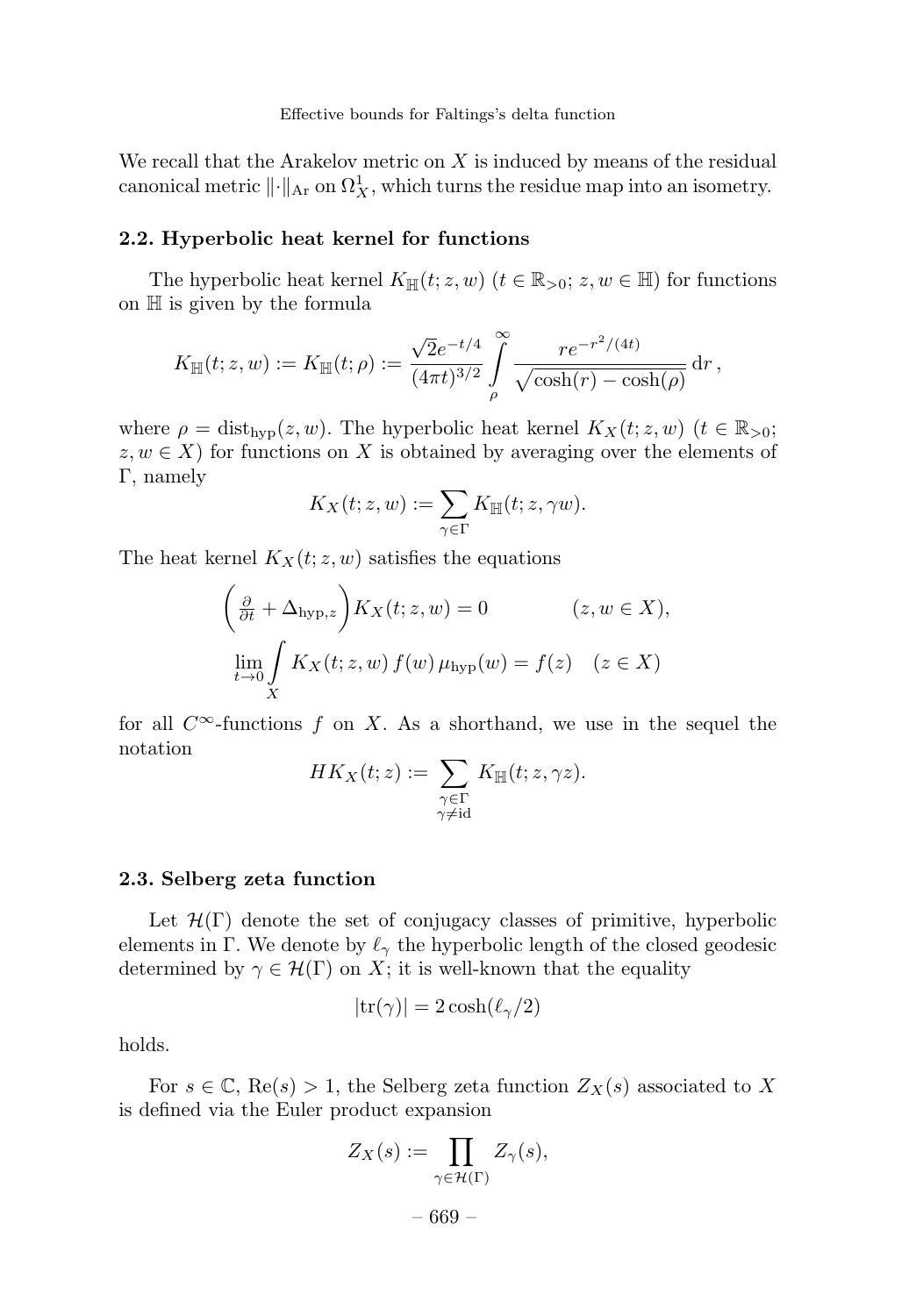where the local factors  $Z_{\gamma}(s)$  are given by

$$
Z_{\gamma}(s) := \prod_{n=0}^{\infty} \left(1 - e^{-(s+n)\ell_{\gamma}}\right).
$$

The Selberg zeta function  $Z_X(s)$  is known to have a meromorphic continuation to all of C with zeros and poles characterized by the spectral theory of the hyperbolic Laplacian; furthermore,  $Z_X(s)$  satisfies a functional equation. For our purposes, it suffices to know that the Selberg zeta function  $Z_X(s)$  has a simple zero at  $s = 1$ , so that the quantity

$$
\lim_{s \to 1} \left( \frac{Z'_X}{Z_X}(s) - \frac{1}{s - 1} \right)
$$

is well-defined.

# 2.4. Prime geodesic theorem

For any small eigenvalue  $\lambda_{X,j} \in [0, 1/4)$ , we define

$$
s_{X,j}:=\frac{1}{2}+\sqrt{\frac{1}{4}-\lambda_{X,j}},
$$

and note that  $1/2 < s_{X,j} \leq 1$ . For  $u \in \mathbb{R}_{>1}$ , we recall the prime geodesic counting function

$$
\pi_X(u) := \#\big\{\gamma \in \mathcal{H}(\Gamma) \,|\, e^{\ell_{\gamma}} < u\big\}.
$$

Introducing the logarithmic integral

$$
li(u) := \int_{2}^{u} \frac{d\xi}{\log(\xi)},
$$

the prime geodesic theorem states

$$
\pi_X(u) = \sum_{0 \le \lambda_{X,j} < 1/4} \operatorname{li}(u^{s_{X,j}}) + O_X\big(u^{3/4} \log(u)^{-1/2}\big) \tag{2.1}
$$

for  $u > 1$ , where the implied constant for all  $u > 1$ , not just asymptotically, depends solely on  $X$ . We call the infimum of all possible implied constants the Huber constant and denote it by  $C_{\text{Hub.}X}$ .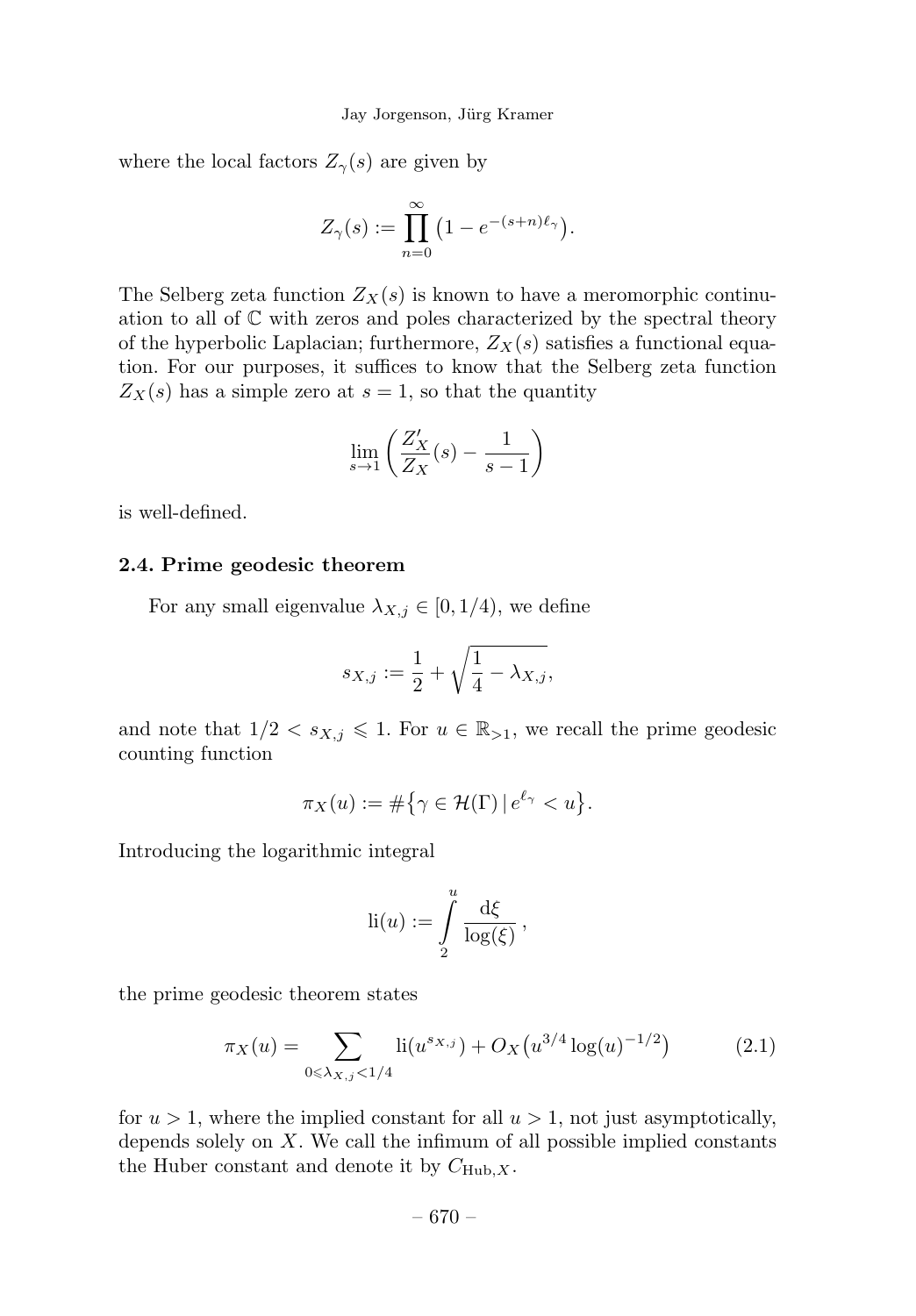# 3. Faltings's delta function in hyperbolic terms

# 3.1. Faltings's delta function

Faltings's delta function  $\delta_{\text{Fal}}(X)$  was introduced in [8], where also some of its basic properties were given.In [10], Faltings's delta function is expressed in terms of Riemann theta functions, and its asymptotic behavior is investigated; see also [23].As a by-product of the analytic part of the arithmetic Riemann-Roch theorem for arithmetic surfaces, C. Soulé has shown in [21] that

$$
\delta_{\text{Fal}}(X) = -6D_{\text{Ar}}(X) + a(g_X), \qquad (3.1)
$$

where

$$
D_{\text{Ar}}(X) := \log \left( \frac{\det^*(\Delta_{\text{Ar}})}{\text{vol}_{\text{Ar}}(X)} \right)
$$

with det<sup>\*</sup>( $\Delta_{Ar}$ ) the regularized determinant of the Laplacian, vol<sub>Ar</sub>(X) the volume with respect to the Arakelov metric  $\|\cdot\|_{Ar}$ , and

$$
a(g_X) := -2g_X \log(\pi) + 4g_X \log(2) + (g_X - 1)(-24\zeta'_\mathbb{Q}(-1) + 1).
$$

It has been shown in [14] how Faltings's delta function can be expressed solely in hyperbolic terms. Theorem 3.8 therein states:

# 3.2. Theorem

For X with genus  $g_X > 1$ , let

$$
F(z) := \int_{0}^{\infty} \left( HK_X(t; z) - \frac{1}{\text{vol}_{\text{hyp}}(X)} \right) dt.
$$

Then, we have

$$
\delta_{\text{Fal}}(X) =
$$
\n
$$
2\pi \left(1 - \frac{1}{g_X}\right) \int_X F(z) \Delta_{\text{hyp}} F(z) \mu_{\text{hyp}}(z) - 6 \log \left(Z'_X(1)\right)
$$
\n
$$
+ 2 \lim_{s \to 1} \left(\frac{Z'_X}{Z_X}(s) - \frac{1}{s - 1}\right) + c(g_X),
$$
\n(3.2)

where

$$
c(g_X) := a(g_X) - 6b(g_X) + 2(g_X - 1)\log(4) + 6\log(\text{vol}_{hyp}(X)) - 2
$$
  
=  $2g_X(-24\zeta'_\mathbb{Q}(-1) - 4\log(\pi) + \log(2) + 2) + 6\log(\text{vol}_{hyp}(X))$   
+  $(48\zeta'_\mathbb{Q}(-1) + 6\log(2\pi) - 2\log(4) - 6)$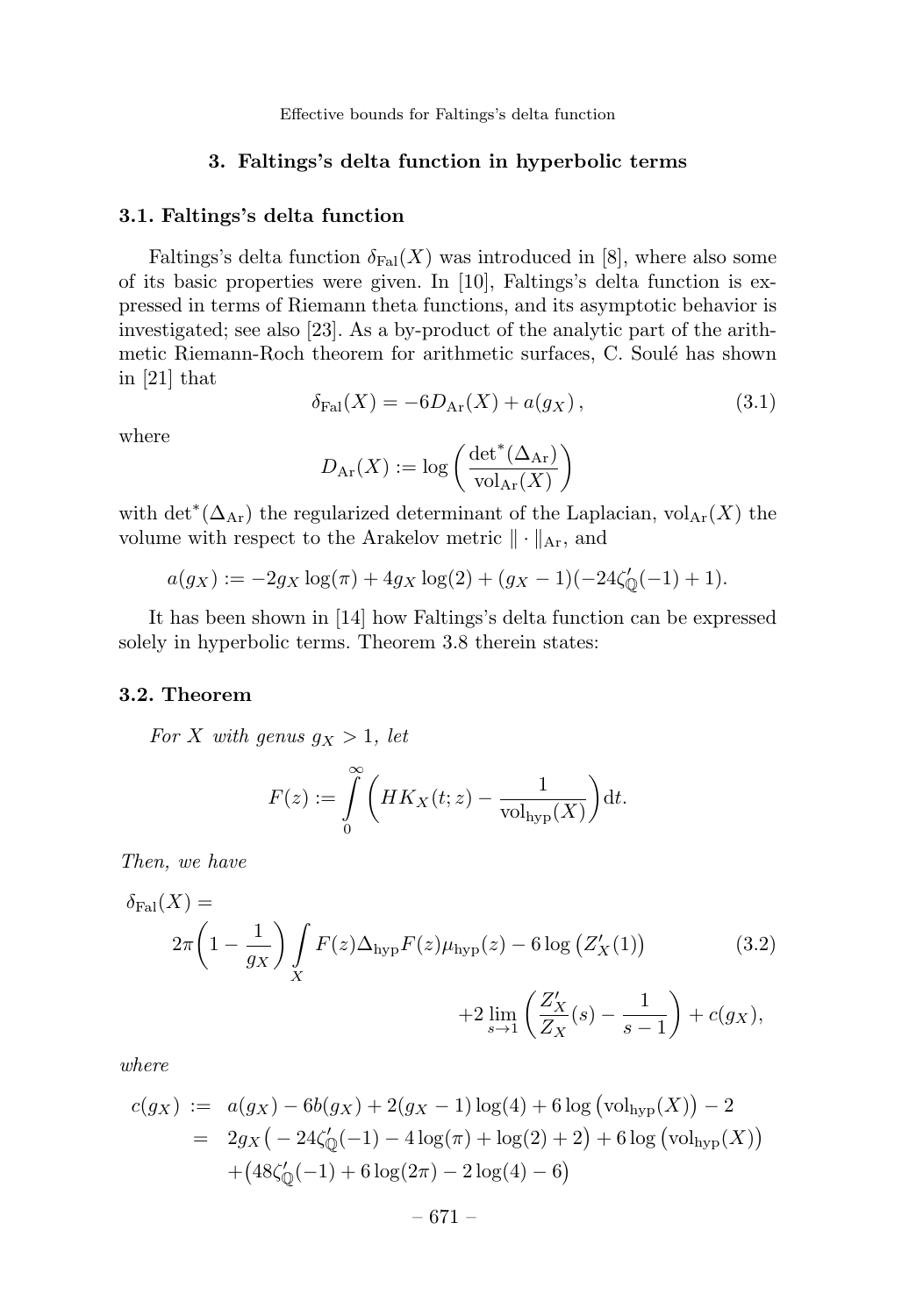with  $a(g_X)$  as above and  $b(g_X)$  given by

$$
b(g_X) := (g_X - 1)(4\zeta'_{\mathbb{Q}}(-1) - 1/2 + \log(2\pi)).
$$

*Proof.*  $\blacksquare$  The proof is given in [14]. Here we present only a short outline of the proof, which consists of the following three main ingredients:

(i) One starts by using the Polyakov formula to relate the regularized determinants with respect to the Arakelov and the hyperbolic metric, namely

$$
D_{\text{Ar}}(X) = D_{\text{hyp}}(X) + \frac{g_X - 1}{6} \int_X \phi_{\text{Ar}}(z) (\mu_{\text{can}}(z) + \mu_{\text{hyp}}(z)),
$$

where  $\phi_{Ar}(z)$  is the conformal factor describing the change from the Arakelov to the hyperbolic metric.

(ii) In a second step, one uses the result [20] by P.Sarnak describing the hyperbolic regularized determinant in terms of the Selberg zeta function, namely

$$
D_{\text{hyp}}(X) = \log\left(\frac{Z'_X(1)}{\text{vol}_{\text{hyp}}(X)}\right) + b(g_X).
$$

(iii) In order to express the conformal factor  $\phi_{Ar}(z)$  and the canonical metric form  $\mu_{\text{can}}(z)$  in hyperbolic terms, we make use of the fundamental relation

$$
\mu_{\text{can}}(z) = \mu_{\text{shyp}}(z) + \frac{1}{2g_X} \left( \int_0^\infty \Delta_{\text{hyp}} K_X(t; z) dt \right) \mu_{\text{hyp}}(z), \tag{3.3}
$$

which has been proven in Appendix 1 of [14].  $\Box$ 

# 3.3. Remark

We note that formula (3.3) has meanwhile been generalized to cofinite Fuchsian subgroups of the first kind of  $PSL_2(\mathbb{R})$  without torsion elements in [16], and, as a relation of  $(1,1)$ -currents, to cofinite Fuchsian subgroups of the first kind of  $PSL_2(\mathbb{R})$  allowing torsion elements in [3].

Based on formula (3.2), the following bound can be derived for  $\delta_{\text{Fal}}(X)$  in terms of basic hyperbolic invariants of  $X$ . For this we introduce the following notations

$$
\lambda_X := \frac{1}{2} \min \left\{ \lambda_{X,1}, \frac{7}{64} \right\},
$$
  
- 672 -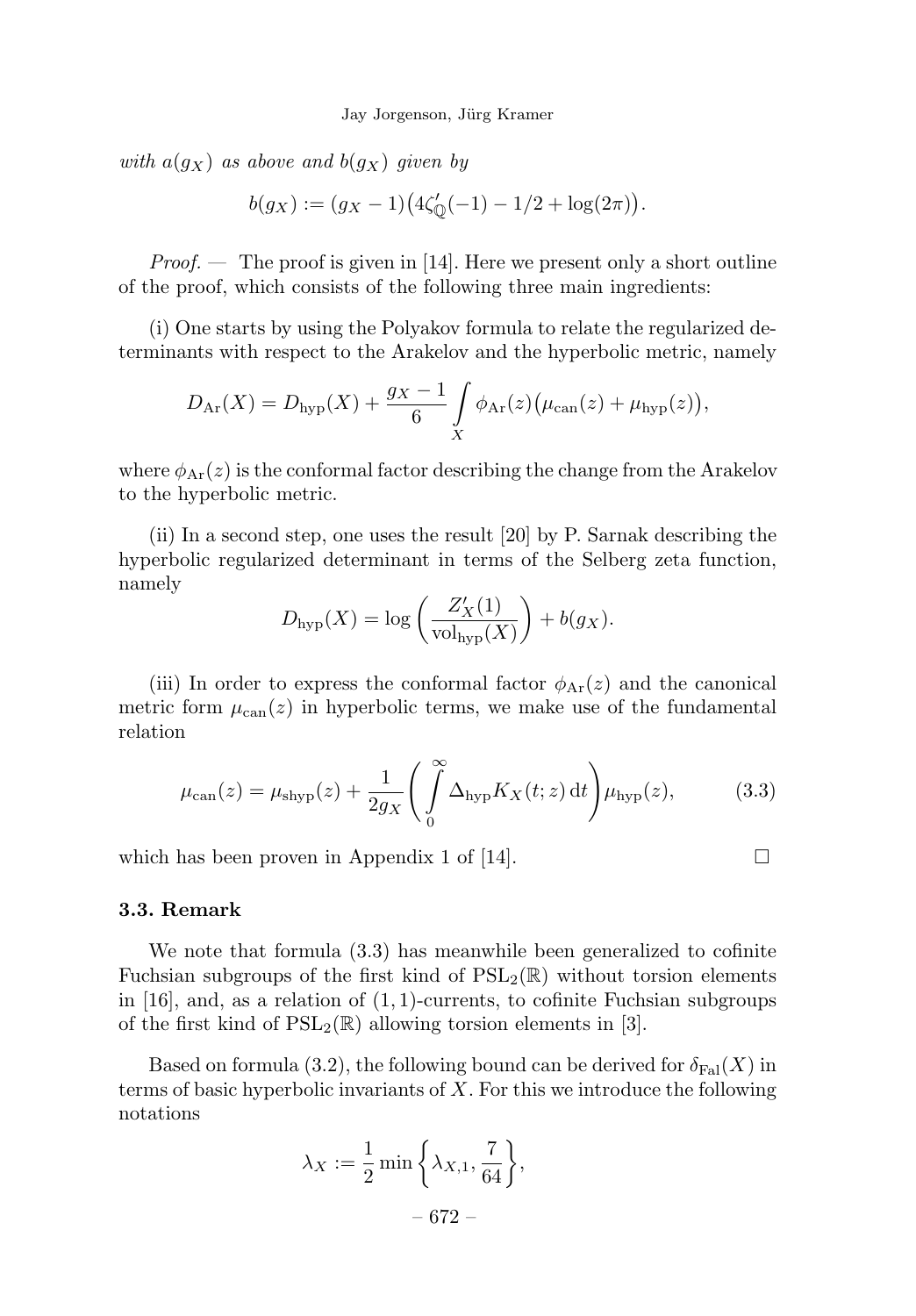$$
N_{\text{ev},X}^{[0,1/4)} := \#\{\lambda_{X,j} | 0 \le \lambda_{X,j} < 1/4\},\newline N_{\text{geo},X}^{(0,5)} := \#\{\gamma \in \mathcal{H}(\Gamma) | 0 < \ell_{\gamma} < 5\},\newline S_X := \sup_{z \in X} \left(\frac{\mu_{\text{can}}(z)}{\mu_{\text{shyp}}(z)}\right),\newline
$$

where  $\lambda_{X,1}$  is the smallest non-zero eigenvalue of  $\Delta_{\text{hvp}}$ , and we recall that  $\ell_X$  denotes the length of the shortest closed geodesic on X and  $C_{\text{Hub.}X}$  is the Huber constant introduced in subsection 2.4.

# 3.4. Corollary

With the above notations, we have the bound

$$
\delta_{\text{Fal}}(X) \le D_1\left(g_X + \frac{1}{\lambda_X}\left(g_X\left(S_X + 1\right)^2 + C_{\text{Hub},X} + N_{\text{ev},X}^{\left[0,1/4\right)}\right) + \left(1 + \frac{1}{\ell_X}\right)N_{\text{geo},X}^{\left(0,5\right)}\right)
$$

with an absolute constant  $D_1 > 0$ , which can be taken to be  $10^3$ .

*Proof.*  $\longrightarrow$  The proof is straightforward using Theorem 3.2 in combination with the estimates given in Propositions 4.1, 4.2, 4.3, and Lemma 4.4 in  $[14]$ . For the convenience of the reader, we give now a more detailed derivation of the proof.

Using Proposition 4.1 of [14] in combination with the inequalities  $\lambda_{X,1} \geq$  $\lambda_X$  and vol<sub>hyp</sub> $(X) \leq 4\pi g_X$ , the integral in (3.2) can be bounded as

$$
\left| \int\limits_X F(z) \Delta_{\text{hyp}} F(z) \mu_{\text{hyp}}(z) \right| \leqslant \frac{(S_X + 1)^2 \operatorname{vol}_{\text{hyp}}(X)}{\lambda_{X,1}} \leqslant \frac{4\pi g_X}{\lambda_X} (S_X + 1)^2. \tag{3.4}
$$

In order to bound the absolute value of the second summand in (3.2), we first observe that we have to take the second bound in Proposition 4.3 of [14], since the first one being logarithmic in  $g_X$  is too small; choosing  $\varepsilon = \lambda_X$ , we obtain

$$
\left| \log \left( Z_X'(1) \right) \right| \leq - \sum_{\substack{\gamma \in \mathcal{H}(\Gamma) \\ \ell_{\gamma} < 5}} \log \left( Z_{\gamma}(1) \right) + 12 \left( 5 + \frac{1}{\lambda_X} \right) \left( C_{\text{Hub},X} + N_{\text{ev},X}^{[0,1/4]} + 1 \right).
$$

Using Lemma 4.4 (i) of [14], we derive from this the bound

$$
\left| \log \left( Z'_X(1) \right) \right| \leq \sum_{\substack{\gamma \in \mathcal{H}(\Gamma) \\ \ell_{\gamma} < 5}} \frac{\pi^2}{6\ell_{\gamma}} + \frac{72}{\lambda_X} \left( C_{\text{Hub},X} + N_{\text{ev},X}^{[0,1/4]} + 1 \right) \\
\leq \frac{\pi^2}{6\ell_X} N_{\text{geo},X}^{(0,5)} + \frac{144}{\lambda_X} \left( C_{\text{Hub},X} + N_{\text{ev},X}^{[0,1/4]} \right). \tag{3.5}
$$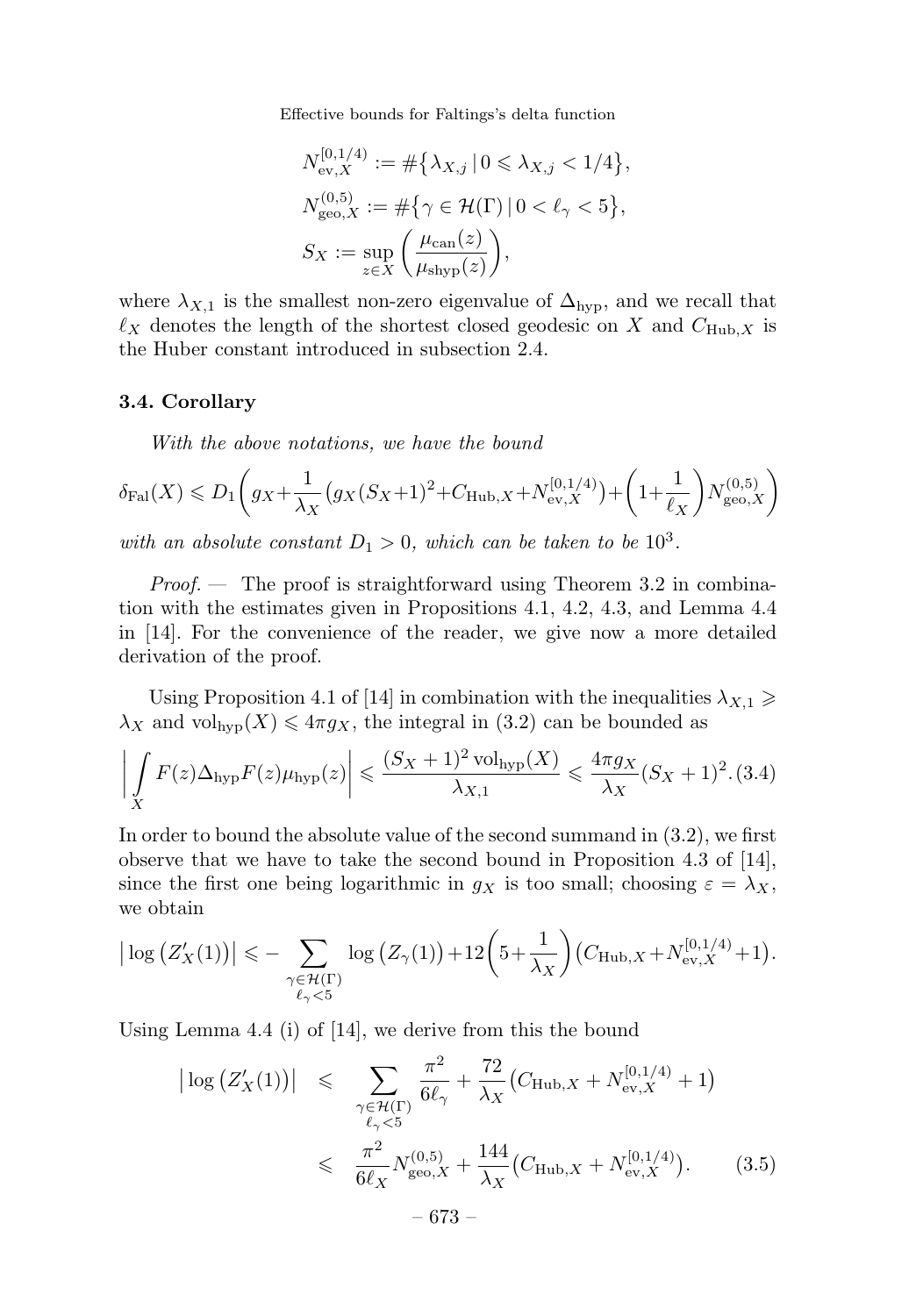Finally, in order to bound the absolute value of the third summand in (3.2), we again observe that we have to take the second bound in Proposition 4.2 of [14], since the first one being logarithmic in  $q<sub>X</sub>$  is too small; choosing again  $\varepsilon = \lambda_X$ , we obtain

$$
\left|\lim_{s\to 1}\left(\frac{Z'_X}{Z_X}(s)-\frac{1}{s-1}\right)\right|\leqslant \sum_{\substack{\gamma\in\mathcal{H}(\Gamma)\\ \ell_\gamma<5}}\frac{Z'_\gamma}{Z_\gamma}(1)+\frac{6}{\lambda_X}\big(C_{\text{Hub},X}+N_{\text{ev},X}^{[0,1/4)}\big)+2\,.
$$

Using Lemma 4.4 (ii) of [14], we derive from this the bound

$$
\left| \lim_{s \to 1} \left( \frac{Z'_X}{Z_X}(s) - \frac{1}{s - 1} \right) \right| \leq \sum_{\substack{\gamma \in \mathcal{H}(\Gamma) \\ \ell_{\gamma} < 5}} \left( 3 + \log \left( \frac{1}{\ell_{\gamma}} \right) \right) \n+ \frac{6}{\lambda_X} \left( C_{\text{Hub}, X} + N_{\text{ev}, X}^{[0,1/4)} \right) + 2 \n\leq \sum_{\substack{\gamma \in \mathcal{H}(\Gamma) \\ \ell_{\gamma} < 5}} \left( 3 + \frac{1}{\ell_{\gamma}} \right) + \frac{6}{\lambda_X} \left( C_{\text{Hub}, X} + N_{\text{ev}, X}^{[0,1/4)} \right) + 2 \n\leq \left( 3 + \frac{1}{\ell_X} \right) N_{\text{geo}, X}^{(0,5)} \n+ \frac{6}{\lambda_X} \left( C_{\text{Hub}, X} + N_{\text{ev}, X}^{[0,1/4)} \right) + 2. \tag{3.6}
$$

The quantity  $c(g_X)$  in (3.2) is easily bounded as

$$
c(g_X) \leqslant 11g_X + 10. \tag{3.7}
$$

Adding up the bounds (3.4)–(3.7), using that  $g_X > 1$ , and by crudely estimating the arising integral constants by  $D_1 = 10^3$ , yields the claimed bound. Note that, estimating more rigorously,  $D_1$  can in fact be taken to be 876.  $\Box$ 

#### 4. Effective bounds for the sup-norm

#### 4.1. Hyperbolic heat kernel for forms

In addition to the hyperbolic heat kernel on  $\mathbb{H}$ , resp. X, introduced in subsection 2.2, we also need the hyperbolic heat kernel for forms of weight 1 on  $\mathbb H$ , resp. X. The hyperbolic heat kernel for forms of weight 1 on  $\mathbb H$  is defined as in [13], namely we have

$$
K_{\mathbb{H}}^{(1)}(t; z, w) := K_{\mathbb{H}}^{(1)}(t; \rho) := \frac{\sqrt{2}e^{-t/4}}{(4\pi t)^{3/2}} \int_{\rho}^{\infty} \frac{re^{-r^2/(4t)}}{\sqrt{\cosh(r) - \cosh(\rho)}} T_2\left(\frac{\cosh(r/2)}{\cosh(\rho/2)}\right) dr,
$$
  
- 674 -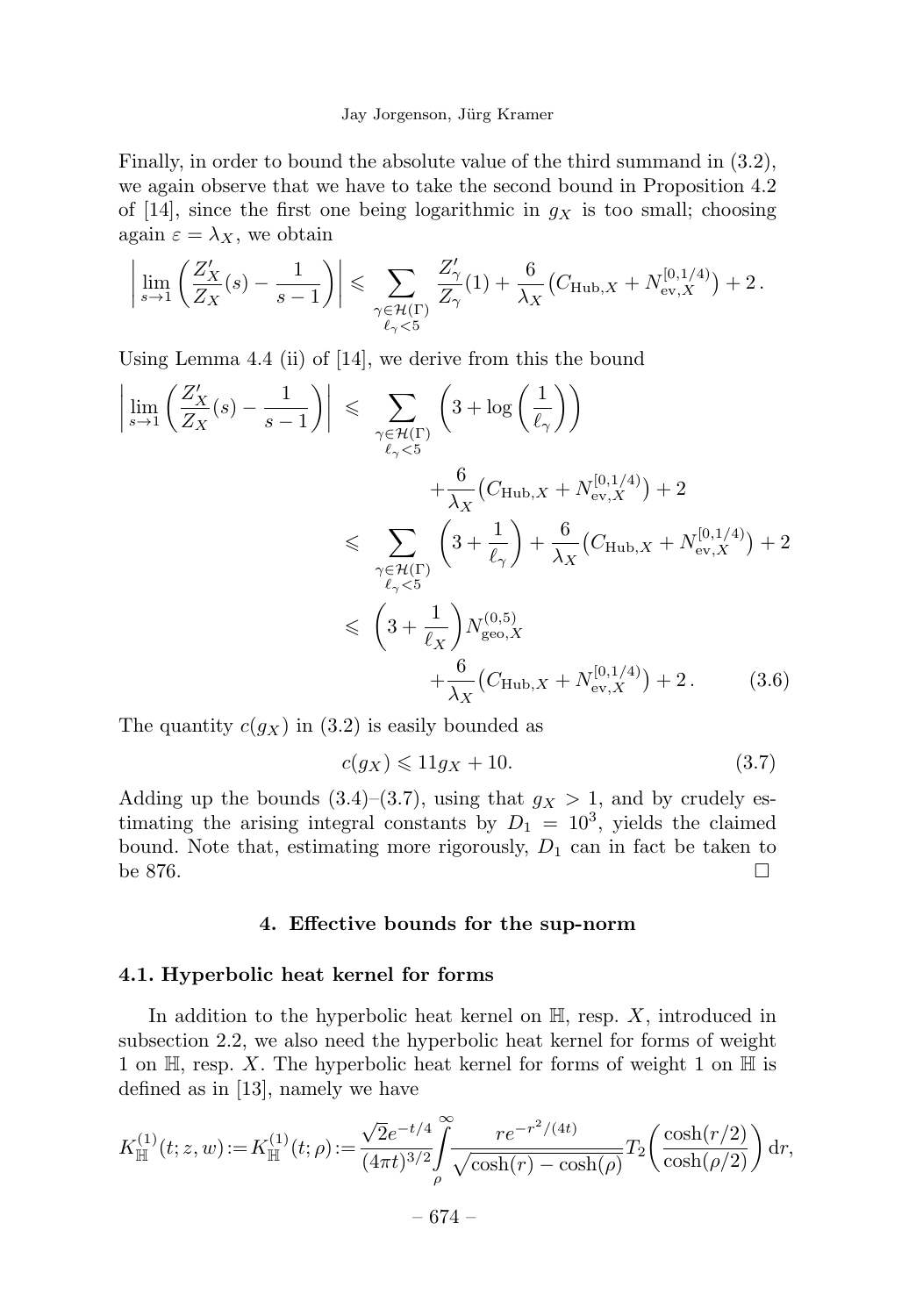where  $T_2$  is the Chebyshev polynomial given by  $T_2(r) := 2r^2 - 1$ . The hyperbolic heat kernel for forms of weight 1 on  $X$  on the diagonal is then given as

$$
K_X^{(1)}(t;z) := \sum_{\gamma \in \Gamma} c(\gamma;z) K_{\mathbb{H}}^{(1)}(t;z,\gamma z),
$$

where  $c(\gamma, z)$  for  $\gamma = \begin{pmatrix} a & b \\ c & d \end{pmatrix}$  is defined as

$$
c(\gamma, z) := \frac{c\overline{z} + d}{cz + d} \cdot \frac{z - \gamma \overline{z}}{\gamma z - \overline{z}}.
$$

We note that  $|c(\gamma, z)| = 1$ . From [13], we recall the crucial relation

$$
\lim_{t \to \infty} K_X^{(1)}(t; z) = \frac{g_X \mu_{\text{can}}(z)}{\mu_{\text{hyp}}(z)}.
$$
\n(4.1)

# 4.2. Lemma

With the above notations, we have the bound

$$
K_{\mathbb{H}}^{(1)}(t;\rho) \leq \frac{17\sqrt{2}e^{-t/4}}{(4\pi t)^{3/2}}\frac{(\rho + \log(4))e^{-\rho^2/(4t)}}{\sinh^{1/2}(\rho)} + \frac{4\sqrt{2}e^{-(\rho/(2\sqrt{t}) + \sqrt{t}/2)^2}}{\pi^{3/2}\sqrt{t}} + \frac{4\sqrt{2}e^{-\rho}}{\pi^{3/2}}\int_{\rho/(2\sqrt{t})-\sqrt{t}/2}^{\infty} e^{-r'^2} dr' \qquad (4.2)
$$

for any  $t > 0$  and  $\rho > 0$ .

Proof. — Starting with the defining formula

$$
K_{\mathbb{H}}^{(1)}(t;\rho) := \frac{\sqrt{2} e^{-t/4}}{(4\pi t)^{3/2}} \int\limits_{\rho}^{\infty} \frac{re^{-r^2/(4t)}}{\sqrt{\cosh(r) - \cosh(\rho)}} T_2\left(\frac{\cosh(r/2)}{\cosh(\rho/2)}\right) dr,
$$

we decompose the integral under consideration as

$$
\int_{\rho}^{\infty} \dots = \int_{\rho}^{\rho + \log(4)} \dots + \int_{\rho + \log(4)}^{\infty} \dots \tag{4.3}
$$

We start by estimating the first integral on the right-hand side of (4.3). Using the mean value theorem for the function  $\cosh(r)$  with  $r \in [\rho, \rho + \log(4)]$ , we obtain the bound

$$
\cosh(r) - \cosh(\rho) = (r - \rho)\sinh(r_*) \ge (r - \rho)\sinh(\rho),
$$
  
- 675 -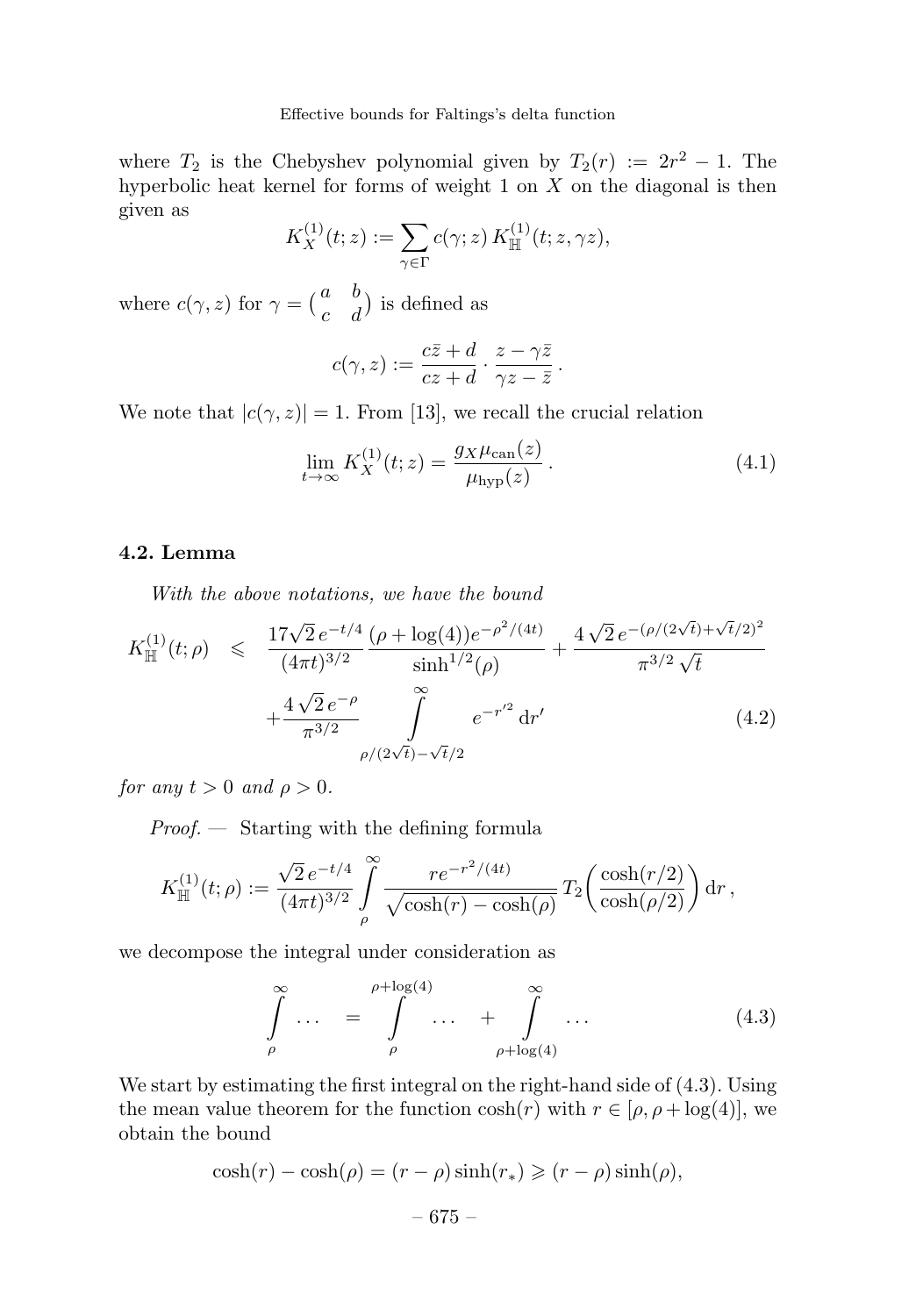where  $r_* \in [\rho, \rho + \log(4)]$ . With this in mind, we have the estimate

$$
\int_{\rho}^{\rho + \log(4)} \frac{r e^{-r^2/(4t)}}{\sqrt{\cosh(r) - \cosh(\rho)}} \, T_2\left(\frac{\cosh(r/2)}{\cosh(\rho/2)}\right) \, dr
$$
\n
$$
\leqslant \frac{(\rho + \log(4))e^{-\rho^2/(4t)}}{\sinh^{1/2}(\rho)} T_2\left(\frac{\cosh((\rho + \log(4))/2)}{\cosh(\rho/2)}\right) \int_{\rho}^{\rho + \log(4)} (r - \rho)^{-1/2} \, dr
$$
\n
$$
\leqslant \frac{2\log(4)^{1/2}(\rho + \log(4))e^{-\rho^2/(4t)}}{\sinh^{1/2}(\rho)} T_2\left(\frac{\cosh((\rho + \log(4))/2)}{\cosh(\rho/2)}\right).
$$

Since, for any  $r_1, r_2 \in \mathbb{R}_{>0}$ , we have

$$
\frac{\cosh(r_1 + r_2)}{\cosh(r_1)} = \frac{\cosh(r_1)\cosh(r_2)}{\cosh(r_1)} + \frac{\sinh(r_1)\sinh(r_2)}{\cosh(r_1)}
$$
  

$$
\leq \cosh(r_2) + \sinh(r_2) = e^{r_2},
$$

we can estimate the Tshebyshev polynomial contribution as

$$
T_2\left(\frac{\cosh((\rho + \log(4))/2)}{\cosh(\rho/2)}\right) \leq T_2\left(e^{\log(4)/2}\right) = 7.
$$

In summary, we find the following bound for the integral in question

$$
\int_{\rho}^{\rho + \log(4)} \frac{re^{-r^2/(4t)}}{\sqrt{\cosh(r) - \cosh(\rho)}} T_2\left(\frac{\cosh(r/2)}{\cosh(\rho/2)}\right) dr \leq \frac{17(\rho + \log(4))e^{-\rho^2/(4t)}}{\sinh^{1/2}(\rho)}.\tag{4.4}
$$

We now estimate the second integral on the right-hand side of (4.3). Since  $r \geqslant \rho + \log(4)$ , we have

$$
\frac{\cosh(r)}{2} \geqslant \frac{\cosh(\rho + \log(4))}{2} \geqslant \frac{\cosh(\rho)\cosh(\log(4))}{2} \geqslant \cosh(\rho),
$$

whence

$$
\cosh(r) - \cosh(\rho) \geqslant \frac{\cosh(r)}{2} \geqslant \frac{e^r}{4}.
$$

Therefore, using the estimate  $T_2(r)\leqslant 2r^2$  in combination with

$$
\cosh(r/2) \leqslant e^{r/2} \quad \text{and} \quad \cosh(\rho/2) \geqslant \frac{e^{\rho/2}}{2},
$$
  
- 676 -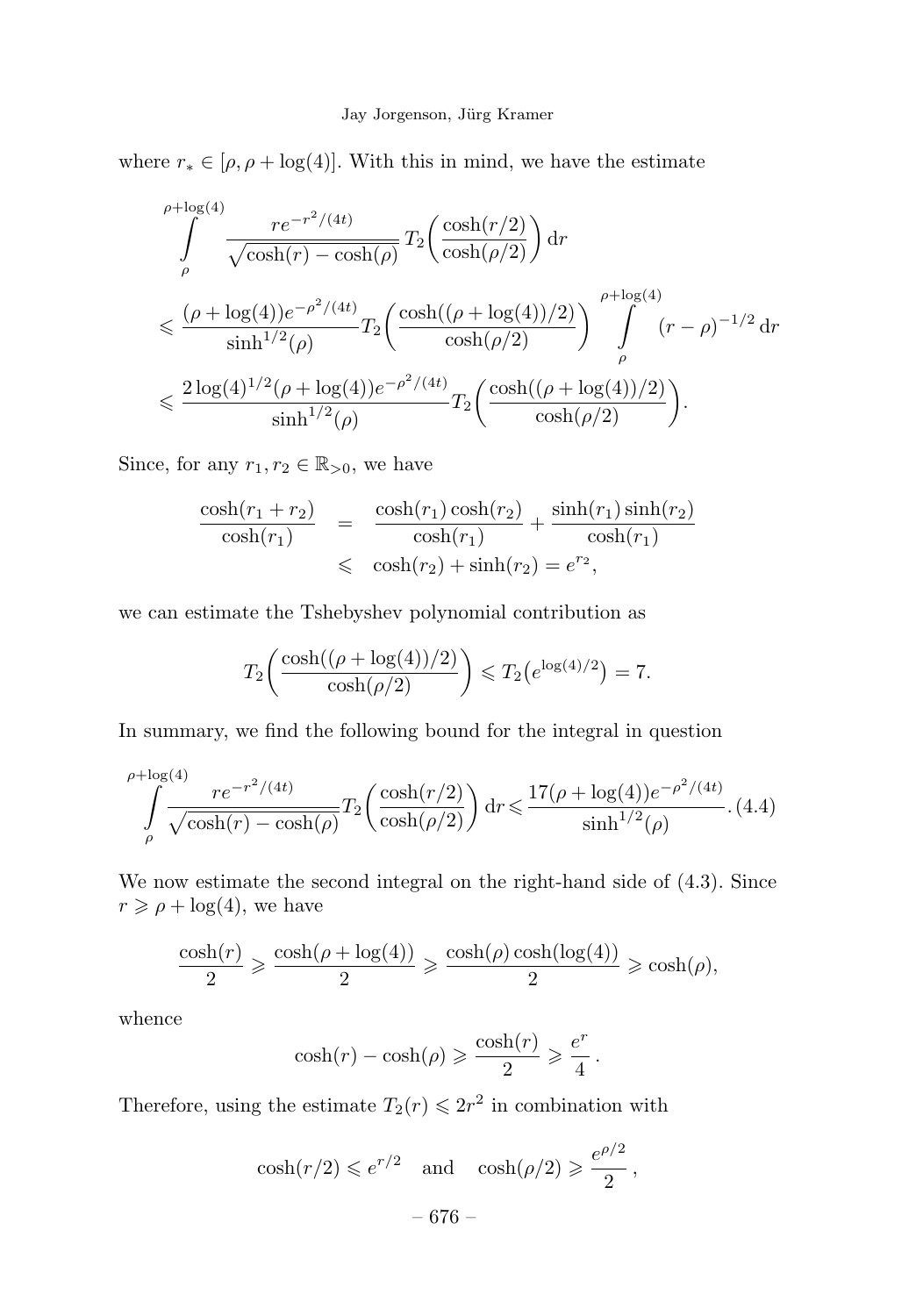we derive the bound

$$
\int_{\rho + \log(4)}^{\infty} \frac{re^{-r^2/(4t)}}{\sqrt{\cosh(r) - \cosh(\rho)}} T_2 \left( \frac{\cosh(r/2)}{\cosh(\rho/2)} \right) dr \le
$$

$$
\int_{\rho + \log(4)}^{\infty} \frac{2re^{-r^2/(4t)}}{e^{r/2}} \frac{8 e^r}{e^{\rho}} dr = 16 e^{-\rho} \int_{\rho + \log(4)}^{\infty} r e^{r/2} e^{-r^2/(4t)} dr . (4.5)
$$

In order to complete the proof, we will further estimate the integral in (4.5). Keeping in mind that we finally have to multiply (4.5) by the factor  $e^{-t/4}$ , we estimate the quantity

$$
e^{-t/4} \int_{\rho + \log(4)}^{\infty} r e^{r/2} e^{-r^2/(4t)} dr \leq \int_{\rho}^{\infty} r e^{-(r/(2\sqrt{t}) - \sqrt{t}/2)^2} dr
$$
  
=  $2\sqrt{t} \int_{\rho/(2\sqrt{t}) - \sqrt{t}/2}^{\infty} (2\sqrt{t}r' + t) e^{-r'^2} dr'$   
=  $2t e^{-(\rho/(2\sqrt{t}) - \sqrt{t}/2)^2} + 2t^{3/2} \int_{\rho/(2\sqrt{t}) - \sqrt{t}/2}^{\infty} e^{-r'^2} dr'.$ 

Multiplying by the remaining factor

$$
\frac{16\sqrt{2}e^{-\rho}}{(4\pi t)^{3/2}} = \frac{2\sqrt{2}e^{-\rho}}{(\pi t)^{3/2}},
$$

yields the following bound involving the second integral

$$
\frac{\sqrt{2}e^{-t/4}}{(4\pi t)^{3/2}} \int_{\rho+\log(4)}^{\infty} \frac{re^{-r^2/(4t)}}{\sqrt{\cosh(r) - \cosh(\rho)}} T_2\left(\frac{\cosh(r/2)}{\cosh(\rho/2)}\right) dr \leq \frac{4\sqrt{2}e^{-(\rho/(2\sqrt{t})+\sqrt{t}/2)^2}}{\pi^{3/2}\sqrt{t}} + \frac{4\sqrt{2}e^{-\rho}}{\pi^{3/2}} \int_{\rho/(2\sqrt{t})-\sqrt{t}/2}^{\infty} e^{-r'^2} dr'.
$$
 (4.6)

Adding up the bounds (4.4) and (4.6) yields the claimed upper bound for  $K_{\mathbb{H}}^{(1)}(t;\rho).$  $\mathbb{H}^{(1)}(t;\rho).$  $\Box$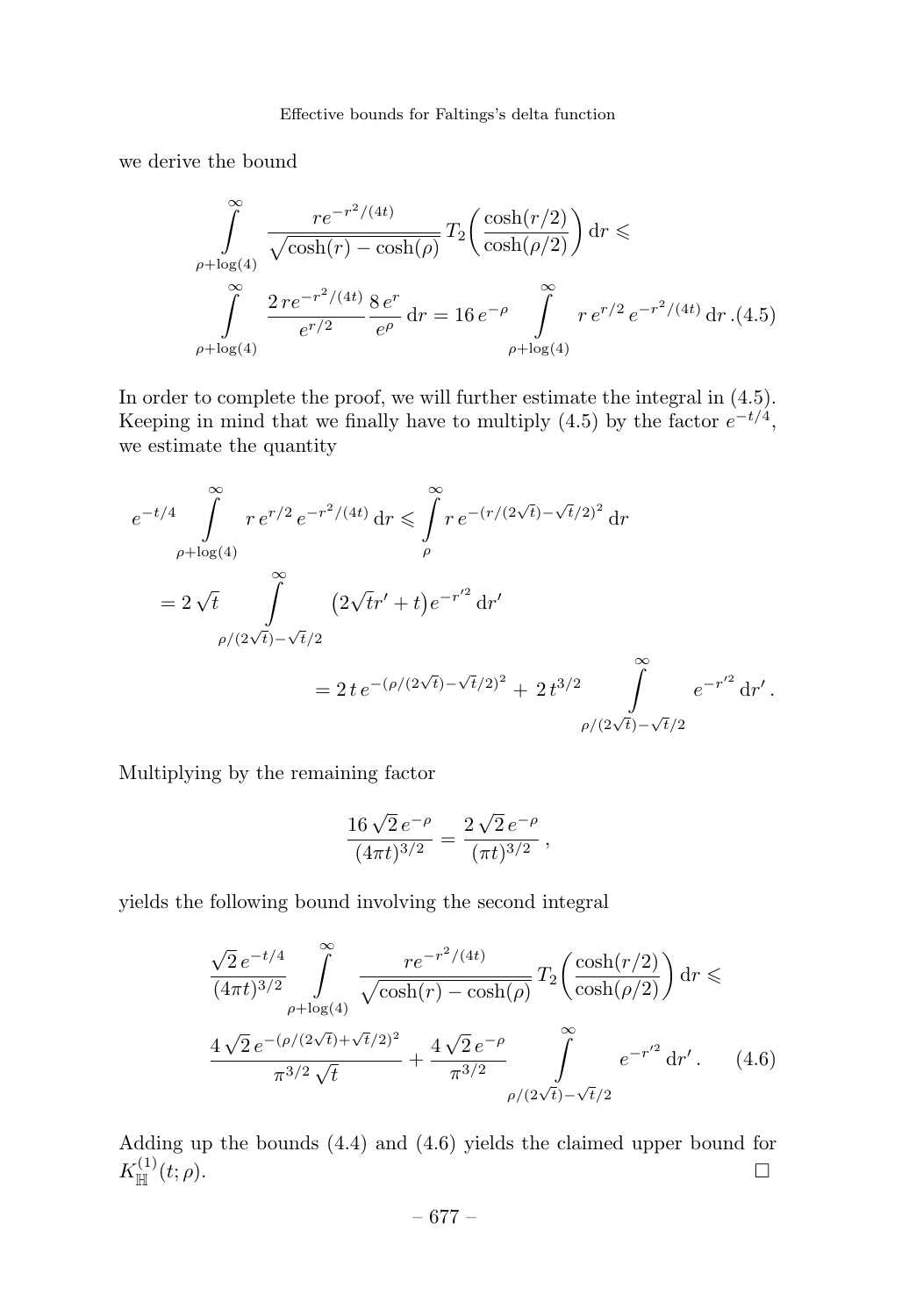# 4.3. Lemma

Let  $X \longrightarrow X_0$  be an unramified covering of finite degree with  $X_0 := \Gamma_0 \backslash \mathbb{H}$ a compact Riemann surface of genus  $g_{X_0} > 1$ , and let  $\ell_{X_0}$  denote the length of the shortest closed geodesic on  $X_0$ . Then, the quantity  $S_X$  can be bounded as

$$
S_X \leq 4\pi \int_{\ell_{X_0}/4}^{\infty} K_{\mathbb{H}}^{(1)}(t_0; \rho) \frac{\sinh(\rho + \ell_{X_0}/2)}{2 \sinh^2(\ell_{X_0}/8)} d\rho
$$
  
+4\pi K\_{\mathbb{H}}^{(1)}(t\_0; \ell\_{X\_0}/4) \left( \frac{\sinh^2(3\ell\_{X\_0}/8)}{\sinh^2(\ell\_{X\_0}/8)} - 1 \right) (4.7)

for any  $t_0 > 0$ .

Proof. — From the spectral expansion, one immediately sees that the function  $K_X^{(1)}(t; z)$  is monotone decreasing in t. Using relation (4.1) together with the triangle inequality, we then obtain for any  $t_0 > 0$ , the bound

$$
\frac{g_X\mu_{\text{can}}(z)}{\mu_{\text{hyp}}(z)} \leqslant \sum_{\gamma \in \Gamma} K_{\mathbb{H}}^{(1)}(t_0; z, \gamma z) \leqslant \sum_{\gamma \in \Gamma_0} K_{\mathbb{H}}^{(1)}(t_0; z, \gamma z).
$$

Using the counting function

$$
N_{X_0}(\rho; z) := \#\big\{\gamma \in \Gamma_0 \,|\, \text{dist}_{\text{hyp}}(z, \gamma z) < \rho\big\},\
$$

we can express the latter bound in terms of the Stieltjes integral

$$
\frac{g_X\mu_{\text{can}}(z)}{\mu_{\text{hyp}}(z)} \leqslant \int\limits_{\ell_{X_0}/4}^{\infty} K_{\mathbb{H}}^{(1)}(t_0;\rho) dN_{X_0}(\rho;z).
$$

With the notation of Lemma 4.6 of [11], we put  $u := \rho$ ,  $a := \ell_{X_0}/4$ , and further

$$
F(u) := K_{\mathbb{H}}^{(1)}(t_0; \rho),
$$
  
\n
$$
g_1(u) := N_{X_0}(\rho; z),
$$
  
\n
$$
g_2(u) := \frac{\sinh^2((\rho + 2r)/2) - \sinh^2((\rho_0 - 2r)/2)}{\sinh^2(r/2)} + N_{X_0}(\rho_0; z),
$$

where  $r := \ell_{X_0}/4$  and  $\rho_0 := 3\ell_{X_0}/4$ . By the latter choices for r and  $\rho_0$ , the inequalities

$$
2r < \ell_{X_0}, \quad 2r < \rho_0 < \ell_{X_0}
$$

$$
- 678 -
$$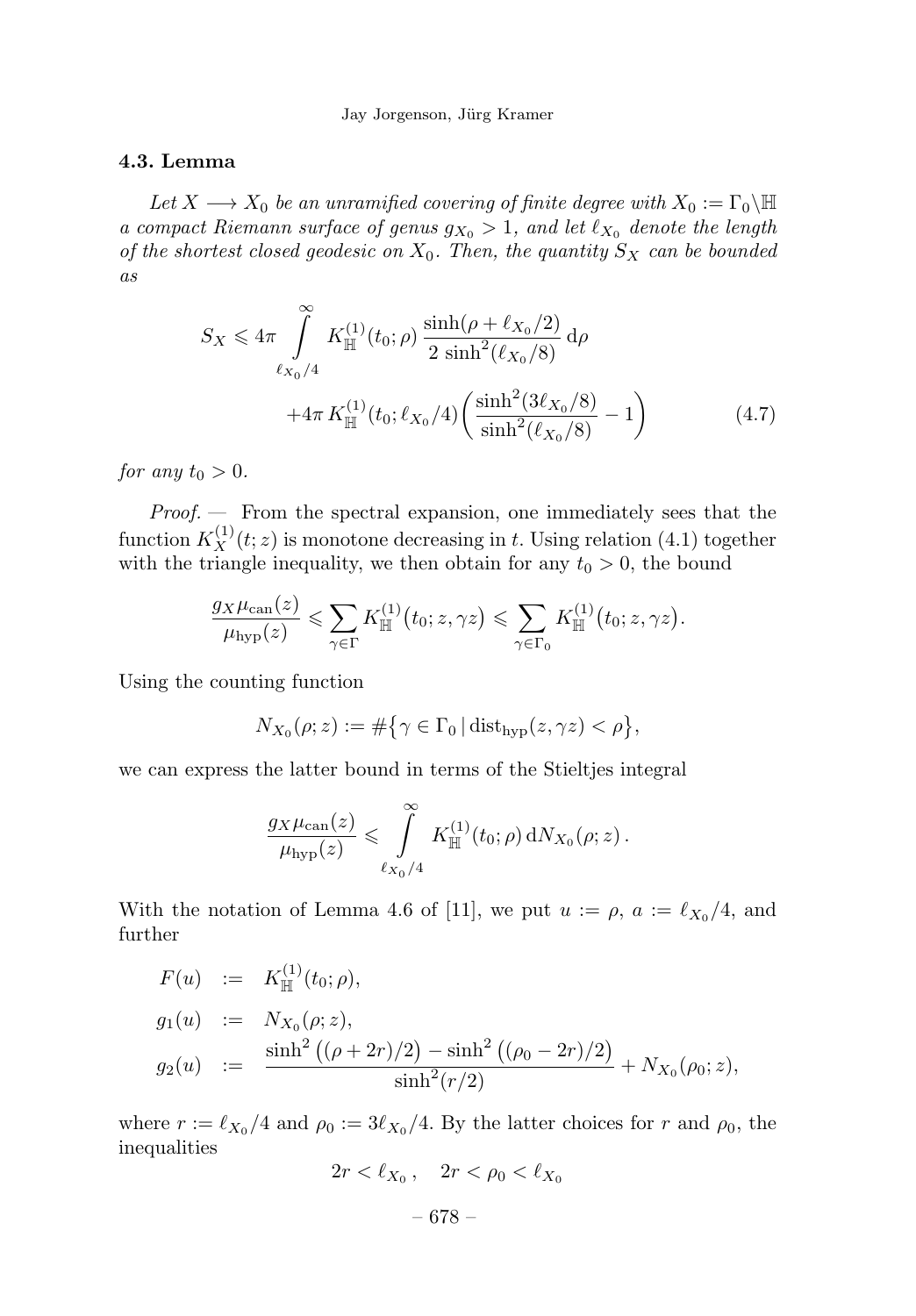hold, which enables us to apply Lemma 2.3 (a) of [17] to derive the inequality

$$
g_1(u) \leqslant g_2(u).
$$

This in turn allows us to apply Lemma 4.6 of [11], in particular taking into account that  $K_{\mathbb{H}}^{(1)}(t_0;\rho)$  is strictly monotone decreasing in  $\rho$  by Proposition A.2, namely the inequality of Stieltjes integrals

$$
\int_{a}^{\infty} F(u) \, dg_1(u) + F(a) \, g_1(a) \leq \int_{a}^{\infty} F(u) \, dg_2(u) + F(a) \, g_2(a). \tag{4.8}
$$

Using the above notation, we get

$$
F(a) g_1(a) = K_{\mathbb{H}}^{(1)}(t_0; \ell_{X_0}/4) N_{X_0}(\ell_{X_0}/4; z) = K_{\mathbb{H}}^{(1)}(t_0; \ell_{X_0}/4),
$$
  
\n
$$
F(a) g_2(a) = K_{\mathbb{H}}^{(1)}(t_0; \ell_{X_0}/4) \frac{\sinh^2(3\ell_{X_0}/8) - \sinh^2(\ell_{X_0}/8)}{\sinh^2(\ell_{X_0}/8)} + K_{\mathbb{H}}^{(1)}(t_0; \ell_{X_0}/4).
$$

Furthermore, we compute

$$
g_2(u) = \frac{\sinh^2(\rho/2 + \ell_{X_0}/4) - \sinh^2(\ell_{X_0}/8)}{\sinh^2(\ell_{X_0}/8)} + 1
$$
  
= 
$$
\frac{\frac{1}{4}(e^{\rho + \ell_{X_0}/2} - 2 + e^{-\rho - \ell_{X_0}/2}) - \sinh^2(\ell_{X_0}/8)}{\sinh^2(\ell_{X_0}/8)} + 1,
$$

hence

$$
\frac{dg_2(u)}{du} = \frac{d}{d\rho} \frac{\frac{1}{4} \left( e^{\rho + \ell_{X_0}/2} - 2 + e^{-\rho - \ell_{X_0}/2} \right) - \sinh^2(\ell_{X_0}/8)}{\sinh^2(\ell_{X_0}/8)}
$$
\n
$$
= \frac{\sinh(\rho + \ell_{X_0}/2)}{2 \sinh^2(\ell_{X_0}/8)}.
$$

Inserting all of the above into (4.8), we arrive at the bound

$$
\int_{\ell_{X_0}/4}^{\infty} K_{\mathbb{H}}^{(1)}(t_0;\rho) dN_{X_0}(\rho;z) \leq \int_{\ell_{X_0}/4}^{\infty} K_{\mathbb{H}}^{(1)}(t_0;\rho) \frac{\sinh(\rho + \ell_{X_0}/2)}{2 \sinh^2(\ell_{X_0}/8)} d\rho + K_{\mathbb{H}}^{(1)}(t_0; \ell_{X_0}/4) \left( \frac{\sinh^2(3\ell_{X_0}/8)}{\sinh^2(\ell_{X_0}/8)} - 1 \right).
$$

Observing the inequality

$$
\frac{\mu_{\text{can}}(z)}{\mu_{\text{shyp}}(z)} \leq 4\pi \frac{g_X \mu_{\text{can}}(z)}{\mu_{\text{hyp}}(z)}
$$

proves the claimed bound.

 $\Box$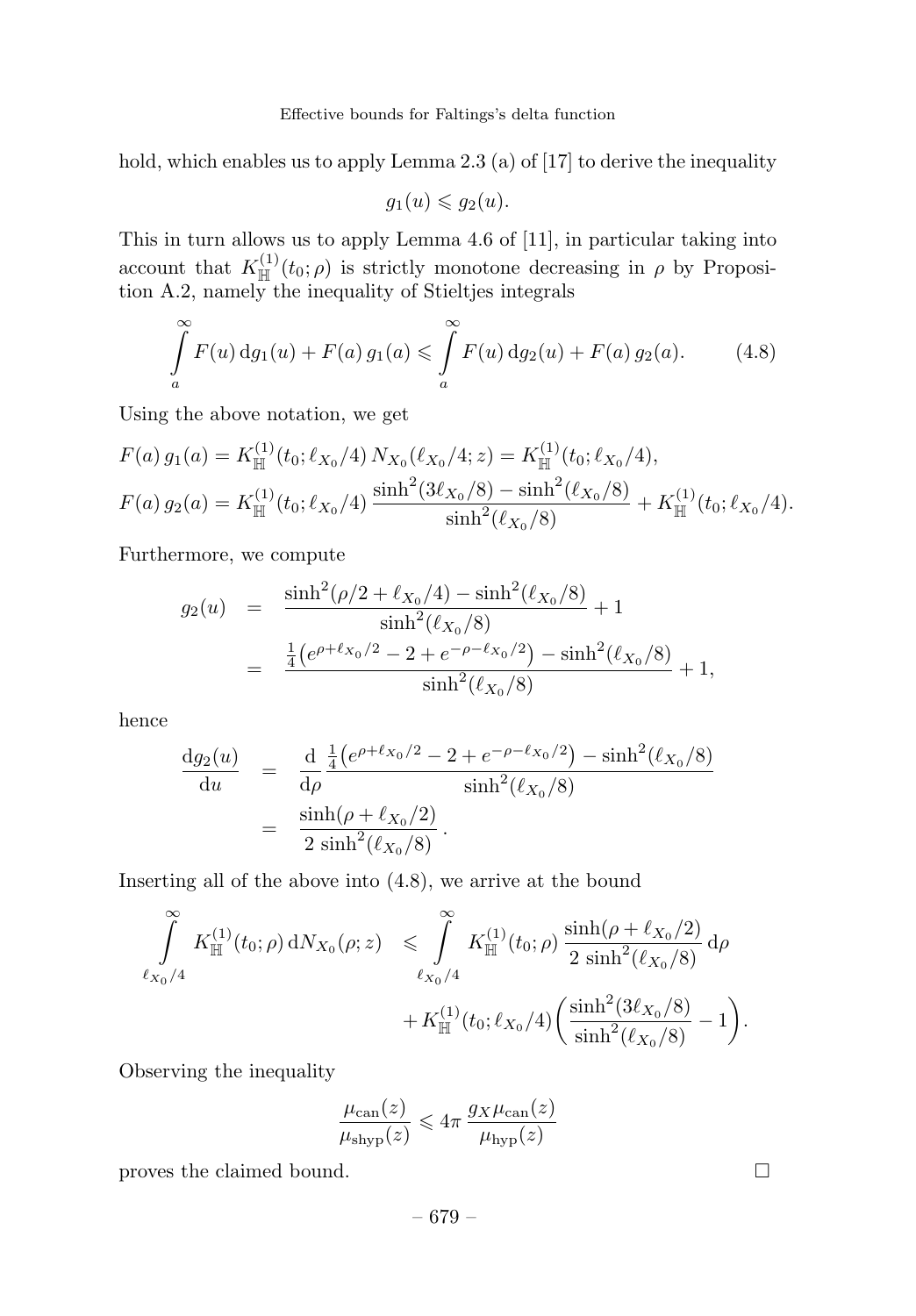Jay Jorgenson, Jürg Kramer

# 4.4. Proposition

Let  $X \longrightarrow X_0$  be an unramified covering of finite degree with  $X_0 := \Gamma_0 \backslash \mathbb{H}$ a compact Riemann surface of genus  $g_{X_0} > 1$ , and let  $\ell_{X_0}$  denote the length of the shortest closed geodesic on  $X_0$ . Then, the quantity  $S_X$  can be bounded as

$$
S_X \leq \frac{D_2 e^{\ell x_0/2}}{(1 - e^{-\ell x_0/4})^{5/2}}
$$

with an absolute constant  $D_2 > 0$ , which can be taken to be  $1.2 \cdot 10^3$ .

*Proof.* — We work from the estimate  $(4.7)$  for  $S_X$  given in Lemma 4.3 and insert therein the bound (4.2) for  $K_{\mathbb{H}}^{(1)}(t_0;\rho)$  obtained in Lemma 4.2, which we rewrite as

$$
K_{\mathbb{H}}^{(1)}(t_0;\rho) \leqslant A_1(t_0;\rho) + A_2(t_0;\rho) + A_3(t_0;\rho),
$$

where

$$
A_1(t_0; \rho) := \frac{17\sqrt{2}e^{-t_0/4}}{(4\pi t_0)^{3/2}} \frac{(\rho + \log(4))e^{-\rho^2/(4t_0)}}{\sinh^{1/2}(\rho)},
$$
  
\n
$$
A_2(t_0; \rho) := \frac{4\sqrt{2}e^{-(\rho/(2\sqrt{t_0}) + \sqrt{t_0}/2)^2}}{\pi^{3/2}\sqrt{t_0}},
$$
  
\n
$$
A_3(t_0; \rho) := \frac{4\sqrt{2}e^{-\rho}}{\pi^{3/2}} \int_{\rho/(2\sqrt{t_0}) - \sqrt{t_0}/2}^{\infty} e^{-r'^2} dr'.
$$

With this notation and keeping in mind that our bounds are valid for all  $t_0 > 0$ , we can rewrite  $(4.7)$  in the form

$$
S_X \leq B_1(t_0; \ell_{X_0}) + B_2(t_0; \ell_{X_0}) + B_3(t_0; \ell_{X_0}),
$$

where

$$
B_j(t_0; \ell_{X_0}) := 4\pi \int_{\ell_{X_0}/4}^{\infty} A_j(t_0; \rho) \frac{\sinh(\rho + \ell_{X_0}/2)}{2 \sinh^2(\ell_{X_0}/8)} d\rho
$$

$$
+ 4\pi A_j(t_0; \ell_{X_0}/4) \left( \frac{\sinh^2(3\ell_{X_0}/8)}{\sinh^2(\ell_{X_0}/8)} - 1 \right)
$$

for  $j = 1, 2, 3$ . In order to obtain a precise, effective upper bound for  $S_X$ , we will evaluate the expression under consideration at  $t_0 = 10$ ; there is no particular reason for this choice of  $t_0$  except to derive an explicit bound for  $S_X$ .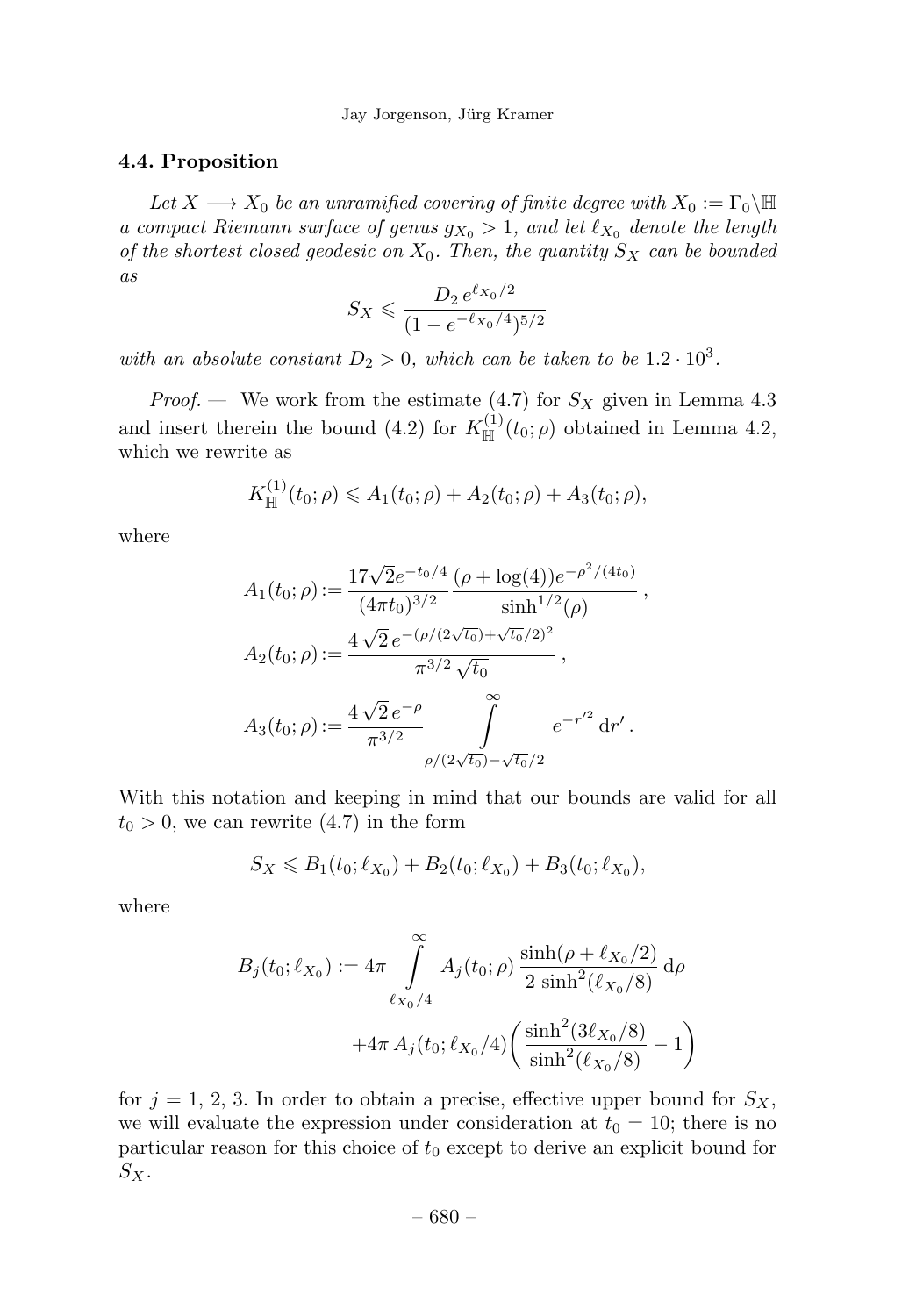For the first summand of  $B_1(t_0;\ell_{X_0})$  involving the integral, since  $\sinh(\rho +$  $\ell_{X_0}/2) \leqslant e^{\rho+\ell_{X_0}/2}$  and

$$
\frac{1}{\sinh^{1/2}(\rho)} = \frac{\sqrt{2}e^{-\rho/2}}{(1 - e^{-2\rho})^{1/2}} \leq \frac{\sqrt{2}e^{-\rho/2}}{(1 - e^{-\ell x_0/2})^{1/2}}
$$

for  $\rho \geq \ell_{X_0}/4$ , we have the bound

$$
\int_{\ell_{X_0}/4}^{\infty} A_1(t_0; \rho) \frac{\sinh(\rho + \ell_{X_0}/2)}{2 \sinh^2(\ell_{X_0}/8)} d\rho
$$
\n
$$
\leq \frac{17 e^{\ell_{X_0}/2}}{(4\pi t_0)^{3/2} \sinh^2(\ell_{X_0}/8)(1 - e^{-\ell_{X_0}/2})^{1/2}} \int_{\ell_{X_0}/4}^{\infty} (\rho + \log(4)) e^{-(\rho/(2\sqrt{t_0}) - \sqrt{t_0}/2)^2} d\rho
$$
\n
$$
\leq \frac{34 e^{\ell_{X_0}/2}}{(4\pi t_0)^{3/2} \sinh^2(\ell_{X_0}/8)(1 - e^{-\ell_{X_0}/2})^{1/2}} \int_{-\infty}^{\infty} (t_0^{3/2} + 2t_0 |\rho'| + \log(4) t_0^{1/2}) e^{-\rho'^2} d\rho'
$$
\n
$$
= \frac{34 e^{\ell_{X_0}/2}}{(4\pi)^{3/2} \sinh^2(\ell_{X_0}/8)(1 - e^{-\ell_{X_0}/2})^{1/2}} \left( \left(1 + \frac{\log(4)}{t_0}\right) \sqrt{\pi} + \frac{2}{\sqrt{t_0}} \right),
$$

hence we obtain for  $t_0 = 10$ 

$$
\int_{\ell_{X_0}/4}^{\infty} A_1(10;\rho) \frac{\sinh(\rho + \ell_{X_0}/2)}{2 \sinh^2(\ell_{X_0}/8)} d\rho \leqslant \frac{3 e^{\ell_{X_0}/2}}{\sinh^2(\ell_{X_0}/8)(1 - e^{-\ell_{X_0}/2})^{1/2}}.
$$

We thus get the bound

$$
\frac{B_1(10,\ell_{X_0})}{4\pi} \leq \frac{3 e^{\ell_{X_0}/2}}{\sinh^2(\ell_{X_0}/8)(1 - e^{-\ell_{X_0}/2})^{1/2}} \n+ A_1(10; \ell_{X_0}/4) \left(\frac{\sinh^2(3\ell_{X_0}/8)}{\sinh^2(\ell_{X_0}/8)} - 1\right) \n\leq \frac{3 e^{\ell_{X_0}/2}}{\sinh^2(\ell_{X_0}/8)(1 - e^{-\ell_{X_0}/2})^{1/2}} \n+ \frac{17\sqrt{2}(1 + \log(4))}{(40\pi)^{3/2}\sinh^{1/2}(\ell_{X_0}/4)} \frac{\sinh^2(3\ell_{X_0}/8)}{\sinh^2(\ell_{X_0}/8)} \n\leq \frac{3 e^{\ell_{X_0}/2}}{\sinh^2(\ell_{X_0}/8)(1 - e^{-\ell_{X_0}/2})^{1/2}} \n+ \frac{e^{5\ell_{X_0}/8}}{\sinh^2(\ell_{X_0}/8)(1 - e^{-\ell_{X_0}/2})^{1/2}}.
$$
\n(4.9)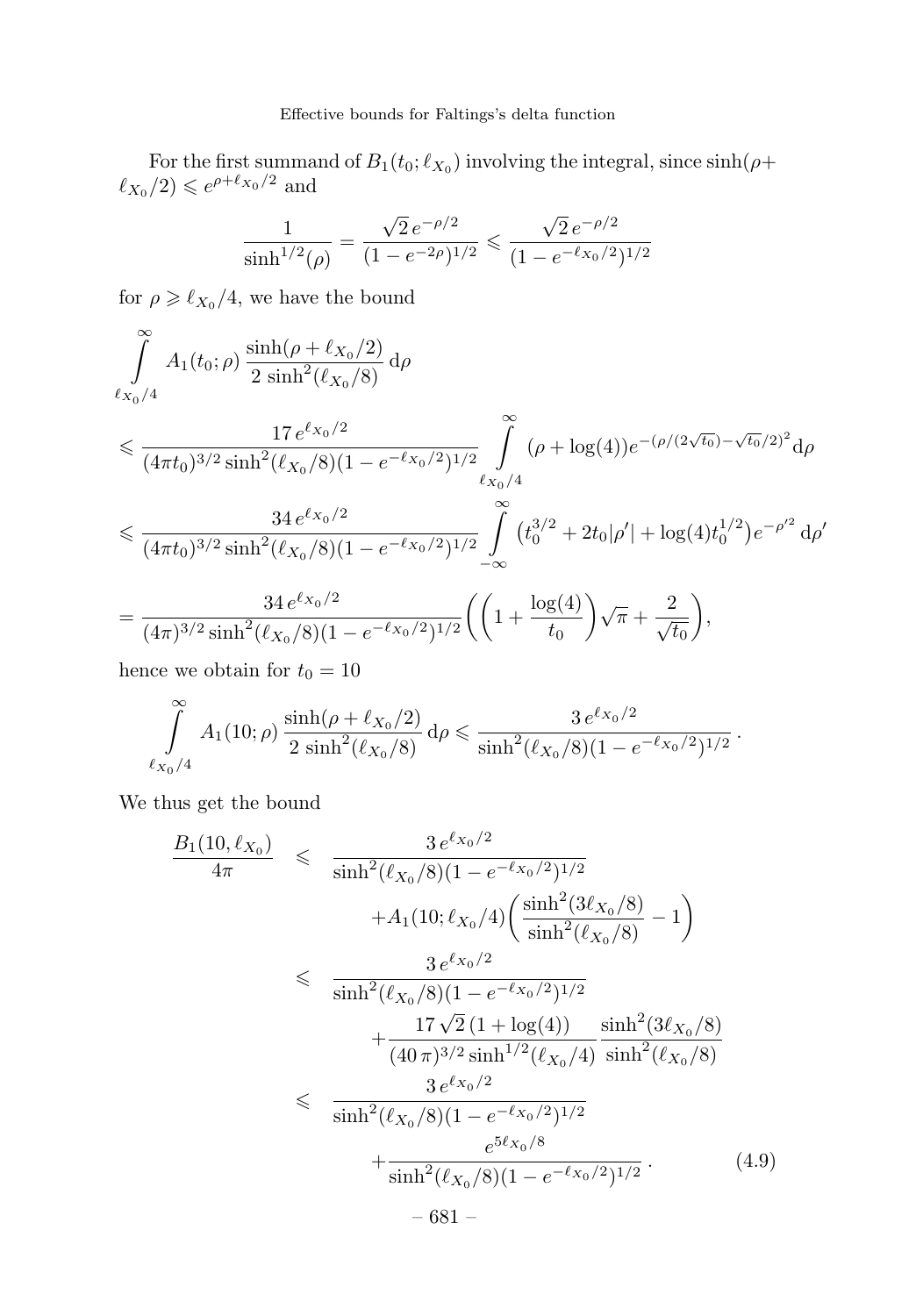For the first summand of  $B_2(t_0;\ell_{X_0})$  involving the integral, we have the bound

$$
\int_{\ell_{X_0}/4}^{\infty} A_2(t_0; \rho) \frac{\sinh(\rho + \ell_{X_0}/2)}{2 \sinh^2(\ell_{X_0}/8)} d\rho
$$
  
\$\leq \frac{2\sqrt{2} e^{\ell\_{X\_0}/2}}{\pi^{3/2} \sqrt{t\_0} \sinh^2(\ell\_{X\_0}/8)} \int\_{\ell\_{X\_0}/4}^{\infty} e^{-(\rho/(2\sqrt{t\_0}) - \sqrt{t\_0}/2)^2} d\rho\$,

hence we obtain for  $t_0 = 10$ 

$$
\int\limits_{\ell x_0/4}^{\infty} A_2(10;\rho)\, \frac{\sinh(\rho+\ell_{X_0}/2)}{2\, \sinh^2(\ell_{X_0}/8)}\,d\rho \leqslant \frac{4\,\sqrt{2}\,e^{\ell x_0/2}}{\pi\,\sinh^2(\ell_{X_0}/8)} \leqslant \frac{2\,e^{\ell x_0/2}}{\sinh^2(\ell_{X_0}/8)}\,.
$$

We thus get the bound

$$
\frac{B_2(10, \ell_{X_0})}{4\pi} \leq \frac{2 e^{\ell_{X_0}/2}}{\sinh^2(\ell_{X_0}/8)} + A_2(10; \ell_{X_0}/4) \left(\frac{\sinh^2(3\ell_{X_0}/8)}{\sinh^2(\ell_{X_0}/8)} - 1\right)
$$
  

$$
\leq \frac{2 e^{\ell_{X_0}/2}}{\sinh^2(\ell_{X_0}/8)} + \frac{\sinh^2(3\ell_{X_0}/8)}{\sinh^2(\ell_{X_0}/8)} \leq \frac{3 e^{3\ell_{X_0}/4}}{\sinh^2(\ell_{X_0}/8)} . (4.10)
$$

For the first summand of  $B_3(t_0;\ell_{X_0})$  involving the integral, we have the bound

$$
\int_{\ell_{X_0}/4}^{\infty} A_3(t_0; \rho) \frac{\sinh(\rho + \ell_{X_0}/2)}{2 \sinh^2(\ell_{X_0}/8)} d\rho
$$
\n
$$
\leq \frac{2\sqrt{2} e^{\ell_{X_0}/2}}{\pi^{3/2} \sinh^2(\ell_{X_0}/8)} \int_{\ell_{X_0}/4}^{\infty} \int_{\rho/(2\sqrt{t_0})-\sqrt{t_0}/2}^{\infty} e^{-r'^2} dr' d\rho
$$
\n
$$
= \frac{2\sqrt{2} e^{\ell_{X_0}/2}}{\pi^{3/2} \sinh^2(\ell_{X_0}/8)} \int_{\ell_{X_0}/(8\sqrt{t_0})-\sqrt{t_0}/2}^{\infty} \int_{\ell_{X_0}/4}^{2\sqrt{t_0}r' + t_0} e^{-r'^2} d\rho dr'
$$
\n
$$
= \frac{2\sqrt{2} e^{\ell_{X_0}/2}}{\pi^{3/2} \sinh^2(\ell_{X_0}/8)} \int_{\ell_{X_0}/(8\sqrt{t_0})-\sqrt{t_0}/2}^{\infty} (\frac{2\sqrt{t_0}r' + t_0 - \frac{\ell_{X_0}}{4})}{4} e^{-r'^2} dr'
$$
\n
$$
\leq \frac{2\sqrt{2} e^{\ell_{X_0}/2}}{\pi^{3/2} \sinh^2(\ell_{X_0}/8)} (2\sqrt{t_0} + \sqrt{\pi} t_0),
$$
\n
$$
-682 -
$$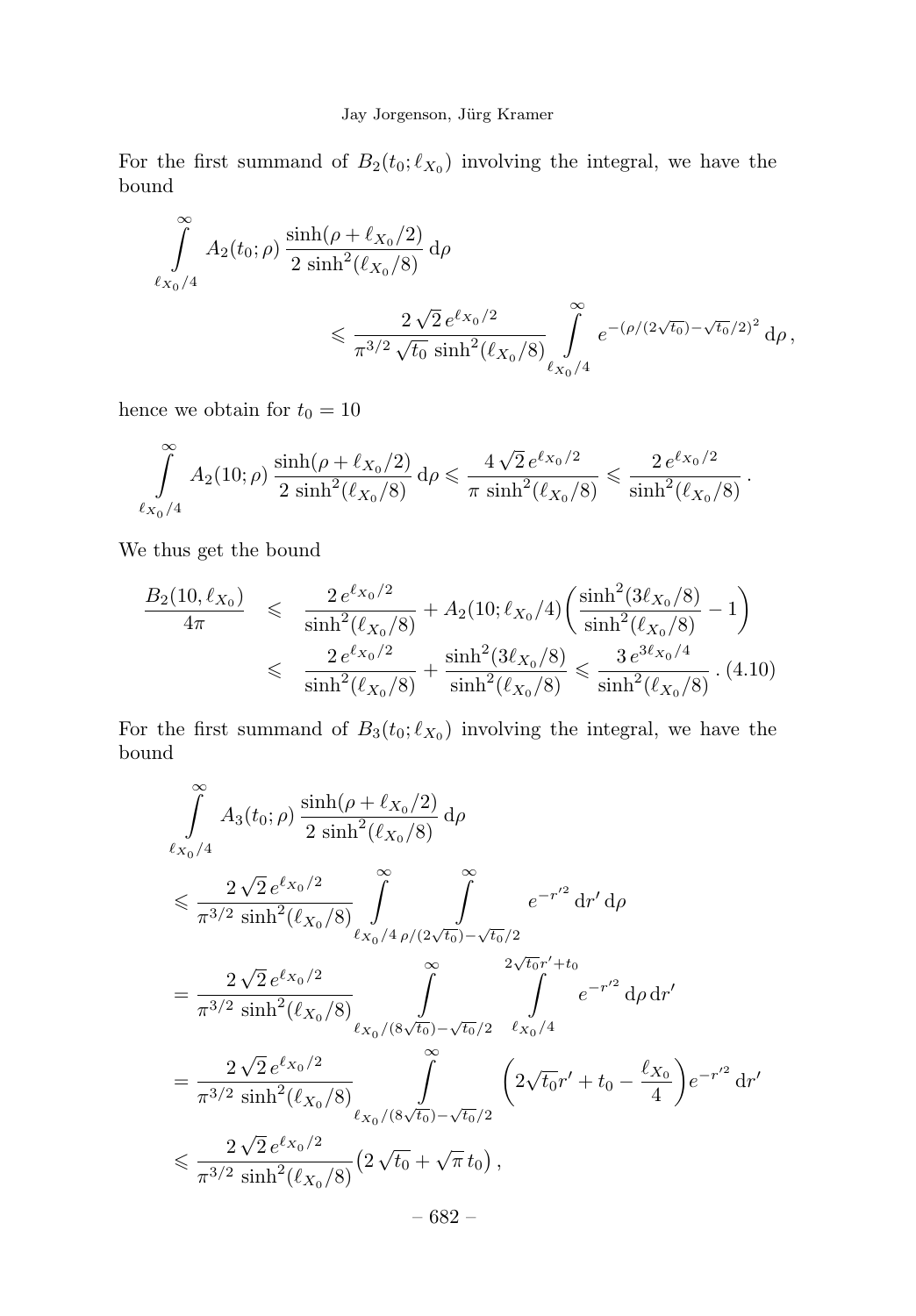hence we obtain for  $t_0 = 10$ 

$$
\int_{\ell_{X_0}/4}^{\infty} A_3(10;\rho) \frac{\sinh(\rho + \ell_{X_0}/2)}{2 \sinh^2(\ell_{X_0}/8)} d\rho \leqslant \frac{13 e^{\ell_{X_0}/2}}{\sinh^2(\ell_{X_0}/8)}.
$$

We thus get the bound

$$
\frac{B_3(10, \ell_{X_0})}{4\pi} \leq \frac{13 e^{\ell_{X_0}/2}}{\sinh^2(\ell_{X_0}/8)} + A_3(10; \ell_{X_0}/4) \left(\frac{\sinh^2(3\ell_{X_0}/8)}{\sinh^2(\ell_{X_0}/8)} - 1\right)
$$
  

$$
\leq \frac{13 e^{\ell_{X_0}/2}}{\sinh^2(\ell_{X_0}/8)} + \frac{2 \sinh^2(3\ell_{X_0}/8)}{\sinh^2(\ell_{X_0}/8)} \leq \frac{15 e^{3\ell_{X_0}/4}}{\sinh^2(\ell_{X_0}/8)} . (4.11)
$$

Adding up the bounds  $(4.9) - (4.11)$ , we obtain

$$
S_X \leq \frac{88 \pi e^{3\ell x_0/4}}{\sinh^2(\ell x_0/8)(1 - e^{-\ell x_0/2})^{1/2}}
$$
  

$$
\leq \frac{352 \pi e^{\ell x_0/2}}{(1 - e^{-\ell x_0/4})^{5/2}},
$$

which proves the claim.

# 4.5. Remark

In addition to the cartesian coordinates  $x, y$ , we introduce the euclidean polar coordinates  $\rho = \rho(z)$ ,  $\theta = \theta(z)$  of the point z centered at the origin. These are related to  $x, y$  by the formulae

$$
x := e^{\rho} \cos(\theta), \quad y := e^{\rho} \sin(\theta). \tag{4.12}
$$

 $\Box$ 

Given  $\gamma \in \mathcal{H}(\Gamma)$ , then there exists  $\sigma_{\gamma} \in \mathrm{PSL}_2(\mathbb{R})$  such that

$$
\sigma_\gamma^{-1} \gamma \, \sigma_\gamma = \begin{pmatrix} e^{\ell_\gamma/2} & 0 \\ 0 & e^{-\ell_\gamma/2} \end{pmatrix} \quad \Longleftrightarrow \quad \gamma = \sigma_\gamma \begin{pmatrix} e^{\ell_\gamma/2} & 0 \\ 0 & e^{-\ell_\gamma/2} \end{pmatrix} \sigma_\gamma^{-1} \, .
$$

For  $s \in \mathbb{C}$ , Re $(s) > 1$ , the hyperbolic Eisenstein series  $\mathcal{E}_{\text{hyp},\gamma}(z, s)$  associated to  $\gamma$  is defined by the series

$$
\mathcal{E}_{\text{hyp},\gamma}(z,s) := \sum_{\eta \in \langle \gamma \rangle \backslash \Gamma} \sin \left( \theta(\sigma_{\gamma}^{-1} \eta z) \right)^s \tag{4.13}
$$

using the polar coordinates (4.12). The hyperbolic Eisenstein series (4.13) is absolutely and locally uniformly convergent for  $z \in \mathbb{H}$  and  $s \in \mathbb{C}$  with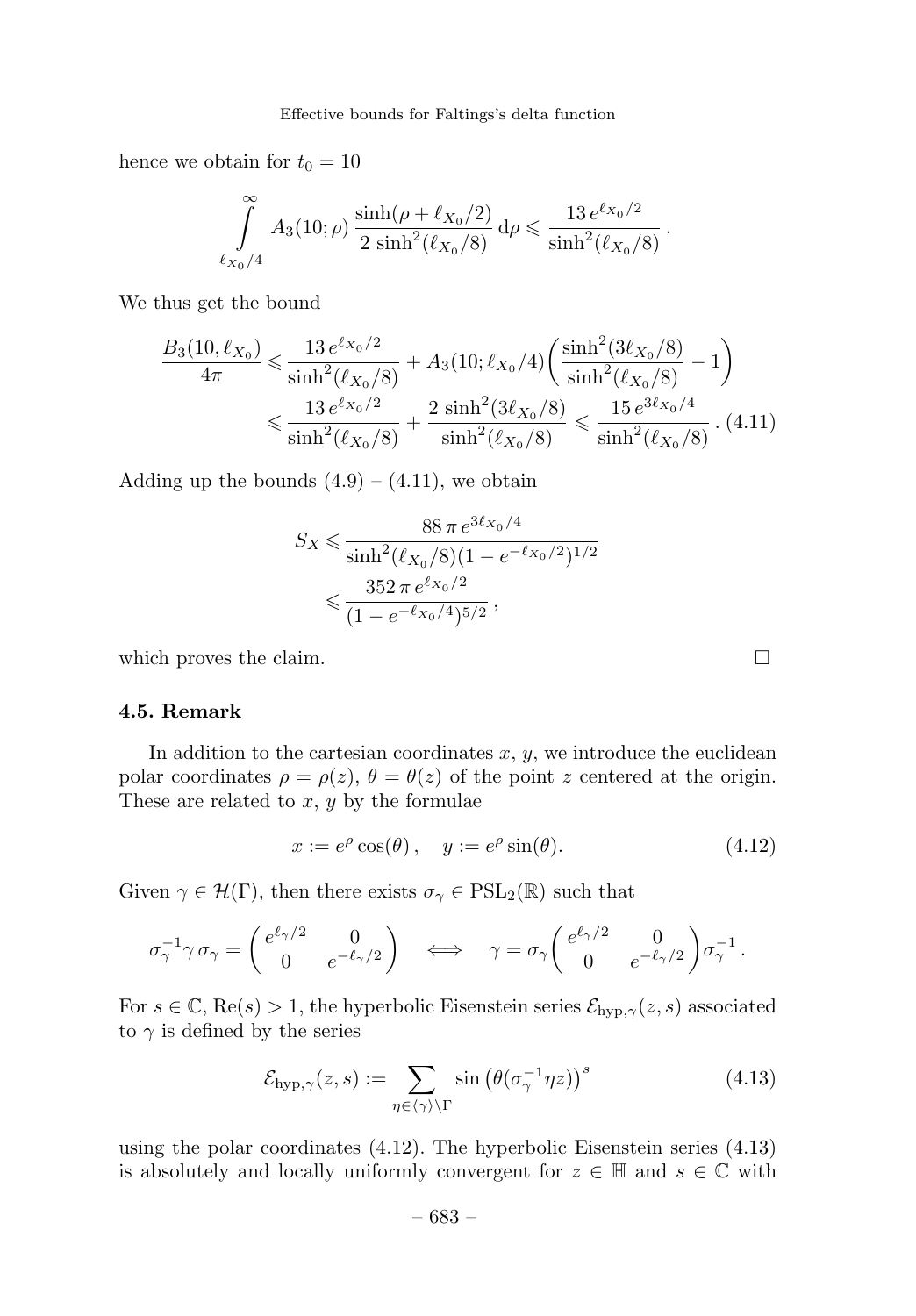$Re(s) > 1$ ; it is invariant under the action of  $\Gamma$  and satisfies the differential equation

$$
\left(\Delta_{\mathrm{hyp}} - s(1-s)\right)\mathcal{E}_{\mathrm{hyp},\gamma}(z,s) = s^2 \,\mathcal{E}_{\mathrm{hyp},\gamma}(z,s+2).
$$

For proofs of theses facts and further details, we refer to [18].

By means of the hyperbolic Eisenstein series the following alternative bound for the quantity  $S_X$ , namely

$$
S_X\leqslant 8\Bigg[\sum_{\gamma\in\mathcal{H}(\Gamma_0)}\Bigg(\sup_{z\in X_0}\bigg|\Delta_{\mathrm{hyp}}\mathcal{E}_{\mathrm{hyp},\gamma}(z,2)\bigg|e^{-\ell\gamma}+\frac{24}{(1-e^{-\ell}X_0\,)^3}\sup_{z\in X_0}\bigg|\mathcal{E}_{\mathrm{hyp},\gamma}(z,2)\bigg|\,e^{-2\ell\gamma}\Bigg)+170\Bigg],
$$

has been obtained in [15]. This upper bound for  $S_X$  involves special values of hyperbolic Eisenstein series in the half-plane of convergence of the series. As such, it is possible to use various counting function arguments, as above, to complete this approach to obtaining an upper bound for the quantity  $S_X$ analogous to the one given in Proposition 4.4.

# 5. Effective bounds for the Huber constant

#### 5.1. Remark

In Table 2 of the recent joint work [9] with J. S. Friedman, an algorithm was given to bound the Huber constant  $C_{\text{Hub},X}$  for X effectively in terms of our basic quantities  $g_X$ ,  $d_X$ ,  $\ell_X$ ,  $\lambda_{X,1}$ , and  $N_{\text{ev},X}^{[0,1/4)}$ ; here the newly introduced quantity  $d_X$  denotes the diameter of X. In the subsequent proposition, we will summarize the result of this algorithm by utilizing convenient yet possibly crude estimates.

#### 5.2. Proposition

The Huber constant  $C_{\text{Hub},X}$  for X can be bounded as

$$
C_{\text{Hub},X} \leq \frac{D_3 g_X e^{8\pi g_X/\ell_X + \ell_X/2}}{(1 - s_{X,1})(1 - e^{-\ell_X/2})^2};
$$

here  $\ell_X$  denotes the length of the shortest closed geodesic on X,

$$
s_{X,1} := \frac{1}{2} + \sqrt{\frac{1}{4} - \lambda_{X,1}}
$$

with  $\lambda_{X,1}$  denoting the smallest non-zero eigenvalue of  $\Delta_{\text{hyp}}$ , and  $D_3 > 0$ is an absolute constant, which can be taken to be  $10^{11}$ .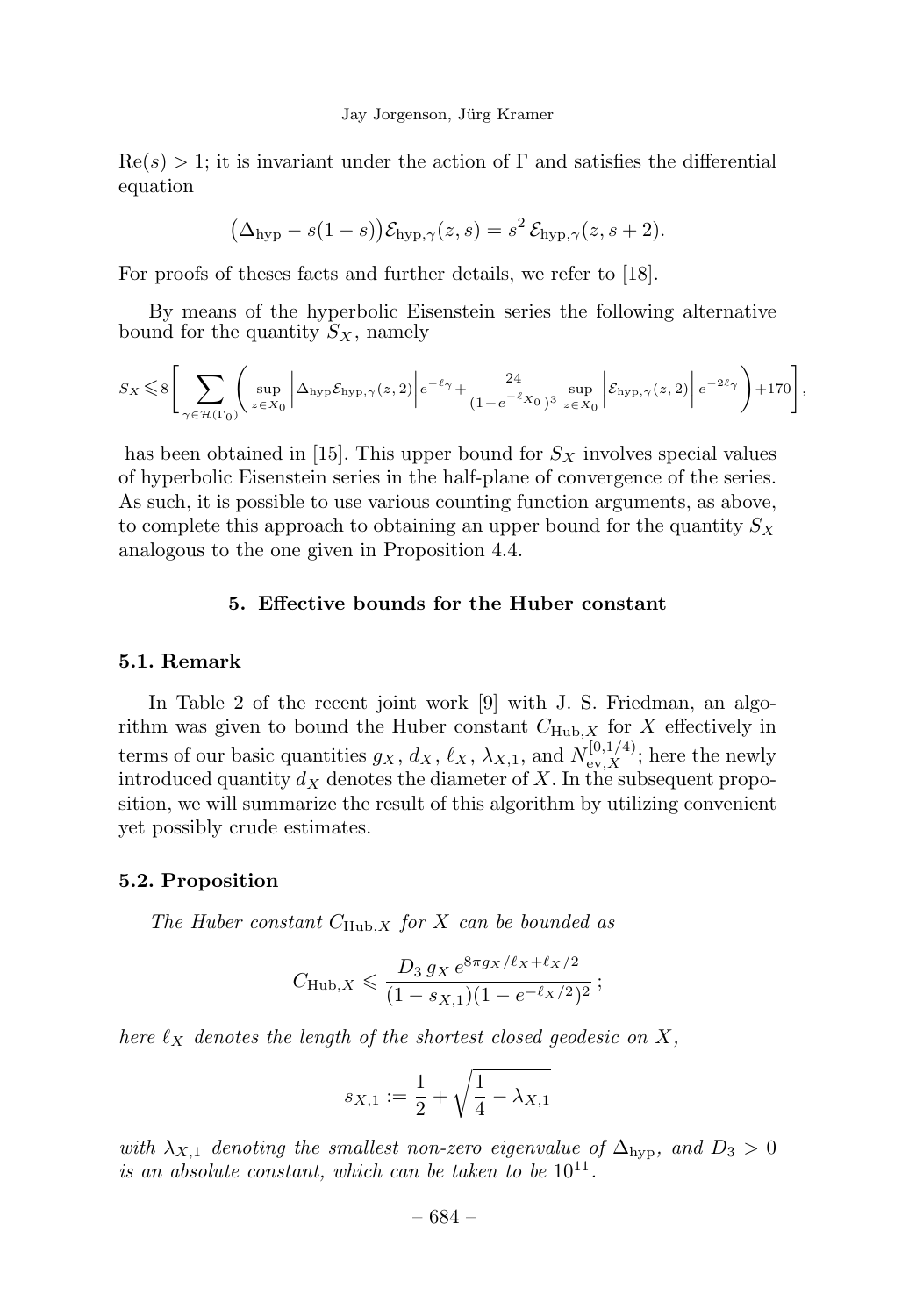*Proof.*  $\rightarrow$  As mentioned in 5.1, we follow the algorithm given in Table 2 of [9]. In the sequel we also use the definitions of the quantities  $A, B, C$ ,  $C_j$   $(j = 1, 2, 3, ...)$  therein.

Recalling from [6] the bound for  $N_{\text{ev},X}^{[0,1/4)}$ , we obtain for the quantity A the estimate

$$
A := N_{\text{ev}, X}^{[0, 1/4)} \leq 4g_X - 2 \leq 4g_X.
$$

Using the inequality (2) from the main theorem of [7], namely

$$
2\frac{\ell_X}{4}d_X \leqslant 2\sinh\left(\frac{\ell_X}{4}\right)d_X \leqslant 4\pi(g_X-1),
$$

we obtain the following bound for the diameter  $d_X$  of X

$$
d_X \leqslant \frac{8 \pi g_X}{\ell_X}.
$$

Hence, the quantity  $B$  can be estimated by

$$
B := \frac{2\pi e^{d_X}}{4\pi (g_X - 1)} \leqslant \frac{e^{8\pi g_X/\ell_X}}{2}.
$$

For the quantity  $C$ , we have

$$
C := 3\left(\frac{4\pi(g_X - 1)}{4\pi} + 745B\right) \leq 3 g_X + 1118 e^{8\pi g_X/\ell_X}.
$$

Next, we have

$$
C_1:=2e-2\leqslant 4,
$$

and

$$
C_{10} := 8480 \sqrt{\frac{e}{2\pi}} \le 5578.
$$

From this we derive

$$
C_{12} := (A - 1) \left( 1 + 3C_1 + \frac{2}{1 - s_{X,1}} (1 + C_1) \right) + 2C_1 + 2
$$
  
\$\leqslant 4 \, g\_X \left( 13 + \frac{10}{1 - s\_{X,1}} \right) + 10\$  
\$\leqslant \frac{92 \, g\_X}{1 - s\_{X,1}} + 10 \leqslant \frac{102 \, g\_X}{1 - s\_{X,1}}\$,

and

$$
C_{13} := \frac{41}{6} \cdot C \cdot C_{10} \leq \frac{41 \cdot 5578}{6} \left( 3 \, g_X + 1118 \, e^{8\pi g_X/\ell_X} \right)
$$
  
\$\leqslant 114349 \, g\_X + 42614061 \, e^{8\pi g\_X/\ell\_X}\$.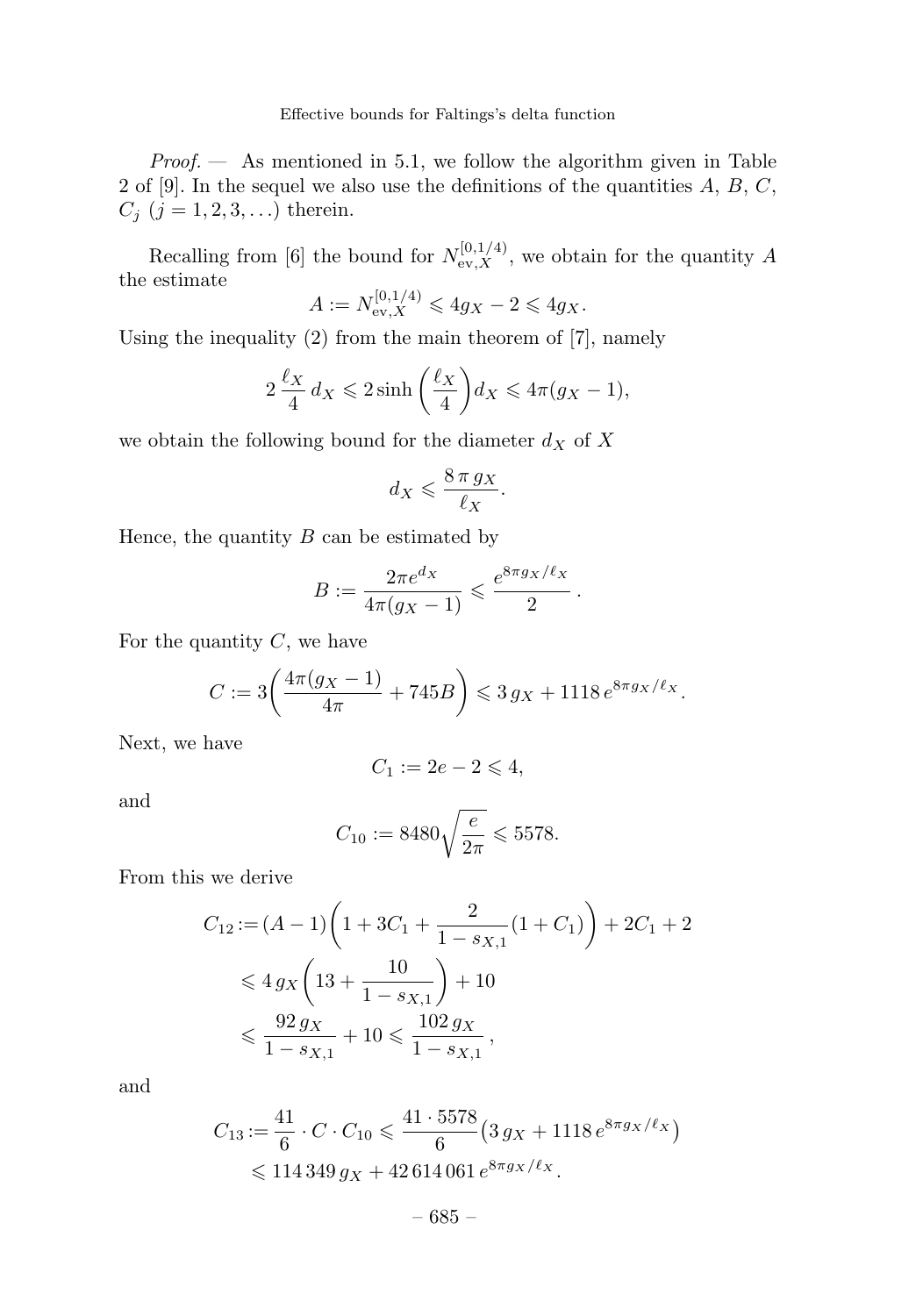From this we obtain

$$
C_{16} := C_{12} + C_{13} + \frac{3}{2\pi} 4\pi (g_X - 1) C_{10}
$$
  
\$\leq \frac{102 g\_X}{1 - s\_{X,1}} + 114349 g\_X + 42614061 e^{8\pi g\_X/\ell\_X} + 6 \cdot 5578 g\_X\$  
\$\leq \frac{147919 g\_X}{1 - s\_{X,1}} + 42614061 e^{8\pi g\_X/\ell\_X} \leq \frac{42761980 g\_X e^{8\pi g\_X/\ell\_X}}{1 - s\_{X,1}}.

For notational convenience, let us keep the constant  $C_{16}$  without replacing it with the above bound for the next few computations.We further have

$$
C_{17} := 4A + 4C_{16} \le 16 g_X + 4 C_{16},
$$
  
\n
$$
C_{18} := 4A + 5 C_{16} \le 16 g_X + 5 C_{16}.
$$

The constant c must satisfy  $1 < c < e^{\ell x}$ , so we may take  $c := e^{\ell x/2}$ , and hence  $\mu := \ell_X/2$ . With this choice, we find

$$
C_{19} := C_{18} + \frac{8A + 4C_{18}}{1 - 1/c} \le 16 g_X + 5 C_{16} + \frac{96 g_X + 20 C_{16}}{1 - e^{-\ell_X/2}}
$$
  

$$
\le \frac{112 g_X + 25 C_{16}}{1 - e^{-\ell_X/2}}.
$$

Observing that

$$
f(r) := \frac{r}{1 - e^{-r}} \geq 1
$$

for  $r \in \mathbb{R}_{\geqslant 0}$ , we find

$$
\frac{1}{\mu} = \frac{2}{\ell_X} \leqslant \frac{1}{1 - e^{-\ell_X/2}}.
$$

Thus, we obtain

$$
C_{20} := C_{19} + \frac{8A + 4C_{18}}{\mu} \leqslant \frac{112 g_X + 25 C_{16}}{1 - e^{-\ell_X/2}} + \frac{8A + 4C_{18}}{1 - e^{-\ell_X/2}}
$$

$$
\leqslant \frac{112 g_X + 25 C_{16}}{1 - e^{-\ell_X/2}} + \frac{96 g_X + 20 C_{16}}{1 - e^{-\ell_X/2}}
$$

$$
= \frac{208 g_X + 45 C_{16}}{1 - e^{-\ell_X/2}}.
$$

For the quantity  $C_{21}$ , we find the estimate

$$
C_{21} := \frac{|c-2|}{\log(2)} + \frac{2|2-\sqrt{c}|}{\log(c)} \le \frac{c+2}{\log(2)} + \frac{2(\sqrt{c}+2)}{\log(c)}
$$
  

$$
\le \frac{e^{\ell_X/2} + 2}{\log(2)} + \frac{4(e^{\ell_X/4} + 2)}{\ell_X} \le \frac{3e^{\ell_X/2}}{1/2} + \frac{4 \cdot 3e^{\ell_X/2}}{\ell_X}
$$
  

$$
\le 12e^{\ell_X/2}\left(1 + \frac{1}{\ell_X}\right) \le \frac{18e^{\ell_X/2}}{1 - e^{-\ell_X/2}}.
$$
  

$$
-686 -
$$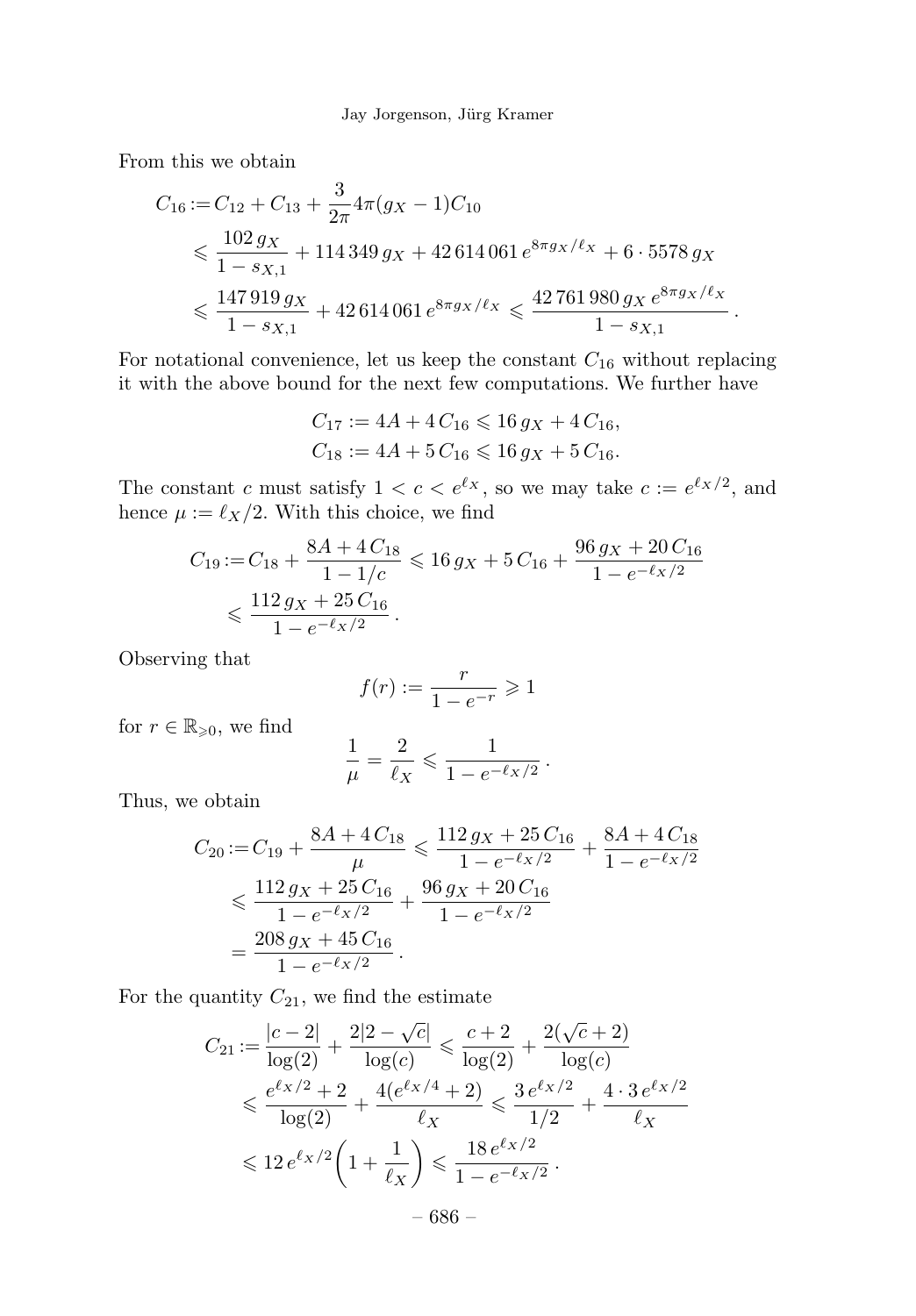At this point, we have to correct the statement about the constant  $C_{22}$ , which comes from Lemma 4.14 in [9]. The correct assertion is that

$$
C_{22} := \frac{1}{1 + 1/\log(2)}.
$$

In fact,  $C_{22}$  has to be such that for any  $r \geqslant 2$ , we have the inequality

$$
\mathrm{li}(r) \leqslant C_{22} \, \frac{r}{\log(r)} \, .
$$

For a proof we consider the function

$$
f(r) := \text{li}(r) - d \frac{r}{\log(r)}
$$

for some positive constant d, which we determine such that  $f(r)$  is negative for  $r \ge 2$ . Obviously,  $f(2) < 0$ , so we have to determine d such that  $f(r)$ becomes a decreasing function.We have

$$
f'(r) = \frac{1}{\log(r)} \left( 1 - d + \frac{d}{\log(r)} \right),\,
$$

hence, we need to have

$$
1 - d + \frac{d}{\log(r)} \leq 0 \quad \Longleftrightarrow \quad 1 - \frac{1}{d} \geqslant \frac{1}{\log(r)}
$$

for  $r \geqslant 2$ , which holds for

$$
1 - \frac{1}{d} \geqslant \frac{1}{\log(2)} \quad \iff \quad d \geqslant \frac{1}{1 + 1/\log(2)}
$$

giving the claimed value of  $C_{22}$ . (Note that the error in the proof of Lemma 4.14 of [9] arose by dividing by a constant which is negative, so then the inequality has to change directions.) Continuing with this value of  $C_{22}$ , we have

$$
C_{22} = \frac{1}{1 + 1/\log(2)} \leqslant \frac{1}{2}.
$$

Finally, we are in a position to compute  $C_u$ ; we have

$$
C_u := C_{21}A + C_{20}\frac{c^{3/4}}{\log(c)} + C_{20}(1 + C_{22}) + \frac{3}{4}C_{20}C_{21}
$$
  
\n
$$
\leq \frac{72 g_X e^{\ell_X/2}}{1 - e^{-\ell_X/2}} + \frac{(208 g_X + 45 C_{16})e^{\ell_X/2}}{(1 - e^{-\ell_X/2})^2} + \frac{312 g_X + 69 C_{16}}{1 - e^{-\ell_X/2}} + \frac{(3744 g_X + 810 C_{16})e^{\ell_X/2}}{(1 - e^{-\ell_X/2})^2}.
$$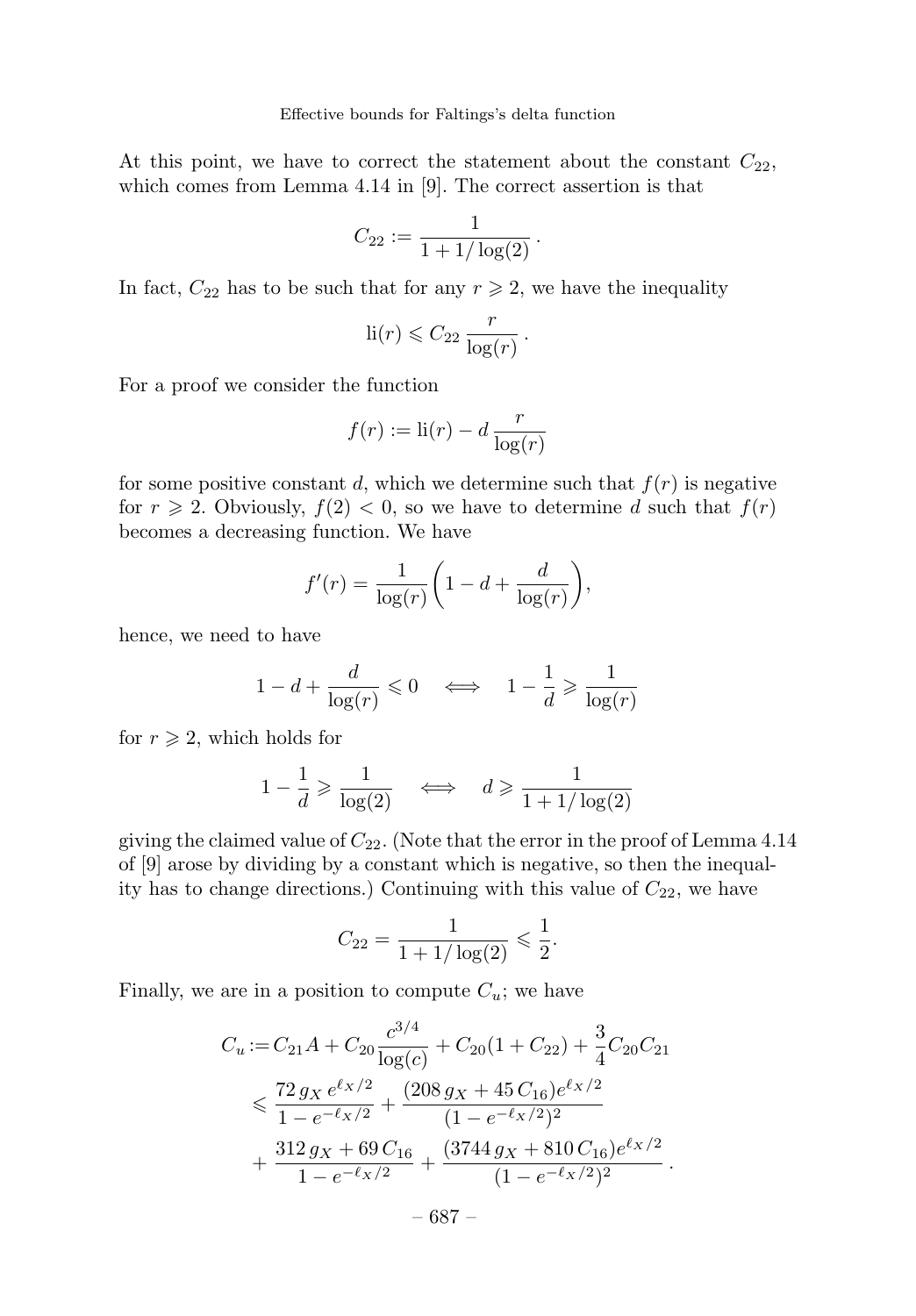Employing finally the bound for  $C_{16}$  yields the estimate

$$
C_u \leq \frac{384 g_X e^{\ell x/2}}{1 - e^{-\ell x/2}} + \frac{69 C_{16}}{1 - e^{-\ell x/2}} + \frac{(3952 g_X + 855 C_{16}) e^{\ell x/2}}{(1 - e^{-\ell x/2})^2} \leq \frac{39512073 856 g_X e^{8\pi g_X/\ell x + \ell x/2}}{(1 - s_{X,1})(1 - e^{-\ell x/2})^2}.
$$

This completes the proof of the proposition.

#### 6. Effective bounds for Faltings's delta function

The main result proven in this paper consists in simplifying the bound obtained in Corollary 3.4 and making it effective.

# 6.1. Theorem

Let  $X \longrightarrow X_0$  be an unramified covering of finite degree with  $X_0 := \Gamma_0 \backslash \mathbb{H}$ a compact Riemann surface of genus  $g_{X_0} > 1$ . Let  $\ell_{X_0}$  denote the length of the shortest closed geodesic on  $X_0$  and  $\lambda_{X,1}$ ,  $\lambda_{X_0,1}$  the smallest non-zero eigenvalues of  $\Delta_{\text{hyp}}$  on X,  $X_0$ , respectively, and

$$
\lambda_X = \frac{1}{2} \min \left\{ \lambda_{X,1}, \frac{7}{64} \right\}, \qquad s_{X_0,1} = \frac{1}{2} + \sqrt{\frac{1}{4} - \lambda_{X_0,1}} \, .
$$

Then, we have the effective bound

$$
\delta_{\text{Fal}}(X) \leq \frac{D_4 g_{X_0} e^{8\pi g_{X_0}/\ell_{X_0} + \ell_{X_0}}}{(1 - e^{-\ell_{X_0}/4})^5 (1 - s_{X_0,1})} \frac{g_X}{\lambda_X} \tag{6.1}
$$

with an absolute constant  $D_4 > 0$ , which can be taken to be  $10^{15}$ .

Proof. — We work from the bound

$$
\delta_{\text{Fa}}(X) \leq 876 \left( g_X + \frac{1}{\lambda_X} \left( g_X (S_X + 1)^2 + C_{\text{Hub},X} + N_{\text{ev},X}^{[0,1/4)} \right) + \left( 1 + \frac{1}{\ell_X} \right) N_{\text{geo},X}^{(0,5)} \right). \tag{6.2}
$$

obtained in the proof of Corollary 3.4 (using the notation therein). We will next bound the quantities

 $\ell_X, \quad N_{\text{ev},X}^{[0,1/4)}, \quad S_X, \quad C_{\text{Hub},X}, \quad N_{\text{geo},X}^{(0,5)}$ 

in terms of the underlying compact Riemann surface  $X_0$ .

(i) We start by observing that the trivial inequality

$$
\ell_X \geqslant \ell_{X_0} \tag{6.3}
$$

– 688 –

 $\Box$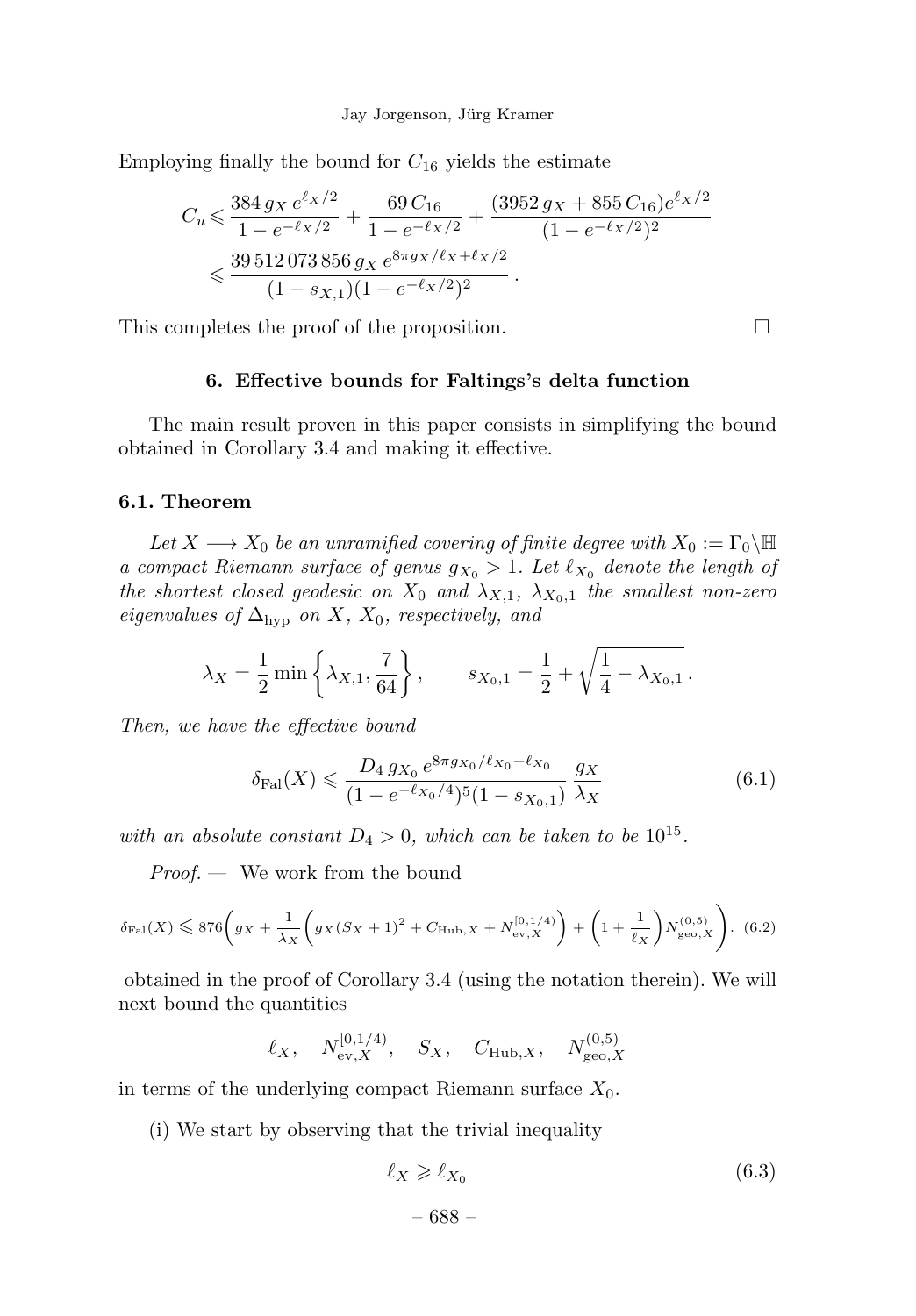holds true for the lengths of the shortest closed geodesics on  $X, X_0$ , respectively.

(ii) In order to estimate  $N_{\text{ev},X}^{[0,1/4)}$ , we recall as in the proof of Proposition 5.2 from [6] the bound

$$
1 \leq N_{\text{ev}, X}^{[0, 1/4)} \leq 4g_X - 2 \leq 4g_X. \tag{6.4}
$$

(iii) From Proposition 4.4, we recall the bound

$$
S_X \leqslant \frac{1200 \, e^{\ell x_0/2}}{(1 - e^{-\ell x_0/4})^{5/2}} \tag{6.5}
$$

with  $\ell_{X_0}$  as in the statement of the theorem.

(iv) Next, we have to estimate  $C_{\text{Hub},X}$ . We start by citing Theorem 3.4 of [12] and use the Artin formalism for the covering  $X \longrightarrow X_0$ , to derive the bound

$$
C_{\mathrm{Hub},X} \leqslant [\Gamma_0:\Gamma] C_{\mathrm{Hub},X_0}.
$$

From the Riemann–Hurwitz formula we now easily derive the bound

$$
[\Gamma_0; \Gamma] \leqslant \frac{g_X - 1}{g_{X_0} - 1} \leqslant g_X,
$$

from which we get

$$
C_{\text{Hub},X} \leqslant g_X C_{\text{Hub},X_0},\tag{6.6}
$$

where the proof of Proposition 5.2 shows

$$
C_{\text{Hub},X_0} \leqslant \frac{39\,512\,073\,856\,g_{X_0}\,e^{8\pi g_{X_0}/\ell_{X_0} + \ell_{X_0}/2}}{(1 - s_{X_0,1})(1 - e^{-\ell_{X_0}/2})^2} \tag{6.7}
$$

with  $\ell_{X_0}$  and  $s_{X_0,1}$  as in the statement of the theorem.

(v) Finally, we need to bound  $N_{\text{geo},X}^{(0,5)}$ . With the above notation, using arguments from the proof of Theorem 4.11 in [11] (as well as the notation  $r_{\Gamma_0,\Gamma}$  therein), we find (as above)

$$
N_{\rm geo, X}^{(0,5)} \leqslant \frac{5 \, r_{\Gamma_0, \Gamma}}{\ell_{X_0}} \, N_{\rm geo, X_0}^{(0,5)} \leqslant \frac{5 \, [\Gamma_0: \Gamma]}{\ell_{X_0}} \, N_{\rm geo, X_0}^{(0,5)} \leqslant \frac{5 \, g_X}{\ell_{X_0}} \, N_{\rm geo, X_0}^{(0,5)} \, .
$$

Applying the prime geodesic theorem  $(2.1)$  to  $X_0$  and recalling the monotonicity of the logarithmic integral for  $u > 0$ , we find

$$
N_{\text{geo}, X_0}^{(0,5)} = \pi_{X_0} \left( \log(5) \right) \le N_{\text{ev}, X_0}^{\left[ 0, 1/4 \right]} \text{li} \left( \log(5) \right) + C_{\text{Hub}, X_0} \frac{\log(5)^{3/4}}{\log \left( \log(5) \right)^{1/2}} \le N_{\text{ev}, X_0}^{\left[ 0, 1/4 \right]} + 3C_{\text{Hub}, X_0} \le 4g_{X_0} + 3C_{\text{Hub}, X_0}, (6.8)
$$

$$
- 689 -
$$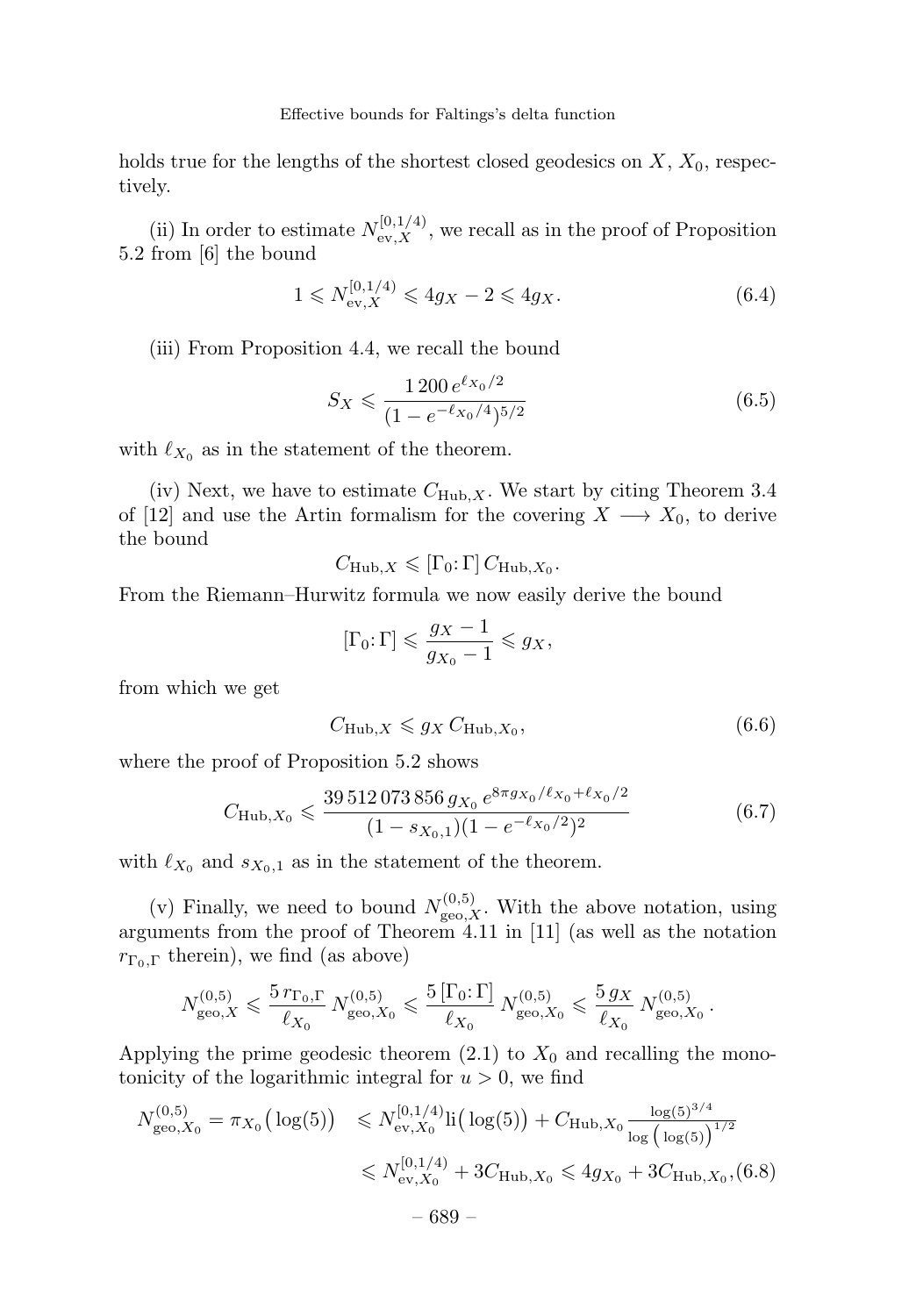where  $C_{\text{Hub},X_0}$  can be effectively bounded using Proposition 5.2.

Inserting the bounds  $(6.3) - (6.8)$  into the estimate  $(6.2)$  yields the following bound for  $\delta_{\text{Fal}}(X)$ :

$$
876\left(g_{X} + \frac{1}{\lambda_{X}}\left(g_{X}\left(\frac{1200e^{\ell_{X_{0}}/2}}{(1 - e^{-\ell_{X_{0}}/4})^{5/2}} + 1\right)^{2} + g_{X}C_{\text{Hub},X_{0}} + 4g_{X}\right) + \frac{5g_{X}}{\ell_{X_{0}}}\left(1 + \frac{1}{\ell_{X_{0}}}\right)N_{\text{geo},X_{0}}^{(0,5)}\right)
$$
  
\n
$$
\leq 876 g_{X}\left(1 + \frac{1}{\lambda_{X}}\left(\frac{1201^{2}e^{\ell_{X_{0}}}}{(1 - e^{-\ell_{X_{0}}/4})^{5}} + C_{\text{Hub},X_{0}} + 4\right) + \frac{10N_{\text{geo},X_{0}}^{(0,5)}}{\ell_{X_{0}}(1 - e^{-\ell_{X_{0}}/2})}\right)
$$
  
\n
$$
\leq 876 g_{X}\left(\frac{1}{\lambda_{X}}\left(\frac{1442401e^{\ell_{X_{0}}}}{(1 - e^{-\ell_{X_{0}}/4})^{5}} + C_{\text{Hub},X_{0}} + 5\right) + \frac{20g_{X_{0}} + 15C_{\text{Hub},X_{0}}}{(1 - e^{-\ell_{X_{0}}/2})^{2}}\right)
$$
  
\n
$$
\leq 876 \frac{g_{X}}{\lambda_{X}}\left(\frac{1442426 g_{X_{0}}e^{\ell_{X_{0}}}}{(1 - e^{-\ell_{X_{0}}/4})^{5}} + \frac{16C_{\text{Hub},X_{0}}}{(1 - e^{-\ell_{X_{0}}/4})^{2}}\right)
$$
  
\n
$$
\leq \frac{876}{(1 - e^{-\ell_{X_{0}}/4})^{5}} \frac{g_{X}}{\lambda_{X}}\left(1442426 g_{X_{0}}e^{\ell_{X_{0}}} + \frac{632193181696 g_{X_{0}}e^{8\pi g_{X_{0}}/\ell_{X_{0}} + \ell_{X_{0}}/2}{1 - s_{X_{0},1}}\right)
$$
  
\n
$$
\leq 553802490730872 \frac{g_{X_{0}}e^{8\pi g_{X_{0}}/\ell_{X_{0}} + \ell_{X_{0}}}{(1 - e^{-
$$

This completes the proof of the theorem.  $\Box$ 

#### 6.2. Remarks

(i) We can further refine the lower bound for  $\ell_{X_0}$  provided that  $X_0$  has a model defined over some number field. In fact, by Bélyi's theorem, we then have  $X_0 \cong \overline{\Delta_0 \setminus \mathbb{H}}$ , where  $\Delta_0$  is a subgroup of finite index in  $\Gamma(2)$ . Therefore, we have the estimate

$$
2\cosh(\ell_{X_0}/2) = |\text{tr}(\delta_0)| \geq 4,
$$

where  $\delta_0 \in \Delta_0$  is such that  $\ell_{\delta_0} = \ell_{X_0}$ ; this gives  $\ell_{X_0} \geq 2 \arccosh(2)$ . The factor depending on  $X_0$  in (6.1) can thus be bounded as

$$
\frac{D_4 g_{X_0} e^{8\pi g_{X_0}/\ell_{X_0} + \ell_{X_0}}}{(1 - e^{-\ell_{X_0}/4})^5 (1 - s_{X_0,1})} \leq \frac{40 D_4 g_{X_0} e^{10 g_{X_0} + \ell_{X_0}}}{1 - s_{X_0,1}} \leq \frac{10^{17} g_{X_0} e^{10 g_{X_0} + \ell_{X_0}}}{1 - s_{X_0,1}}.
$$
\n(6.9)

(ii) On the other hand, if  $X_0$  can be covered by a modular curve  $\overline{\Gamma(N) \backslash \mathbb{H}}$ for the full congruence subgroup  $\Gamma(N)$  for some  $N \in \mathbb{N}$ , a result of R. Brooks in [5] shows that  $\lambda_{X_0,1} \geqslant 5/36$ , which gives the estimate

$$
\frac{1}{1 - s_{X_0,1}} \leqslant 6.
$$
  

$$
- 690 -
$$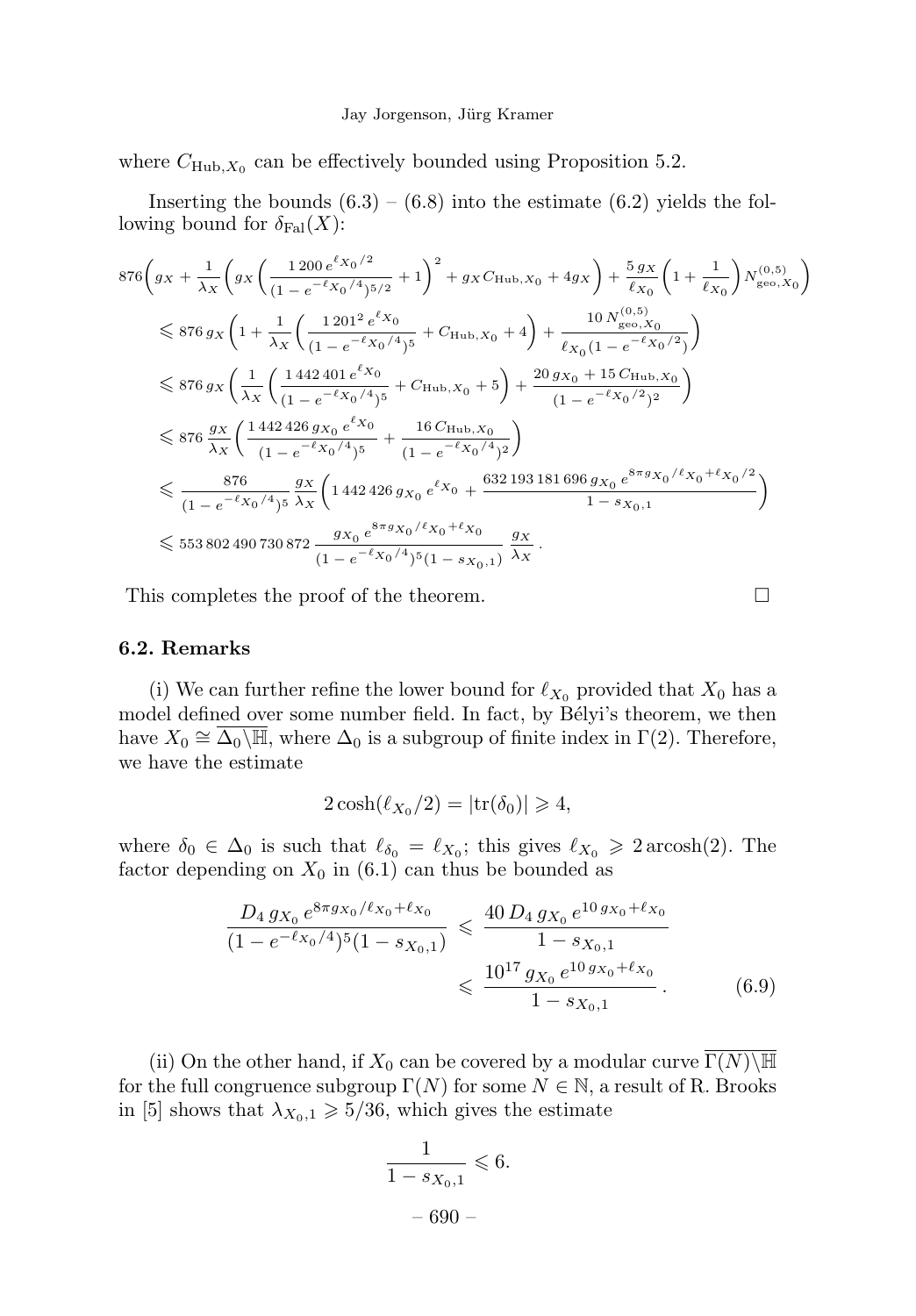In addition, assuming that  $X_0$  has a model defined over some number field, case (i) above also applies and the bound (6.9) simplifies to

$$
\frac{D_4 g_{X_0} e^{8\pi g_{X_0}/\ell_{X_0} + \ell_{X_0}}}{(1 - e^{-\ell_{X_0}/4})^5 (1 - s_{X_0,1})} \leq 10^{18} g_{X_0} e^{10 g_{X_0} + \ell_{X_0}}.
$$

# 6.3. Corollary

Let X be a compact Riemann surface of genus  $g_X > 1$ . Let  $\ell_X$  denote the length of the shortest closed geodesic on X,  $\lambda_{X,1}$  the smallest non-zero eigenvalue of  $\Delta_{\text{hyp}}$  on X, and

$$
\lambda_X = \frac{1}{2} \min \left\{ \lambda_{X,1}, \frac{7}{64} \right\}, \quad s_{X,1} = \frac{1}{2} + \sqrt{\frac{1}{4} - \lambda_{X,1}}.
$$

Then, we have the effective bound

$$
\delta_{\text{Pal}}(X) \leq \frac{D_4 g_X e^{8\pi g_X/\ell_X + \ell_X}}{(1 - e^{-\ell_X/4})^5} \frac{1}{\lambda_X (1 - s_{X,1})} \tag{6.10}
$$

with an absolute constant  $D_4 > 0$ , which can be taken to be  $10^{15}$ .

*Proof.*  $\longrightarrow$  The proof follows immediately from an analysis of the proof of Theorem 6.1 for the trivial covering  $X_0 = X$ .  $\Box$ 

Using Corollary 6.3, we can now also give a variant of the bound (6.1) in the case that  $X$  is a *ramified* covering of finite degree of a compact Riemann surface  $X_0$  of genus  $g_{X_0} > 1$ . For this, we let  $\text{Ram}(X/X_0) \subset X_0$  denote the ramification locus of the given covering.

# 6.4. Corollary

Let  $X \longrightarrow X_0$  be a ramified covering of finite degree of compact Riemann surfaces of genera  $g_X, g_{X_0} > 1$ , respectively. With  $\ell_{X_0}$  denoting the length of the shortest closed geodesic on  $X_0$ , put

$$
\begin{split} r_{X_0}&:=\min\left\{\ell_{X_0}\,,\,\min_{\underset{z\neq w}{\text{mean}}(X/X_0)}\,\text{dist}_{\text{hyp}}(z,w)\right\},\\ R_{X_0}&:=\max\left\{\ell_{X_0}\,,\,\max_{\underset{z\neq w}{\text{mean}}(X/X_0)}\,\text{dist}_{\text{hyp}}(z,w)\right\}. \end{split}
$$

Furthermore, with  $\lambda_{X,1}$  denoting the smallest non-zero eigenvalue of  $\Delta_{\rm hyp}$ on X, put

$$
\lambda_X = \frac{1}{2} \min \left\{ \lambda_{X,1}, \frac{7}{64} \right\}, \quad s_{X,1} = \frac{1}{2} + \sqrt{\frac{1}{4} - \lambda_{X,1}}.
$$
  
  $-691 -$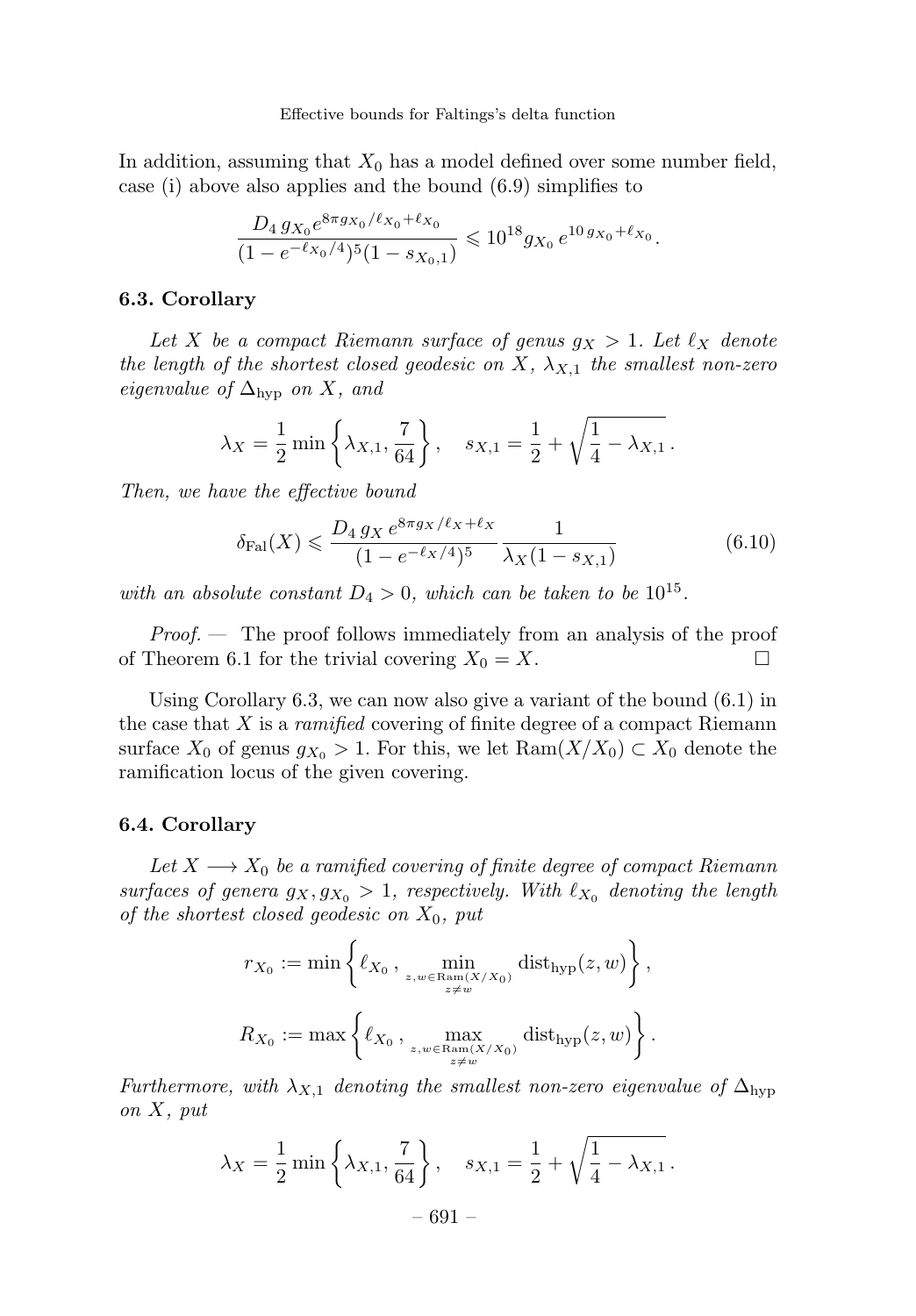Then, we have the effective bound

$$
\delta_{\mathrm{Fal}}(X) \leqslant \frac{D_4 g_X \, e^{8\pi g_X/r_{X_0} + g_X R_{X_0}}}{(1 - e^{-r_{X_0}/4})^5} \frac{1}{\lambda_X (1 - s_{X,1})}
$$

with an absolute constant  $D_4 > 0$ , which can be taken to be  $10^{15}$ .

*Proof.*  $\rightarrow$  We work from the effective bound obtained in Corollary 6.3 and estimate the length of the shortest closed geodesic  $\ell_X$  from below and above by quantities depending on the base  $X_0$ .

In order to estimate  $\ell_X$  from below, we observe that the length of closed geodesics on  $X$ , which do not pass through ramification points, can be bounded from below by  $\ell_{X_0}$ ; the same estimate holds true, if the closed geodesic passes through a single ramification point.However, if the closed geodesic happens to pass through at least two ramification points lying above two distinct points of  $\text{Ram}(X/X_0)$ , we additionally have to take into account the distances between mutually distinct points of  $\text{Ram}(X/X_0)$  in our estimate.All in all this leads to the lower bound

$$
\ell_X \geqslant r_{X_0}.\tag{6.11}
$$

Similarly, we find that the length of closed geodesics on  $X$ , which do not pass through ramification points, can be bounded from above by  $\deg(X/X_0) \ell_{X_0}$ , and the same estimate holds true, if the closed geodesic passes through a single ramification point.Again, if the closed geodesic happens to pass through at least two ramification points lying above two distinct points of Ram $(X/X_0)$ , we additionally have to take into account the distances between mutually distinct points of  $\text{Ram}(X/X_0)$  in our estimate. This leads to the upper bound

$$
\ell_X \leqslant \deg(X/X_0) \, R_{X_0} \leqslant g_X R_{X_0}.\tag{6.12}
$$

Inserting the bounds  $(6.11)$  and  $(6.12)$  into the estimate  $(6.10)$  completes the proof of the corollary.  $\Box$ 

# 7. Application to Parshin's covering construction

#### 7.1. The set-up

Let K be a number field with ring of integers  $\mathcal{O}_K$  and  $S := \operatorname{Spec}(\mathcal{O}_K)$ . In contrast to the previous sections, let  $X$  denote a smooth projective curve defined over K of genus  $g_X > 1$ , and let  $\mathcal{X}/S$  be a minimal regular model of  $X/K$ , which is semistable. Denote by  $\overline{\omega}_{X/S}$  the relative dualizing sheaf of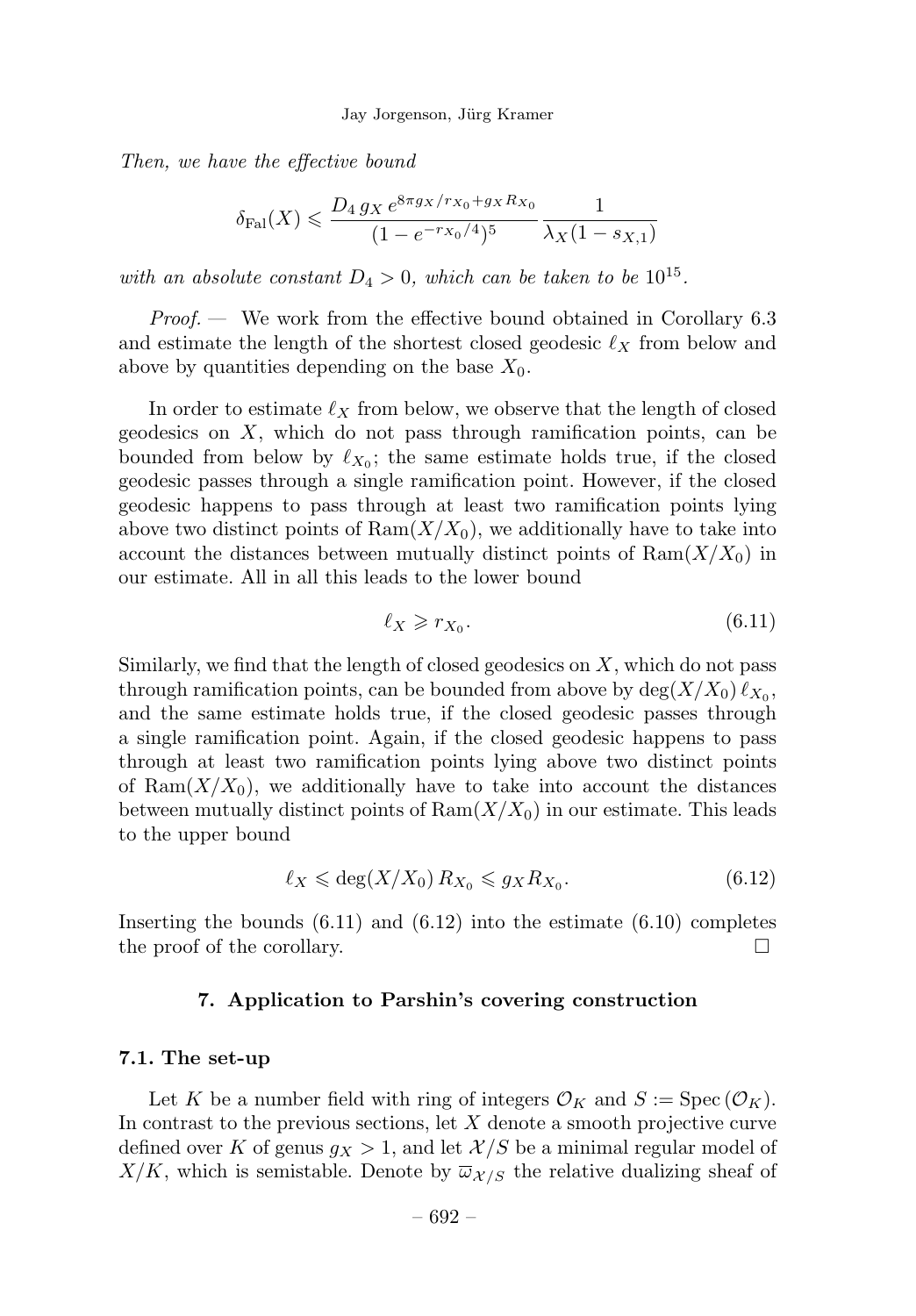$\mathcal{X}/S$  equipped with the Arakelov metric. For  $\mathfrak{p} \in S$ , we let  $\delta_{\mathfrak{p}}$  be the number of singular points in the fiber above  $\mathfrak{p}$ . For an archimedean place v, we put

$$
X_v := X \times_v \mathbb{C},
$$

whose complex points  $X_v(\mathbb{C})$  constitute a compact Riemann surface of genus equal to  $g_X$ . In order to simplify our notation, we allow ourselves subsequently to write  $X_v$  instead of  $X_v(\mathbb{C})$ .

In his quest for an arithmetic version of the van de Ven–Bogomolov– Miyaoka–Yau inequality, A.N.Parshin proposed the following inequality (see [19])

$$
\overline{\omega}_{X/S}^2 \leqslant c_1 \bigg( \sum_{\mathfrak{p}} \delta_{\mathfrak{p}} \log \big( N_{K/\mathbb{Q}}(\mathfrak{p}) \big) + \sum_{v} \varepsilon_{v} \delta_{\text{Fal}} \big( X_v \big) \bigg) + c_2 \big( 2g_X - 2 \big) \log \big| \text{disc}(K/\mathbb{Q}) \big| + c_3[K; \mathbb{Q}]; \tag{7.1}
$$

here  $c_j$  are positive constants depending solely on K  $(j = 1, 2, 3)$ ,  $N_{K/\mathbb{Q}}(\mathfrak{p})$ denotes the absolute norm of  $\mathfrak{p}$ , and disc( $K/\mathbb{Q}$ ) is the discriminant of the field extension  $K/\mathbb{Q}$ . As is well known by subsequent work of J.-B. Bost, J.-F. Mestre, and L. Moret-Bailly (see [4]), the inequality (7.1) does not hold true in general.

#### 7.2. The covering construction

Assuming the validity of the inequality  $(7.1)$ , A.N. Parshin proposed in [19], how to bound the height of K-rational points  $P \in X(K)$  as effective as possible using the following ramified covering construction.

Given the smooth projective curve  $X/K$  of genus  $g_X > 1$ , and  $P \in X(K)$ a K-rational point, there exists a finite covering  $X_P / K_P$  over X with the following properties:

- (i) The field extension  $K_P/K$  is a finite extension of degree effectively bounded as  $O(g_X)$  with prescribed ramification.
- (ii) The covering  $X_P/X$  is finite of degree effectively bounded as  $O(q_X)$ and ramified only at  $P$  of ramification index effectively bounded as  $O(g_X)$ ; by the Riemann–Hurwitz formula, the genus  $g_{X_P}$  of  $X_P$  is then also effectively bounded as  $O(g_X)$ .
- (iii) For each archimedean place v of K and each archimedean place  $v'$  of  $K_P$  lying above v, there exists a smooth projective complex surface  $Y_v$  together with a smooth morphism  $\varphi_v: Y_v \longrightarrow X_v$  such that

$$
\varphi_v^{-1}(P) \cong X_{P,v'} := X_P \times_{v'} \mathbb{C}.
$$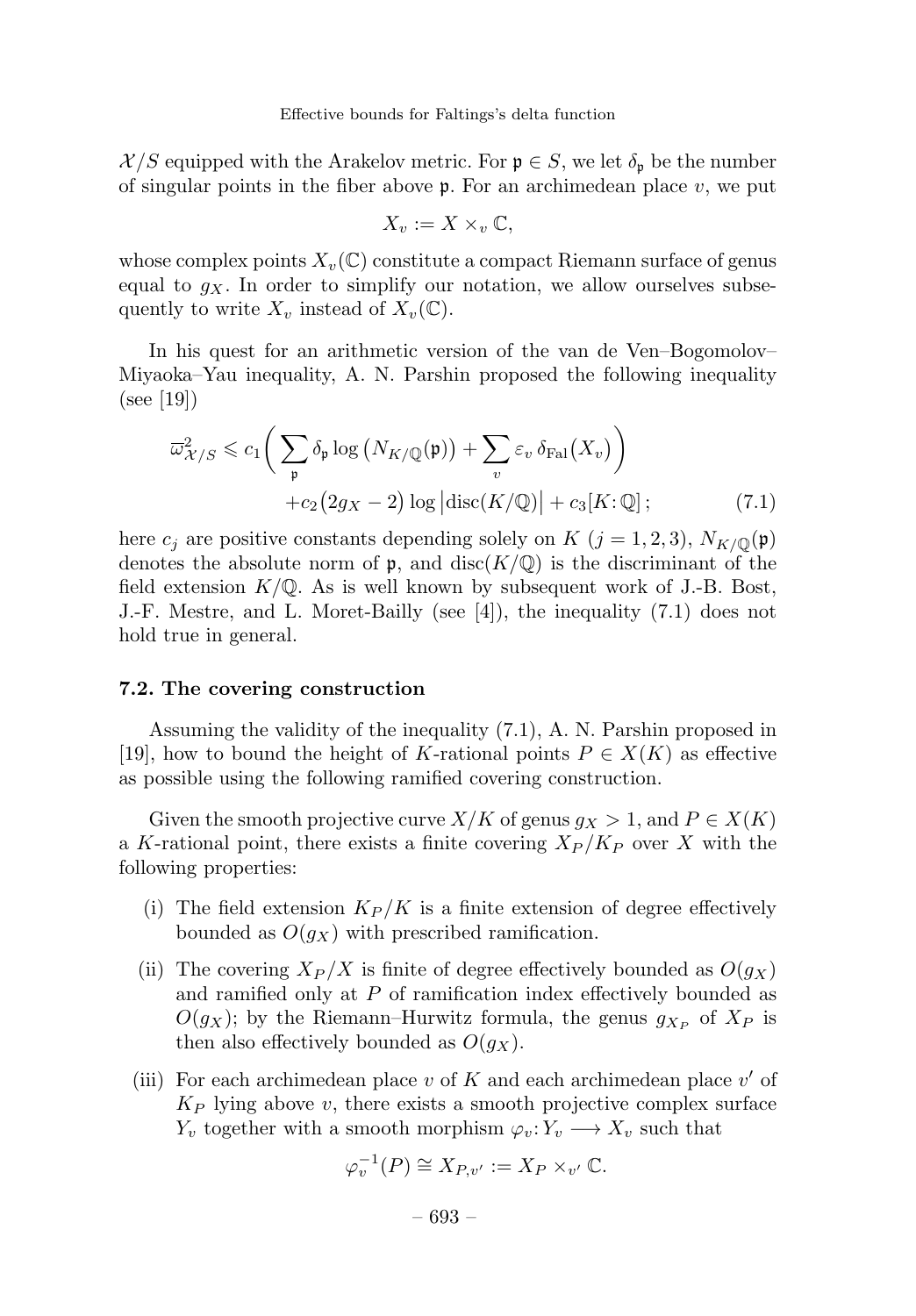#### Jay Jorgenson, Jürg Kramer

Denoting by  $\mathcal{O}_{K_P}$  the ring of integers of  $K_P$ , setting  $S_P := \text{Spec}(\mathcal{O}_{K_P}),$ letting  $\mathcal{X}_P / S_P$  be a minimal regular model of  $X_P / K_P$ , which is semistable, and denoting by  $\overline{\omega}_{\mathcal{X}_P/S_P}$  the relative dualizing sheaf of  $\mathcal{X}_P/S_P$  equipped with the Arakelov metric, the height  $h(P)$  of P can be bounded by the arithmetic self-intersection number

$$
h(P) \ll \overline{\omega}_{\mathcal{X}_P/S_P}^2 \,,\tag{7.2}
$$

which, in turn, can then be bounded using (7.1), after replacing  $\overline{\omega}_{\mathcal{X}/S}$  by  $\overline{\omega}_{X_P/S_P}$ . In [19], the quantities  $\delta_{\mathfrak{P}}(\mathfrak{P} \in S_P)$ , disc $(K_P/\mathbb{Q})$ , and  $[K_P:\mathbb{Q}]$  are then effectively bounded in terms of the genus  $g_X$  of X. The contribution from Faltings's delta function  $\delta_{\text{Fal}}(X_{P,v'})$  (v'|v) is bounded in terms of X by arguing that, as P is moving through the set of K-rational points  $X(K)$ , the function  $\delta_{\text{Fal}}(X_{P,v})$  can be viewed as the restriction of a real-analytic function on  $X_v$ , which takes its maximum on the compact Riemann surface  $X_v$ .

# 7.3. Parshin's question

After having presented our estimate (6.2) for Faltings's delta function obtained in Corollary 3.4, Parshin proposed to apply our bound to  $\delta_{\text{Fal}}(X_{P,v'})$ in order to obtain a more explicit bound than his.

Indeed, applying the bound obtained in Corollary 6.4 to the ramified covering  $X_{P,v'} \longrightarrow X_v$  of finite degree, observing that the ramification locus  $\text{Ram}(X_{P,v'}/X_v)$  consists of only one point, we are led to the bound

$$
\delta_{\text{Fal}}(X_{P,v'}) \leq \frac{D_4 g_{X_P} e^{8\pi g_{X_P}/\ell_{X_v} + g_{X_P}\ell_{X_v}}}{(1 - e^{-\ell_{X_v}/4})^5} \frac{1}{\lambda_{X_{P,v'}}(1 - s_{X_{P,v'},1})},\tag{7.3}
$$

where

$$
\lambda_{X_{P,v'}} = \frac{1}{2} \min \left\{ \lambda_{X_{P,v'},1}, \frac{7}{64} \right\}, \qquad s_{X_{P,v'},1} = \frac{1}{2} + \sqrt{\frac{1}{4} - \lambda_{X_{P,v'},1}}
$$

with  $\ell_{X_v}$  denoting the length of the shortest closed geodesic on  $X_v$  and  $\lambda_{X_{P,v'}}$ ,1 denoting the smallest non-zero eigenvalue of  $\Delta_{\rm hyp}$  on  $X_{P,v'}$ .

As P is moving through the set of K-rational points  $X(K)$  or, more generally, through the compact Riemann surface  $X_v$ , the Riemann surfaces  $X_{P,v'}$  (or, rather their isomorphism classes) cover a compact region  $\mathcal D$  in the moduli space  $\mathcal{M}_{g_{X_P}}$  of curves of genus  $g_{X_P}$ . While P is ranging over  $X_v$ , the function

$$
\lambda_{X_{P,v'}}(1-s_{X_{P,v'},1})
$$

– 694 –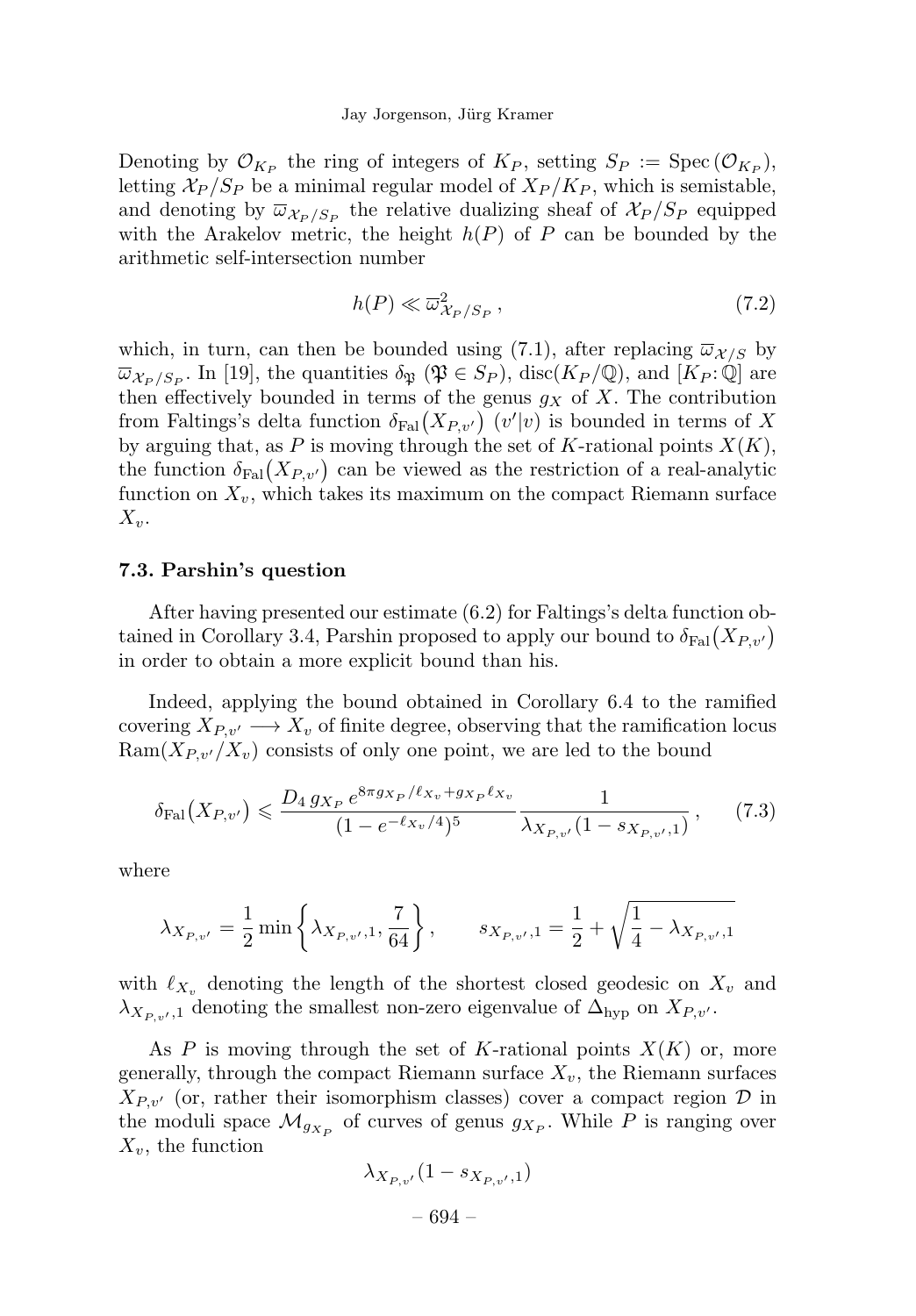takes its minimum on  $\mathcal{D}$ , which we denote by  $\lambda_{v,\text{min}}$ . Keeping in mind that  $X_v$  is defined over a number field, Remark 6.2 (i) allows us to simplify the bound (7.3) to

$$
\delta_{\text{Fal}}(X_{P,v'}) \leqslant \frac{10^{17} g_{X_P} e^{10 g_{X_P} + g_{X_P} \ell_{X_v}}}{\lambda_{v,\text{min}}} ;
$$

here we recall that the genus  $g_{X_P}$  can be effectively bounded in terms of the genus  $g_X$ .

We conclude by emphasizing that our results do not lead to an effective bound for the height  $h(P)$  of K-rational points  $P \in X(K)$ , since the bound (7.2) as well as the determination of the minimum  $\lambda_{v,\text{min}}$  are not effective.

# A. Appendix

In order to apply the inequality of Stieltjes integrals (4.8), we need that the function  $K_{\mathbb{H}}^{(1)}(t;\rho)$  is monotone decreasing in  $\rho$ . The purpose of this appendix is to provide a proof of this claim.

# A.1. Lemma

For  $t > 0$ ,  $\rho > 0$ , and  $r \geq \rho$ , let

$$
F(t; \rho, r) := \frac{re^{-r^2/(4t)}}{\sinh(r)} T_2 \bigg(\frac{\cosh(r/2)}{\cosh(\rho/2)}\bigg).
$$

Then, for all values of t,  $\rho$ , r in the given range, we have

$$
\sinh(r)\frac{\partial}{\partial \rho}F(t;\rho,r) + \sinh(\rho)\frac{\partial}{\partial r}F(t;\rho,r) < 0.
$$

 $Proof.$  We set

$$
X := \frac{\cosh(r/2)}{\cosh(\rho/2)},
$$

and compute

$$
\frac{\partial}{\partial \rho} F(t; \rho, r) = -\frac{r e^{-r^2/(4t)}}{\sinh(r)} \frac{2 \cosh^2(r/2) \sinh(\rho/2)}{\cosh^3(\rho/2)} = -\frac{r e^{-r^2/(4t)}}{\sinh(r)} 2X^2 \tanh(\rho/2) = -F(t; \rho, r) \frac{2X^2}{2X^2 - 1} \tanh(\rho/2),
$$

$$
-695-\\
$$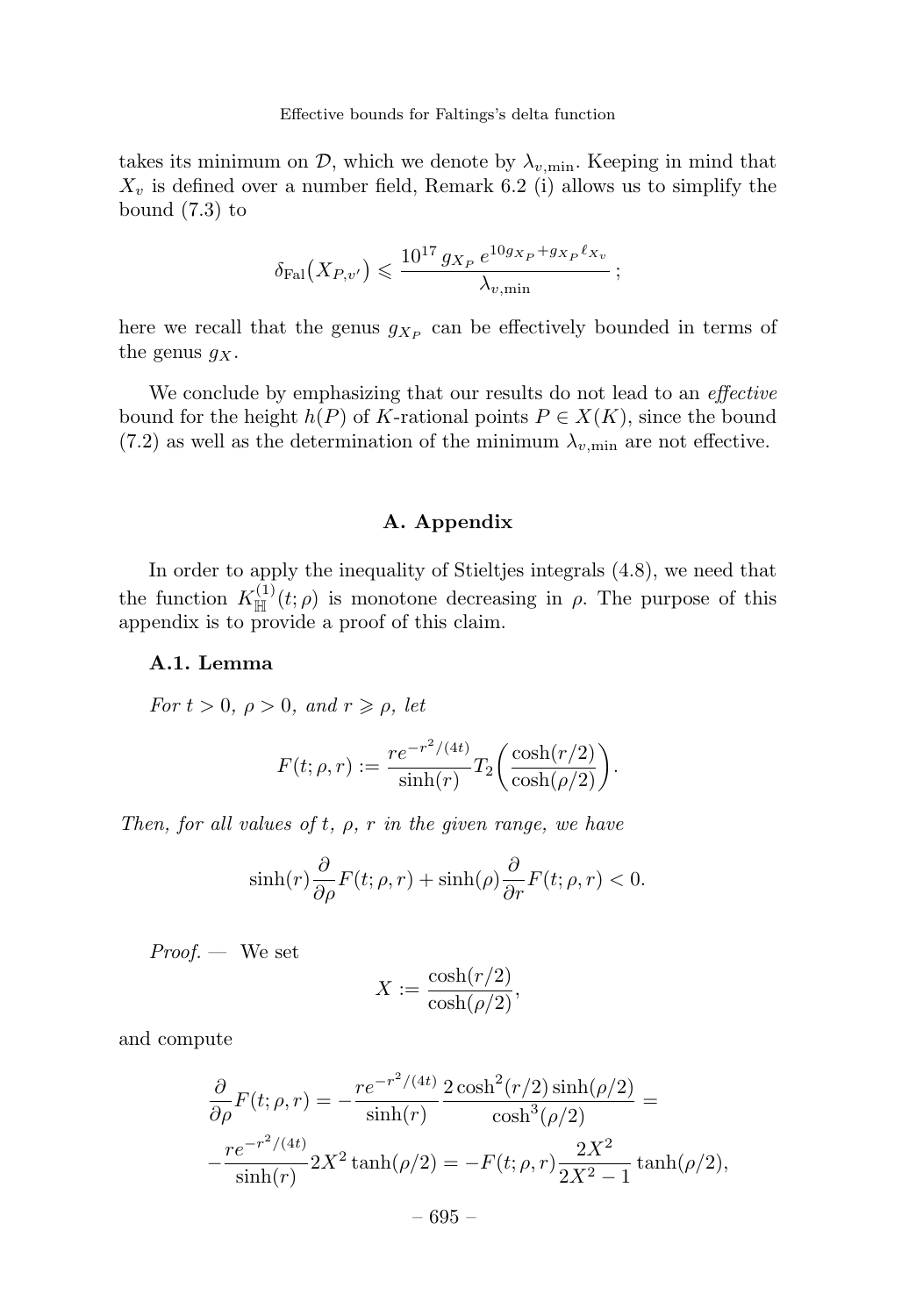and

$$
\frac{\partial}{\partial r}F(t;\rho,r) = F(t;\rho,r)\bigg(\frac{1}{r} - \frac{r}{2t} + \frac{2X^2}{2X^2 - 1}\tanh(r/2) - \frac{\cosh(r)}{\sinh(r)}\bigg).
$$

From this we deduce

$$
\sinh(r)\frac{\partial}{\partial \rho}F(t;\rho,r) + \sinh(\rho)\frac{\partial}{\partial r}F(t;\rho,r) =
$$
  
-F(t;\rho,r)  $\sinh(\rho)\left(\frac{r}{2t} + \frac{\cosh(r)}{\sinh(r)} - \frac{1}{r}\right) - F(t;\rho,r)\frac{2X^2}{2X^2 - 1}h_{\rho}(r)$ , (7.4)

where

$$
h_{\rho}(r) := \tanh(\rho/2)\sinh(r) - \sinh(\rho)\tanh(r/2).
$$

For  $r > 0$ , we now have the estimate

$$
\frac{r}{2t} + \frac{\cosh(r)}{\sinh(r)} - \frac{1}{r} > \frac{\cosh(r)}{\sinh(r)} - \frac{1}{r} = \frac{r\cosh(r) - \sinh(r)}{r\sinh(r)} > 0,
$$

using the power series expansions for  $cosh(r)$  and  $sinh(r)$ . Next, we compute and estimate for  $r \geqslant \rho > 0$ 

$$
h'_{\rho}(r) = \tanh(\rho/2)\cosh(r) - \frac{\sinh(\rho)}{2\cosh^2(r/2)}
$$
  
=  $\tanh(\rho/2)(2\cosh^2(r/2) - 1) - \frac{\sinh(\rho/2)\cosh(\rho/2)}{\cosh^2(r/2)}$   
=  $\frac{\tanh(\rho/2)}{\cosh^2(r/2)}(2\cosh^4(r/2) - \cosh^2(r/2) - \cosh^2(\rho/2))$   
 $\geq \frac{2\tanh(\rho/2)}{\cosh^2(r/2)}(\cosh^4(r/2) - \cosh^2(r/2))$   
=  $2\tanh(\rho/2)(\cosh^2(r/2) - 1) > 0.$ 

Since  $h_{\rho}(\rho) = 0$ , this shows that  $h_{\rho}(r) \geq 0$  for  $r \geq \rho > 0$ . Recalling (7.4) the claim of the lemma follows from the above estimates.  $\Box$ 

# A.2. Proposition

For any  $t > 0$ , the heat kernel  $K_{\mathbb{H}}^{(1)}(t;\rho)$  for forms is strictly monotone decreasing for  $\rho > 0$ .

*Proof.* — We will prove that  $\partial/\partial_{\rho}K_{\mathbb{H}}^{(1)}(t;\rho) < 0$  for  $\rho > 0$ . To simplify notations, we put

$$
c(t) := \frac{\sqrt{2}e^{-t/4}}{(4\pi t)^{3/2}}.
$$

– 696 –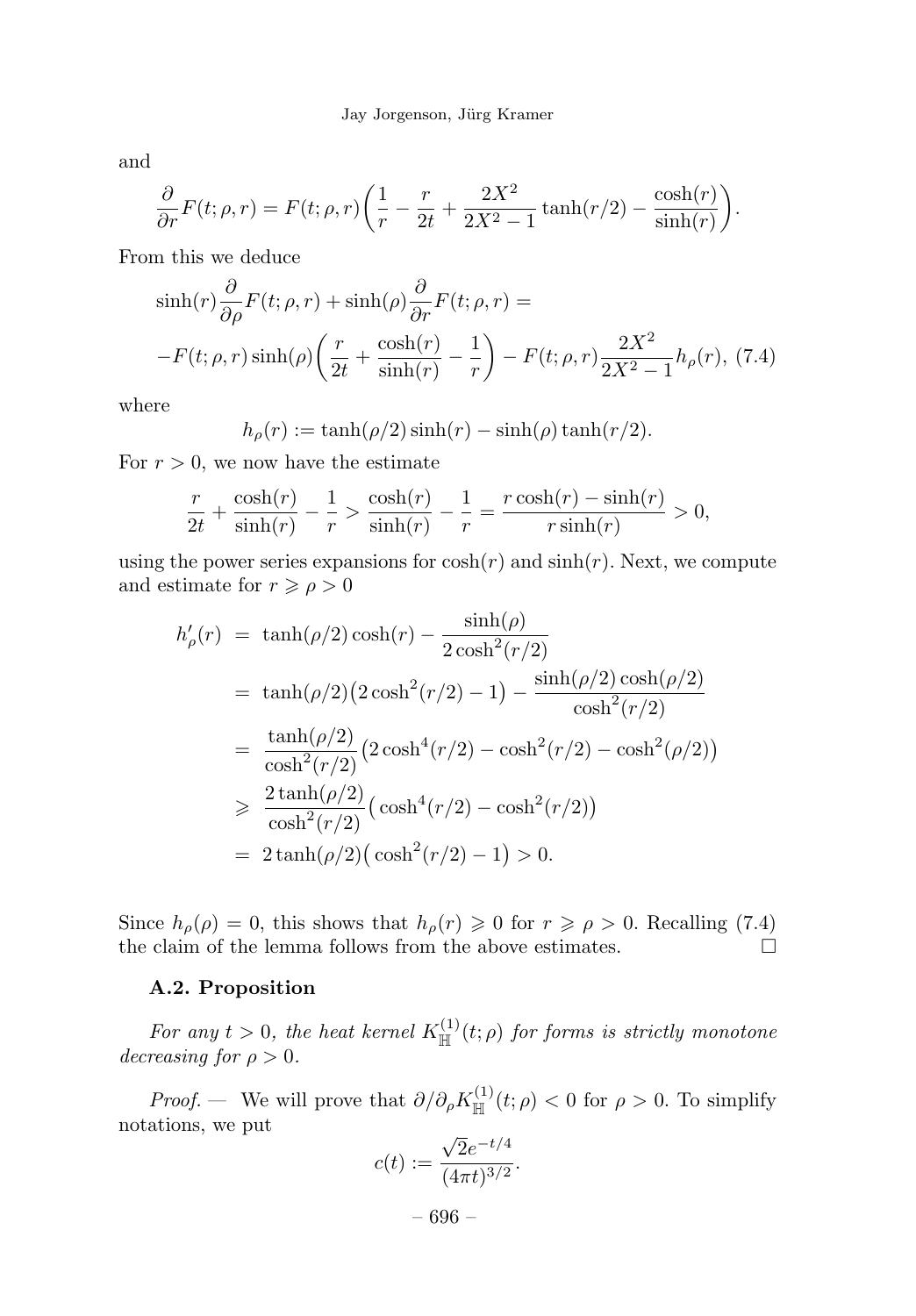In the notation of Lemma A.1, we then have, using integration by parts,

$$
K_{\mathbb{H}}^{(1)}(t; \rho) = c(t) \int_{\rho}^{\infty} F(t; \rho, r) \frac{\sinh(r)}{\sqrt{\cosh(r) - \cosh(\rho)}} dr
$$
  
= 
$$
-2c(t) \int_{\rho}^{\infty} \frac{\partial}{\partial r} F(t; \rho, r) \sqrt{\cosh(r) - \cosh(\rho)} dr.
$$

We now apply the Leibniz rule of differentiation to write

∞

$$
\frac{\partial}{\partial \rho} K_{\mathbb{H}}^{(1)}(t; \rho) = -2c(t) \int_{\rho}^{\infty} \frac{\partial^2}{\partial r \partial \rho} F(t; \rho, r) \sqrt{\cosh(r) - \cosh(\rho)} dr \n+ c(t) \int_{\rho}^{\infty} \frac{\partial}{\partial r} F(t; \rho, r) \frac{\sinh(\rho)}{\sqrt{\cosh(r) - \cosh(\rho)}} dr.
$$

Using integration by parts on the first term once again, yields the identity

$$
\frac{\partial}{\partial \rho} K_{\mathbb{H}}^{(1)}(t;\rho) = c(t) \int_{\rho} \left( \sinh(r) \frac{\partial}{\partial \rho} F(t;\rho,r) + \sinh(\rho) \frac{\partial}{\partial r} F(t;\rho,r) \right) \frac{\mathrm{d}r}{\sqrt{\cosh(r) - \cosh(\rho)}}
$$

.

From Lemma A.1, we conclude that  $\partial/\partial_{\rho}K_{\mathbb{H}}^{(1)}(t;\rho) < 0$  for  $\rho > 0$ , which proves the claim.  $\Box$ 

# Bibliography

- [1] Arakelov (S. J.). An intersection theory for divisors on an arithmetic surface. Izv. Akad. Nauk SSSR Ser. Mat. 38, p. 1179-1192 (1974).
- [2] Arakelov (S. J.). Theory of intersections on the arithmetic surface. Proc. Int. Congr. Math. Vancouver 1974, Vol. 1, p. 405-408. Canad. Math. Congress, Montréal, Québec (1975).
- [3] ARYASOMAYAJULA (A.). Ph.D. Dissertation, Humboldt-Universität zu Berlin, Institut für Mathematik, September 2013.
- [4] Bost (J.-B.), Mestre (J.-F.), Moret-Bailly (L.). Sur le calcul explicite des "classes de Chern" des surfaces arithmétiques de genre 2. Séminaire sur les Pinceaux de Courbes Elliptiques (Paris, 1988), Astérisque 183, p. 69-105 (1990).
- [5] Brooks (R.). Platonic surfaces. Comment. Math. Helv. 74, p. 156-170 (1999).
- [6] Buser (P.). Geometry and spectra of compact Riemann surfaces. Prog. Math. 106, Birkhäuser Verlag, Boston-Basel-Berlin (1992).
- [7] Chang (F. R.). On the diameters of compact Riemann surfaces. Proc. Amer. Math. Soc. 65, p. 274-276 (1977).